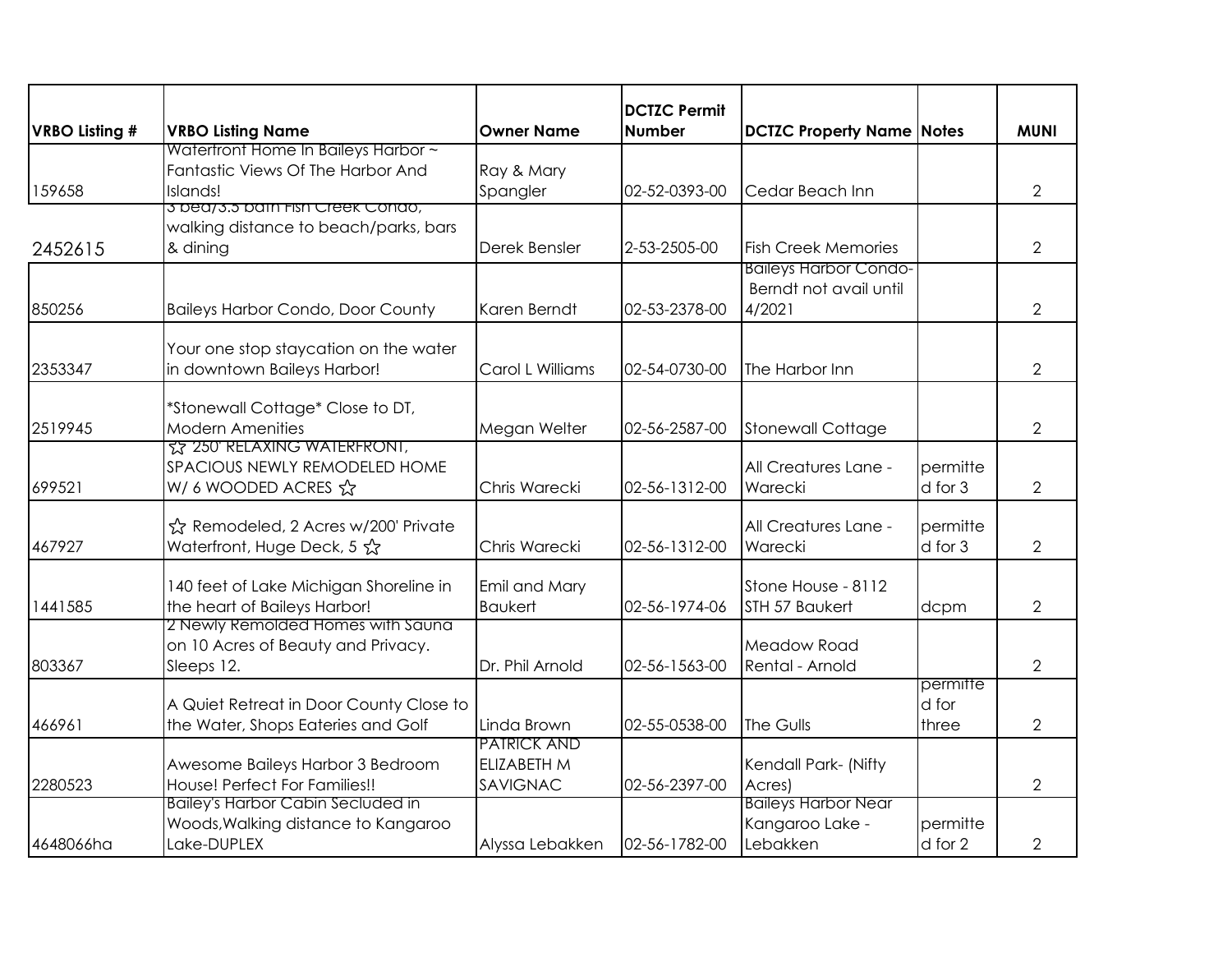|           |                                                                                              |                                              |               |                                              | Simple               |                |
|-----------|----------------------------------------------------------------------------------------------|----------------------------------------------|---------------|----------------------------------------------|----------------------|----------------|
| 1958317   | <b>Baileys Harbor Getaway</b>                                                                | Laura Lane                                   | 02-56-1733-07 | <b>Burnt Hollow</b>                          | Life                 | $\overline{2}$ |
| 7837577ha | <b>Baileys Harbor retreat across from Lake</b><br>Michigan - WALK / BIKE to town!            | <b>Matthew Newkirk</b>                       | 02-56-2149-00 | <b>Baileys Harbor</b><br>Chapel Lane Retreat |                      | $\overline{2}$ |
| 1337130   | Baileys Harbor Yellow House with a view                                                      | <b>Matt Horton</b>                           | 02-56-1826-00 | <b>Baileys Harbor Yellow</b><br>House        |                      | $\overline{2}$ |
| 9434054ha | <b>Beautiful Condo Bailey's Harbor</b>                                                       | Jeffrey W and<br>Monica A Schultz            | 02-53-2309-00 | <b>BH-MJA-LLC</b>                            |                      | $\overline{2}$ |
| 1351000   | Beautiful House, Amazing Garden,<br>Downtown Baileys Harbor                                  | <b>Carraig Cottages</b><br>LLC               | 02-55-0653-00 | Carraig Mor                                  |                      | $\overline{2}$ |
| 767152    | <b>Beautitul Lakeside Cabin - Great</b><br>Location & Amenities (Canoe, Kayak,<br>Boat, etc) | Ryan and<br>Maureen<br>Sundeen               | 02-56-1562-00 | Sundeen Lakeside<br>Retreat                  |                      | $\overline{2}$ |
| 2266036   | <b>BEAUTIFUL NEW CUSTOM HOME ON</b><br>PRIVATE 12 ACRES OF WOODS &<br><b>MEADOWS</b>         | Danielle Nyman                               | 02-56-2471-00 | <b>Woods and Meadows</b>                     |                      | $\overline{2}$ |
| 2088234   | Beautiful Newly *Remodeled* Home!<br>Walk to the beach at Kangaroo Lake!                     | Adam Olinksi                                 | 02-56-2353-07 | <b>Roo Retreat</b>                           |                      | $\overline{2}$ |
| 1351022   | <b>Beautiful Three Bedroom Home</b><br>Downtown Baileys Harbor                               | <b>Carraig Cottages</b><br>LLC               | 02-55-0652-00 | Carraig Beag<br>Cottage                      |                      | $\overline{2}$ |
| 294539    | Century Old Door County in-Town<br><b>Farmhouse with Shore Access</b>                        | Joan Holliday                                | 02-56-0542-00 | <b>Orchard House</b>                         |                      | $\overline{2}$ |
| 9403707ha | <b>Charming Wooded Cottage Minutes</b><br>from Downtown                                      | Pam Schmitz                                  | 02-56-2178-00 | <b>Baileys Harbor on the</b><br><b>Rocks</b> | Permitted<br>for two | 2              |
| 221533    | Comfort and Beauty tucked between<br>the Trees                                               | East Shorewood<br>Cottage<br>Homeowners      | 02-55-0130-00 | East Shorewood<br>Cottages                   | permitte<br>d for 10 | $\overline{2}$ |
| 2276435   | Cozy Cabin In The Woods, Close To<br><b>Everything in Door County</b>                        | Porcupine Cabin<br>LLP - Christopher<br>Ecke | 02-56-2437-00 | Porcupine Cabin                              |                      | $\overline{2}$ |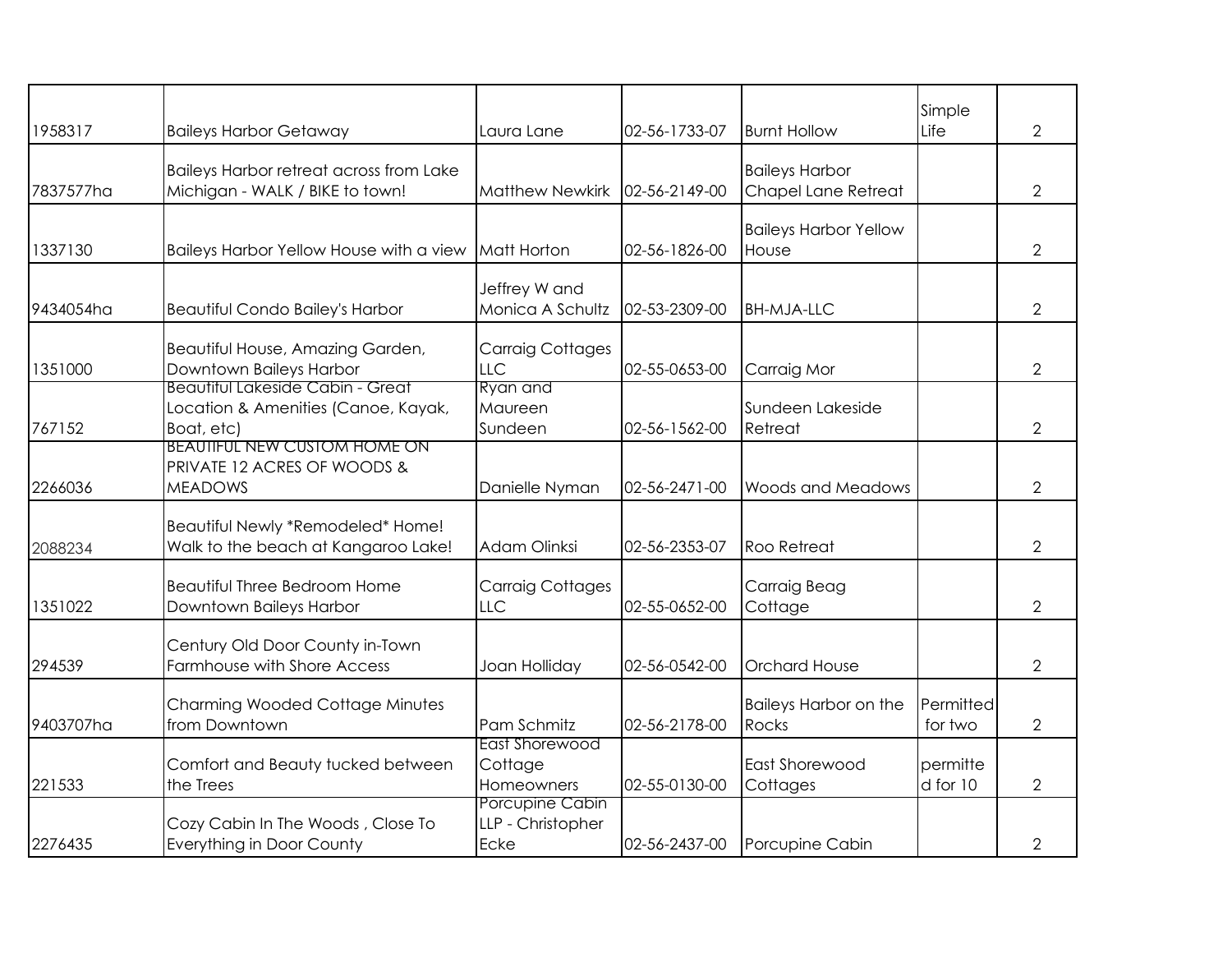|           | Cozy Lakefront Cottage on Beautiful                                               |                                                                    |               | <b>Island View Lake</b>                                |                                      |                |
|-----------|-----------------------------------------------------------------------------------|--------------------------------------------------------------------|---------------|--------------------------------------------------------|--------------------------------------|----------------|
| 2485047   | Kangaroo Lake                                                                     | Michael Servais                                                    | 02-56-1893-00 | House                                                  |                                      | $\overline{2}$ |
| 824979    | Door County Cabin in the Woods,<br><b>Baileys Harbor</b>                          | Karen Berndt                                                       | 02-56-1564-00 | Door County Cabin in<br>the Wooods &<br>Tranquil Condo | permitte<br>d for 2                  | $\overline{2}$ |
| 221526    | Enjoy the Quaint Lakefront Cottage                                                | East Shorewood<br>Cottage<br>Homeowners                            | 02-55-0130-00 | East Shorewood<br>Cottages                             | permitte<br>d for 10                 | $\overline{2}$ |
| 661048    | Enjoy the quiet side of the Door County<br>peninsula, 190' of Lake Michigan shore | Janet Batzli                                                       | 02-55-0557-00 | The Haven on North<br>Bay                              |                                      | $\overline{2}$ |
| 221540    | Enjoy the True Get-Away at Evergreen                                              | East Shorewood<br>Cottage<br>Homeowners                            | 02-55-0130-00 | East Shorewood<br>Cottages                             | permitte<br>d for 10                 | $\overline{2}$ |
| 1913205   | Escape to Kangaroo Lake with 300 feet<br>of private shoreline!                    | 7251 HWY 57 LLC -<br>William and<br>Heather Anderson 02-56-2259-06 |               | Kangaroo East Shore<br>Lodge                           |                                      | $\overline{2}$ |
| 230613    | Fabulous Log Cabin on Kangaroo Lake<br>in Door County WI                          | William Andersen                                                   | 02-55-0394-00 | Log Cabin on<br>Kangaroo Lake                          |                                      | $\overline{2}$ |
| 1351028   | Fabulous New Two Bed, Two Bath<br>Cottage On Kangaroo Lake                        | <b>Carraig Cottages</b><br>LLC                                     | 02-56-1052-00 | Carraigeen Cottage                                     |                                      | $\overline{2}$ |
| 221452    | Get away at this Quaint Cottage<br><b>Tucked Behind Beautiful Fern Bed</b>        | East Shorewood<br>Cottage<br>Homeowners                            | 02-55-0130-00 | <b>East Shorewood</b><br>Cottages                      | permitte<br>d for 10                 | $\overline{2}$ |
| 221542    | Get away from it all at this charming<br>updated cottage!                         | East Shorewood<br>Cottage<br>Homeowners                            | 02-55-0130-00 | East Shorewood<br>Cottages                             | permitte<br>d for 10                 | $\overline{2}$ |
| 1891001   | <b>Howard House</b>                                                               | Jacinda Dufin                                                      | 02-56-1935-20 | <b>Howard House</b>                                    | Esposito-<br><b>DOCO</b><br>Vacation | 2              |
| 1190668   | Lake-house With The Best View Of Cana<br>Island And It's Lighthouse You Can Find! | Stephen Clemnti<br>Jr.                                             | 02-56-1820-00 | <b>Boreal Beach House</b>                              | permitte<br>d for 2                  | $\overline{2}$ |
| 4924765ha | Lakeview Cottage in Downtown Baileys<br>Harbor                                    | Pamela Schmitz                                                     | 02-56-1876-00 | <b>Baileys Harbor Beach</b><br>House                   |                                      | 2              |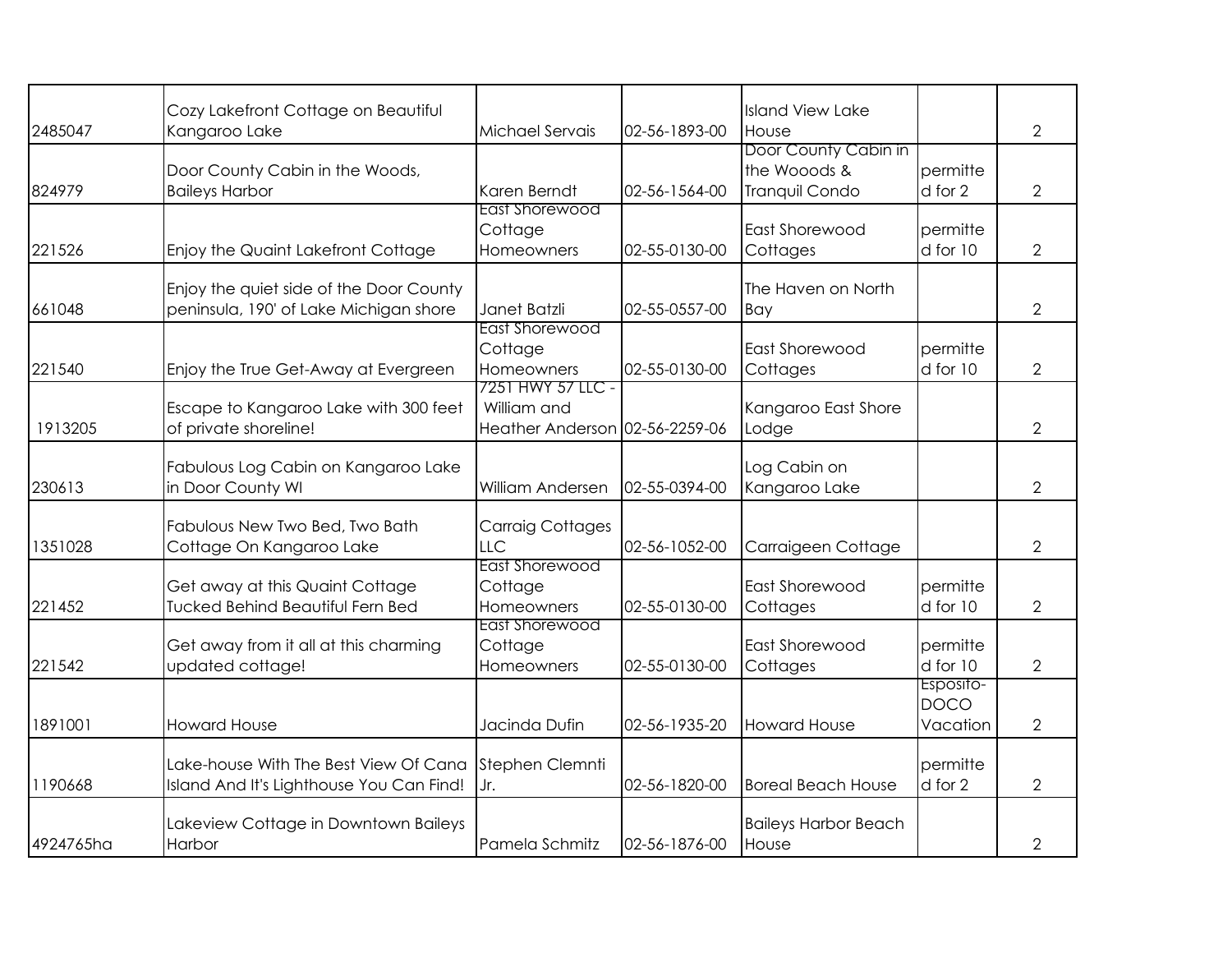| 723507    | Large Home on Kangaroo Lake                                                    | William and<br>Heather Andersen 02-56-1543-06    |               | Kangaroo Lake<br>Retreat                                  | dcpm                 | $\overline{2}$ |
|-----------|--------------------------------------------------------------------------------|--------------------------------------------------|---------------|-----------------------------------------------------------|----------------------|----------------|
| 2291519   | Luxury Home on Lake Michigan Shore,<br>Perfect for Extended Families & Groups  | William De Vitt                                  | 02-56-2531-00 | Cana Pointe Lake<br>House                                 |                      | $\overline{2}$ |
| 640511    | New Million Dollar Property, 250' Private<br>Shoreline on 3.5 Acres            | Chris Warecki                                    | 02-56-1312-00 | All Creatures Lane -<br>Warecki                           | permitte<br>d for 3  | $\overline{2}$ |
| 1357038   | Newly renovated with over 250 feet of<br>Shoreline!                            | Eva McKee                                        | 02-56-1850-06 | Secluded Waterfront<br>Home on North Bay                  | dcpm                 | $\overline{2}$ |
| 4706534ha | North Unit Cabin Bailey's Harbor Door<br>County Near Kangaroo Lake             | Alyssa Lebakken                                  | 02-56-1782-00 | <b>Baileys Harbor Near</b><br>Kangaroo Lake -<br>Lebakken | permitte<br>d for 2  | $\overline{2}$ |
| 460436    | Peace in the Pines                                                             | Ricardo M Ochoa 02-56-1297-00                    |               | Peace in the Pines                                        |                      | $\overline{2}$ |
| 1826669   | PineSide Cottage - Just what you're<br>looking for in Door County!             | Jean Leigh and<br>Denise Lesiak                  | 02-56-2340-00 | Pine Side - Open<br>9/2020                                |                      | $\overline{2}$ |
| 7968596ha | Private cottage situated on a rock bluff<br>located in downtown Baileys Harbor | Pam Schmitz                                      | 02-56-2178-00 | Baileys Harbor on the<br>Rocks                            | Permitted<br>for two | $\overline{2}$ |
| 220857    | Private Peninsula                                                              | Dennis & Jeff<br>Hickey                          | 02-56-0200-06 | <b>Heggland House</b>                                     |                      | $\overline{2}$ |
| 854909    | Private Water front estate!                                                    | Cole Family LLC                                  | 02-56-1607-06 | <b>Schook Shack</b>                                       | dcpm                 | $\overline{2}$ |
| 1077847   | Quintessential Door County cottage just<br>steps from the water!               | Jeffrey & Tamara<br>Wiswell                      | 02-56-1696-06 | Kangaroo Lake Road<br>Cottage                             | dcpm                 | $\overline{2}$ |
| 1997550   | Rustic Log Home located near Baileys<br>Harbor                                 | Linette Haleen -<br>Todd Haleen -<br>Lisa Geobel | 02-56-2313-00 | Lakeshore Vacation<br><b>Rentals LLC</b>                  |                      | $\overline{2}$ |
| 2305800   | Secluded Watertront Home With<br>Breathtaking Views & 700 Feet of<br>Shoreline | Kathyrn and<br>David Wisner - All<br>Creatures   | 02-56-2455-00 | Sunrise Serenity - 7096<br>All Creatures Lane             |                      | $\overline{2}$ |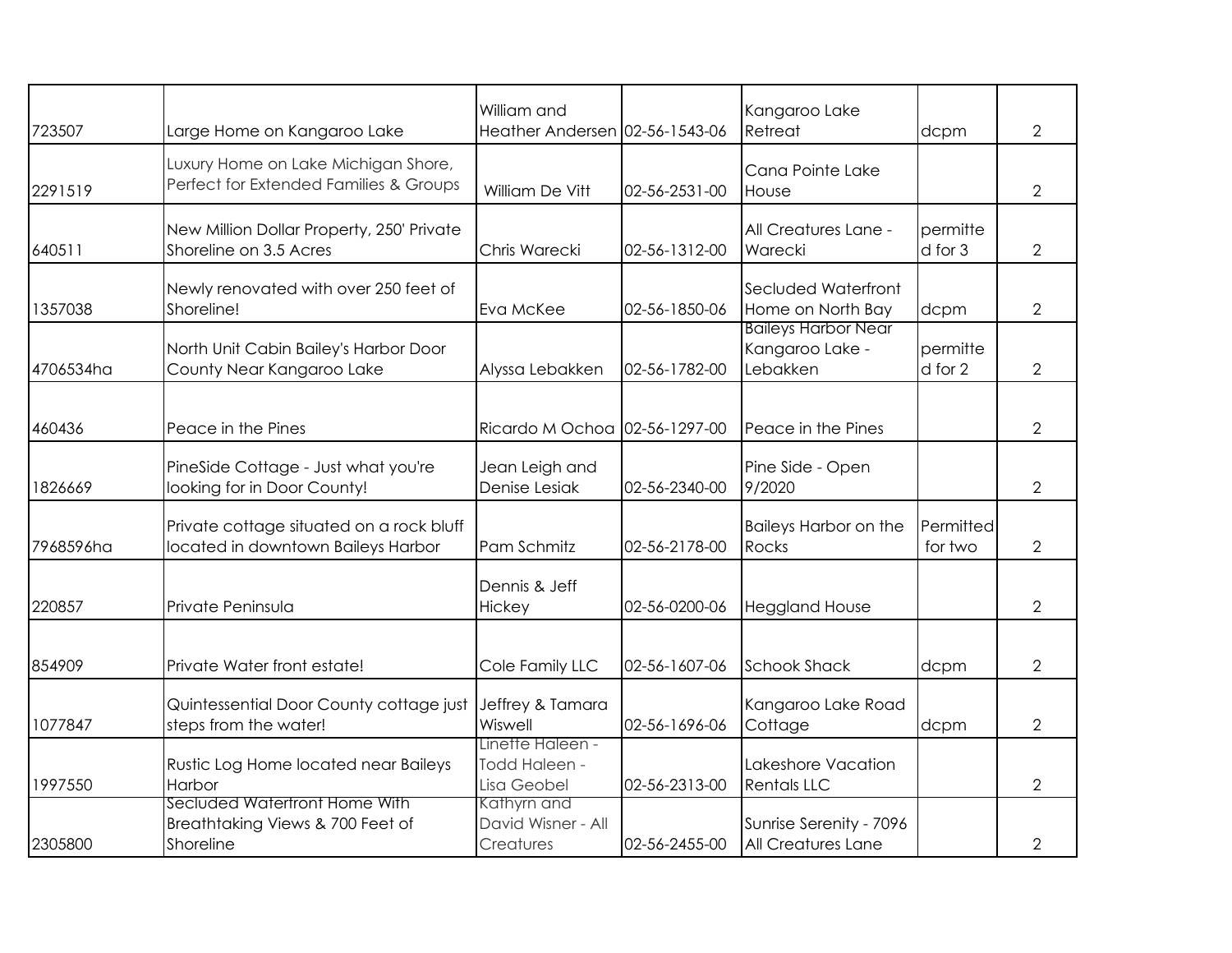| 1596072 | South Lane Cottage #1, with a living<br>room view of Lake Michigan.                               | Matt Horton                                        | 02-56-1826-00 | <b>Baileys Harbor Yellow</b><br>House            | permitte<br>d for 3  | $\overline{2}$ |
|---------|---------------------------------------------------------------------------------------------------|----------------------------------------------------|---------------|--------------------------------------------------|----------------------|----------------|
| 221546  | Spring, Summer or Fall, Great Place to<br>Get Away from it All                                    | <b>East Shorewood</b><br>Cottage<br>Homeowners     | 02-55-0130-00 | East Shorewood<br>Cottages                       | permitte<br>d for 10 | $\overline{2}$ |
| 2338307 | New! Starflower Cottage-Vintage<br>Charm on the Lake                                              | Elizabeth Jackson                                  | 02-56-2521-00 | <b>Star Flower Cottage</b>                       |                      | $\overline{2}$ |
| 219987  | Stay at this cozy cottage perfect for<br>couples!                                                 | East Shorewood<br>Cottage<br>Homeowners            | 02-55-0130-00 | East Shorewood<br>Cottages                       | permitte<br>d for 10 | $\overline{2}$ |
| 1209428 | Stone Cottage, Nestled In The Woods<br>in Door County - Call for rates                            | Dennis & Tamara<br>Zee/ William &<br>Lesley O'Kane | 02-56-1824-00 | <b>Stone Cottage</b>                             | charnets<br>ki       | $\overline{2}$ |
| 791464  | Stone Ridge on 4.2 Wooded<br>Acres/Firepit, 4 Bedrooms, 2.5 Baths,<br>Sleeps 14 & Pets            | <b>Stone Ridge</b>                                 | 02-56-0272-13 | Mel Fogel                                        | dreamla<br>nd        | $\overline{2}$ |
| 1279183 | Stunning and Spectacular on Lake<br>Michigan!                                                     | Alexandra Pape                                     | 02-56-1903-00 | Lyons Woods                                      |                      | $\overline{2}$ |
| 1960481 | Stunning Lake Michigan Home, Sleeps<br>20! Close to Cave Point/Whitefish Dunes! Dune Alright      |                                                    | 02-56-2268-07 | Rebecca Taylor                                   | Simple<br>Life       | $\overline{2}$ |
| 1876973 | Stunning Studio just steps from the<br>Bjorklunden Trail System in Baileys Harbor Muirfield Flats |                                                    | 02-56-2235-07 | Pinkmoto Revocable<br>Trust - Karyn<br>Schroeder | Simple<br>Life       | $\overline{2}$ |
| 418647  | Three Bedroom Lake House with Boat<br><b>Dock</b>                                                 | <b>Family Style</b><br>Contractor LLC              | 02-56-0339-06 | Our Place on<br>Kangaroo Lake                    | dcpm                 | $\overline{2}$ |
| 1270494 | Tranquility and Serenity/Family Retreat                                                           | Michael Servais                                    | 02-56-1893-00 | <b>Island View Lake</b><br>House                 |                      | $\overline{2}$ |
| 221528  | Watch the Amazing Door County<br>Sunsets from Hickoy's Porch                                      | East Shorewood<br>Cottage<br>Homeowners            | 02-55-0130-00 | <b>East Shorewood</b><br>Cottages                | permitte<br>d for 10 | $\overline{2}$ |
| 400026  | Waterfront 2-Story Log Cottage, Decks,<br>Beach, Canoe & Firepit                                  | Donna & Peter<br>Steffen                           | 02-56-0899-00 | Steffan Log House                                |                      | 2              |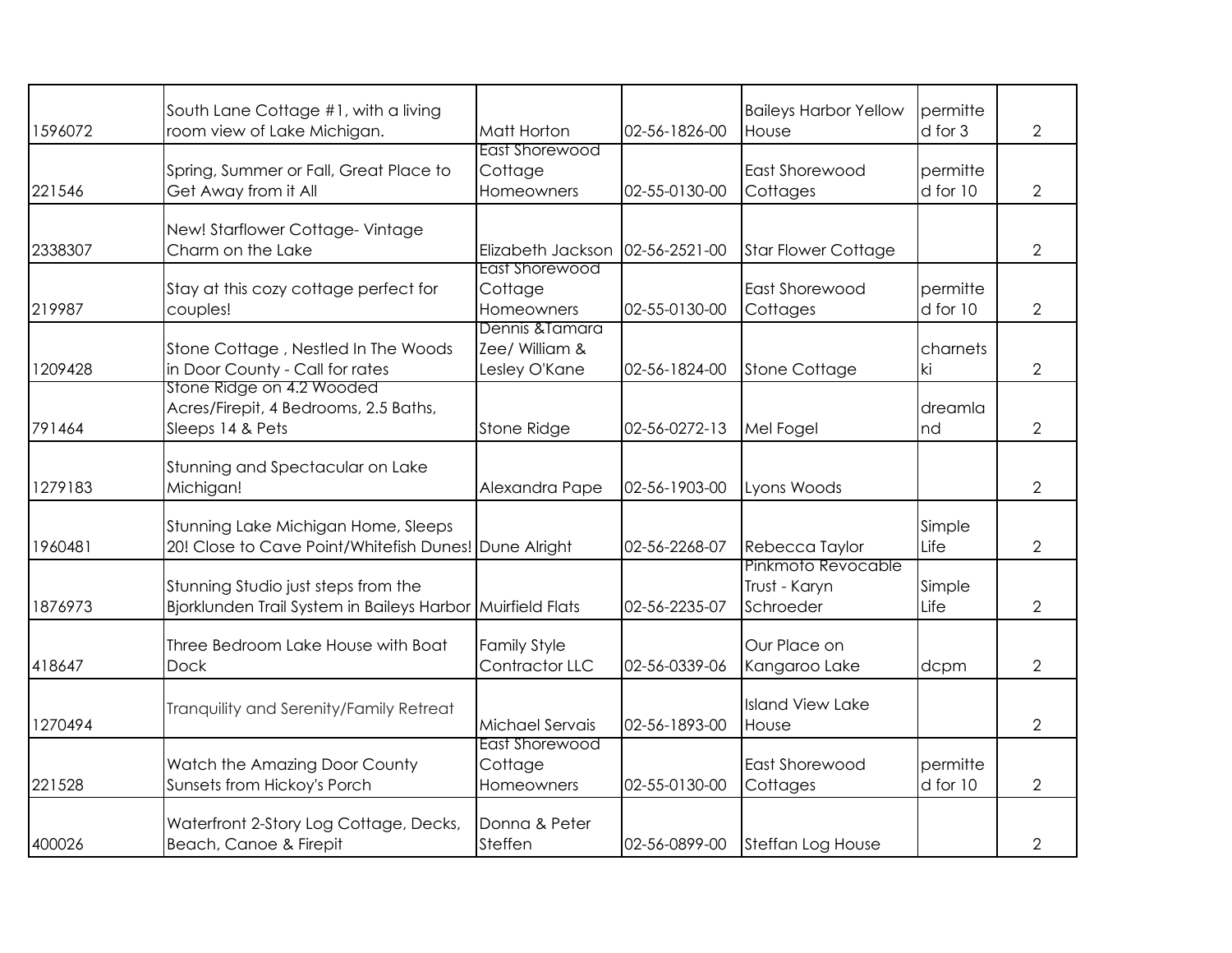| 4840107ha | Waterfront Baileys Harbor Studio on<br>Lake Michigan!                                 | James Dillenburg                               | 02-56-1257-00 | <b>Shalom Stone</b>                                           |                      | $\overline{2}$ |
|-----------|---------------------------------------------------------------------------------------|------------------------------------------------|---------------|---------------------------------------------------------------|----------------------|----------------|
| 221358    | Waterfront Log Cabin with Boat House<br>and Pier                                      | Natalie & Terry<br>McAllister                  | 02-56-0885-06 | Rocky Bottom Ledge                                            | dcpm                 | $\overline{2}$ |
| 1436478   | Welcome to Pelican Lookout as seen<br>on HGTV's Lakefront Bargain Hunt<br>Renovation! | Pelican Bay LLC                                | 02-56-2016-00 | <b>Baileys Large Home</b><br>for Families - Nguyen            |                      | $\overline{2}$ |
| 2301702   | Welcome to your cozy home away<br>from home Kookaburra Cottage at<br>Kangaroo Lake!   | Jeremy P &<br>Rebecca Hellyer                  | 02-56-2460-06 | Kookaburra Cottage                                            | dcpm                 | $\overline{2}$ |
| 1563963   | Wild Cedars - Cana Island - Lake<br>Michigan - Distinctive New Home                   | Stephen Clemnti<br>Jr.                         | 02-56-1820-00 | <b>Boreal Beach House</b>                                     | permitte<br>d for 2  | $\overline{2}$ |
| 221522    | Your Family will Love the Beautiful Lake<br>View at This Comfortable Cottage          | <b>East Shorewood</b><br>Cottage<br>Homeowners | 02-55-0130-00 | <b>East Shorewood</b><br>Cottages                             | permitte<br>d for 10 | 2              |
|           |                                                                                       |                                                |               |                                                               |                      |                |
| 1244408   | Clay Banks Retreat                                                                    | Door County<br>Clay Banks<br>Retreat           | 06-56-1866-00 | Darelynn M Louscher                                           |                      | 6              |
| 2296859   | Family friendly lake front cottage just 15<br>minutes to EVERYTHING!                  | <b>Connie's Corner</b><br>Cottage              | 06-56-2510-00 | <b>MARK N DORNAN</b><br><b>CONSTANTINA N</b><br><b>DORNAN</b> |                      | 6              |
| 2051294   | Peaceful Door County Cabin retreat on<br>the shores of Lake Michigan                  | Andy Low                                       | 06-56-2350-00 | Lake Michigan Cabin<br>Low                                    |                      | 6              |
|           |                                                                                       |                                                |               |                                                               |                      |                |
| 2055784   | Beautiful 1 bedroom unit at resort,<br>sleeps 4                                       |                                                |               |                                                               |                      | 8              |
| 2327225   | IL and mark Resort Condow/<br>Stunning Views! ]                                       | Rey Rey<br>Properties LLC                      | 08-53-2501-00 | Landmark Resort -<br><b>Rey Rey Properties LLC</b>            |                      | 8              |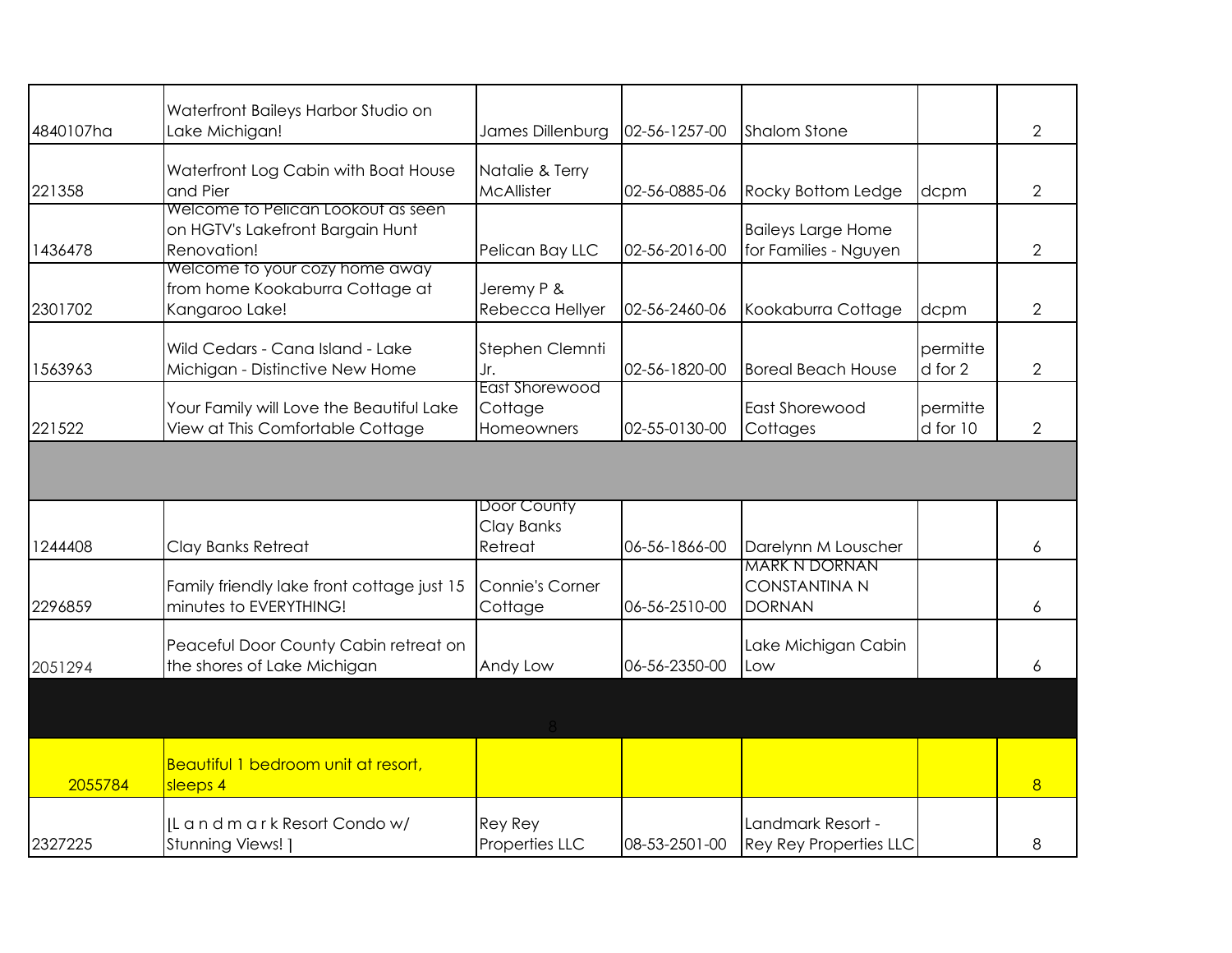|           | 2 Bedroom, 1 Bath Home Away From                        | Jonathon Pesek -     |               | Landmark Resort -    |           |   |
|-----------|---------------------------------------------------------|----------------------|---------------|----------------------|-----------|---|
| 1206658   | Home - Overlooks the lake                               | <b>Pesek Realty</b>  | 08-53-1856-00 | Pesek                |           | 8 |
|           |                                                         | <b>Mister Kaplan</b> |               | Landmark Resort-     |           |   |
|           | Condo w/Resort Amenities, 1Mi to                        | Investments LLC -    |               | Mister Kaplan Invest |           |   |
| 9254419ha | Beach + Golf                                            | John Jordan          | 08-53-2212-00 | <b>Unit 1220</b>     | evolve    | 8 |
|           |                                                         |                      |               | Landmark Resort -    |           |   |
|           |                                                         |                      |               | Door County          | permitte  |   |
| 963491    | Cozy 1br Woodview! Landmark Resort                      | <b>Brian Wiegand</b> | 08-53-1688-00 | Getaweays            | d for 4   | 8 |
|           | Door County Getaway @Landmark                           | Michal & A.          |               | Landmark Resort      |           |   |
| 1696273   | Resort                                                  | Monika Chiu          | 08-53-2031-00 | #2230 & #2308 - Chiu |           | 8 |
|           |                                                         |                      |               |                      | permitted |   |
|           | Door County Paradise-2 Bedroom At                       | Jerold and           |               | Landmark Resort -    |           |   |
| 1880751   | The Landmark Resort #2332                               | Jennifer Schuetz     | 08-53-2267-00 | Schuetz - Unit 2332  |           | 8 |
|           |                                                         |                      |               |                      |           |   |
|           |                                                         | Michal & A.          |               | Landmark Resort      |           |   |
| 1629282   | DoorCo Happy Place @Landmark Resort Monika Chiu         |                      | 08-53-2031-00 | #2230 & #2308 - Chiu | permitted | 8 |
|           | ESCAPE! COZY WOODVIEW! Landmark                         |                      |               | Landmark Resort -    |           |   |
|           | Resort, EGG HARBOR - Updated, Cozy,                     |                      |               | Door County          |           |   |
| 1050857   | 1 Bdrm Woodview C                                       | <b>Brian Wiegand</b> | 08-53-1688-00 | Getaweays            | permitted | 8 |
|           |                                                         |                      |               | Landmark Resort -    |           |   |
|           | <b>Hotel Condo with Great Water Views</b>               | Dennis Joyce         | 08-53-2231-00 | Joyce #2317          |           | 8 |
| 1737228   |                                                         |                      |               | Landmark - Rudy -    |           |   |
|           |                                                         |                      |               | Units 1303, 4218 and |           |   |
| 423455    | Landmark 2-BR King Beds, 2-Bath                         | Curtis Rudy          | 08-53-1346-00 | 2332                 | permitted | 8 |
|           |                                                         |                      |               |                      |           |   |
|           | Landmark Resort, 2 bedroom, 1 bath                      | Harry & Sharon       |               |                      |           |   |
| 7083628ha | sleeps 6. Lowest rates.                                 | Achino               | 08-53-1140-00 | Achino - Landmark    |           | 8 |
|           |                                                         |                      |               | Landmark Resort -    |           |   |
|           |                                                         | Nomad Ventures       |               | Nomad Ventures LLC   |           |   |
| 7521534ha | Light & Bright Bay View Retreat                         | LLC                  | 08-53-1990-00 | #1110                | permitted | 8 |
|           |                                                         |                      |               | Landmark Resort -    |           |   |
|           | Magnificent Water View Condo-                           |                      |               |                      |           | 8 |
| 843029    | Completely Remodeled!<br>Modern, newly updated condo in | Jeffrey Petsinger    | 08-53-1617-00 | Petsinger            |           |   |
|           | scenic Egg Harbor! Heart of Door                        | David and Carrie     |               | Landmark Resort -    |           |   |
| 1183567   | County                                                  | Counihan             | 08-53-1783-00 | #3202- Counihan      |           | 8 |
|           |                                                         |                      |               |                      |           |   |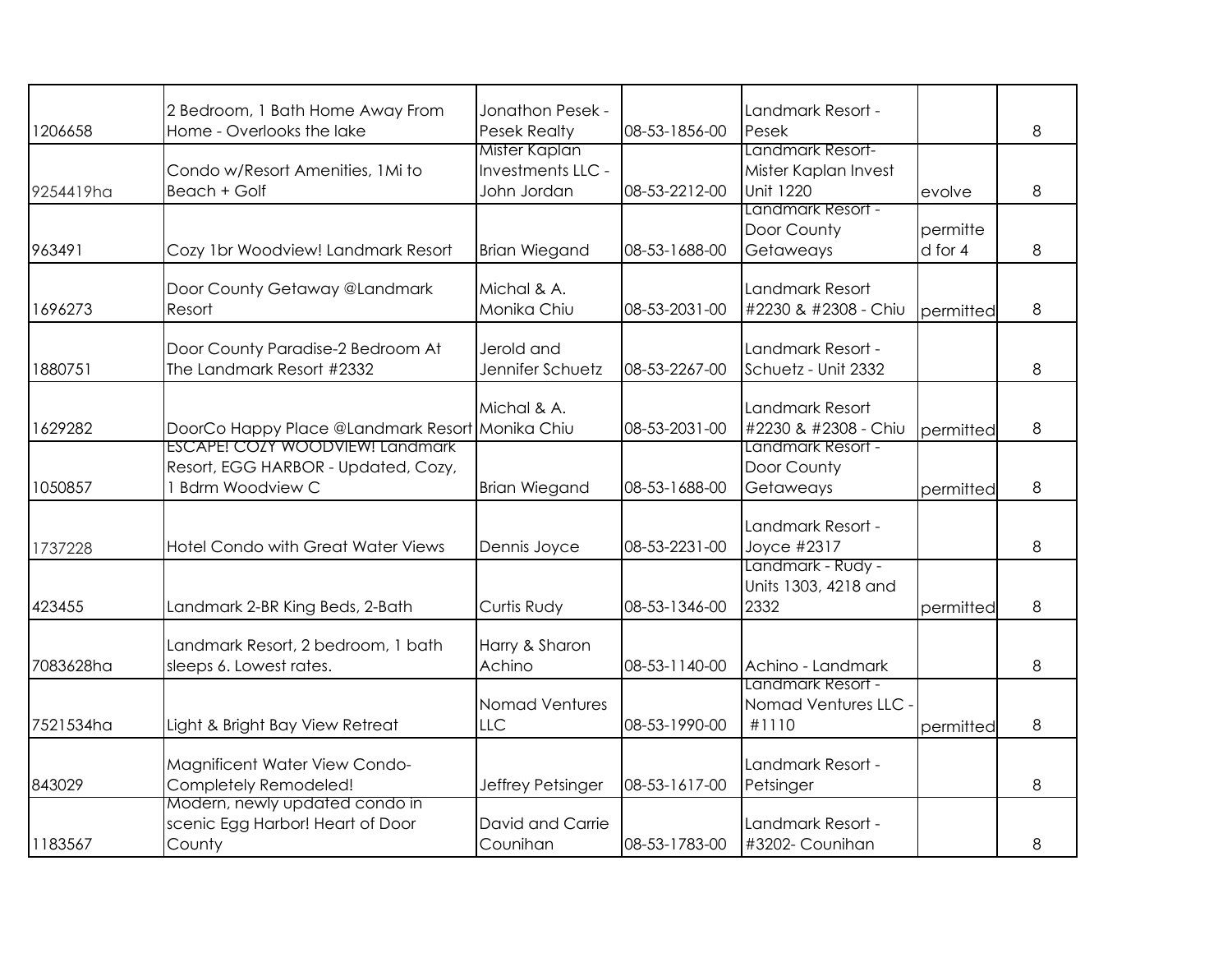|           |                                                      |                      |               | Landmark Resort -                   |             |   |
|-----------|------------------------------------------------------|----------------------|---------------|-------------------------------------|-------------|---|
|           | NEW! 'The Landmark' Resort Condo - 1                 | Whitefishbayside     |               | Whitfishbayside LLC -               |             |   |
| 9264023ha | Mi to Beach!                                         | $\parallel$ c        | 08-53-2224-00 | <b>Unit 2224</b>                    |             | 8 |
|           |                                                      |                      |               | Landmark Resort -                   |             |   |
|           |                                                      | Nomad Ventures       |               | Nomad Ventures LLC                  |             |   |
| 7849217ha | Newly Updated Lake View Escape                       | <b>LLC</b>           | 08-53-1990-00 | #1110                               | permitted   | 8 |
|           |                                                      | Landmark Resort-     |               |                                     |             |   |
|           | Periwinkle Place @ Landmark Resort ~                 | Our Door County      |               | Our Door County Life                |             |   |
| 2054943   | Rates include cleaning                               | Life LLC #1336 -     | 08-53-1626-00 | <b>LLC</b>                          |             | 8 |
|           |                                                      |                      |               | <b>Quaint Door County</b>           |             |   |
|           | Quaint Door County Haven at The                      |                      |               | Haven-Landmark                      |             |   |
| 1281266   | Landmark Resort (Family-friendly Condo) Mark Lorenzo |                      | 08-53-1832-00 | Lorenzo                             |             | 8 |
|           |                                                      |                      |               | Landmark Resort -                   |             |   |
|           |                                                      | Nomad Ventures       |               | Nomad Ventures LLC                  |             |   |
| 7849206ha | Serene Lake View Condo                               | LLC                  | 08-53-1990-00 | #1110                               | permitted   | 8 |
|           |                                                      |                      |               |                                     |             |   |
|           | Spectacular Water View Condo, at The                 | Tod & Kathleen       |               | Landmark Resort -                   |             |   |
| 1452844   | Landmark Resort                                      | Kerscher             | 08-53-2013-00 | Kerscher                            |             | 8 |
|           |                                                      |                      |               |                                     |             |   |
|           | Stunning waterview condo at the                      | Curtis & Carrie      |               | <b>Landmark Downes</b>              |             |   |
| 513963    | Landmark Resort in Egg Harbor                        | Downes               | 08-53-1344-00 | #2207                               |             | 8 |
|           | Stylish 2 bdrm 2 ba recently remodeled               |                      |               |                                     |             |   |
|           | with many amenities for you to enjoy!                | Landmark Resort-     |               |                                     |             |   |
| 809045    |                                                      | Callen               | 08-53-1623-00 | John and Sue Callen                 |             | 8 |
|           |                                                      |                      |               | Landmark Resort -                   |             |   |
|           | The Blue Whale @ Landmark Resort~                    | Our Door County      |               | Our Door County Life                |             |   |
| 1989151   | Rates include cleaning                               | Life LLC             | 08-53-2059-00 | LLC #1334- Blue                     |             | 8 |
|           |                                                      |                      |               |                                     |             |   |
|           | Waterview condo located at The                       |                      |               | Landmark Resort -                   |             |   |
| 1497704   | Landmark Resort!                                     | Michael White        | 08-53-1834-07 | White - Unit 1102                   | simple life | 8 |
|           |                                                      | Tom and Katie        |               |                                     |             |   |
|           | *NEW Listing* *NEW Construction*                     |                      | 08-56-2417-07 | Sunset Serenity -<br><b>Bartels</b> |             |   |
| 2251743   | *Waterfront* home on Sturgeon Bay!                   | <b>Bartels</b>       |               |                                     | simple life | 8 |
|           |                                                      | Brian & Krista       |               |                                     |             |   |
| 1646828   | 4 bedroom sunset views!                              | Callaghan            | 08-56-2056-06 | Chateau Sunset                      |             | 8 |
|           |                                                      | Aymee and            |               |                                     | dcpm        |   |
|           | 5 bedroom waterfront home with                       | David Balison -      |               |                                     |             |   |
| 1507889   | stunning views!                                      | <b>Balison Joint</b> | 08-56-2034-06 | White Cliff Landing                 |             | 8 |
|           |                                                      |                      |               |                                     | dcpm        |   |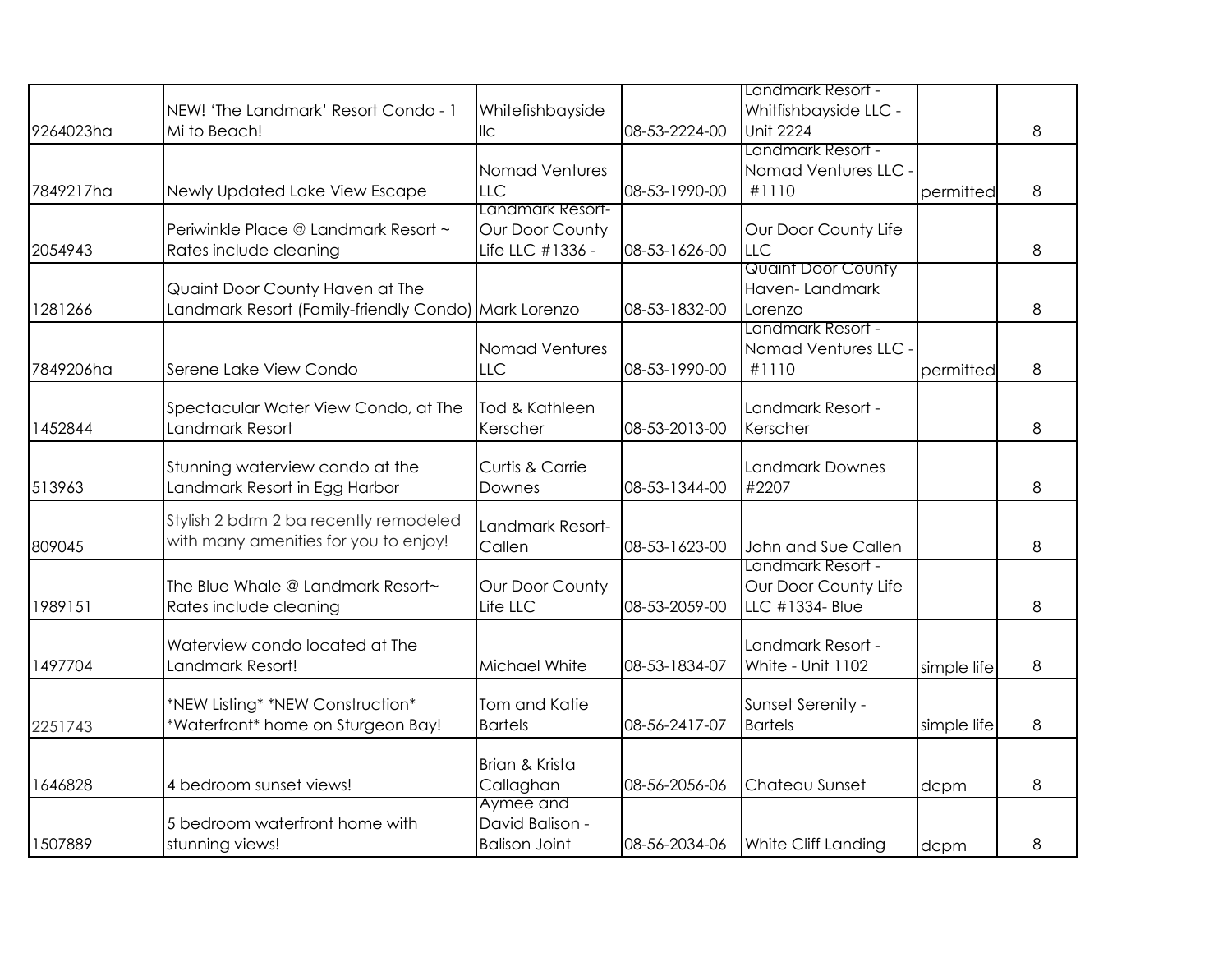| 1453926   | 5 Star Home on the Bay! Huge Deck-<br>Amazing Sunsets!                                        | Kurt Schmelter           | 08-56-2033-00 | Lulus Bayside                                   |             | 8 |
|-----------|-----------------------------------------------------------------------------------------------|--------------------------|---------------|-------------------------------------------------|-------------|---|
| 822530    | A newly renovated cottage on the<br>green bay waters                                          | Daniel & Wanda<br>Kupsco | 08-56-1566-06 | <b>Sunset Sanctuary</b>                         | dcpm        | 8 |
| 403451    | Bayside Log Home Waterfront, WiFi, 3<br>bedrooms, Direct TV, Fire Pit                         | Laurel Key               | 08-56-1037-13 | <b>Bayside Log Home</b>                         | Dreamlar    | 8 |
| 2060081   | <b>Bluebell Cottage: Luxury Waterfront</b><br>Home with Private Pier                          | Gregory and<br>Lynn Bell | 08-56-2351-00 | <b>Bluebell Cottage -</b><br>7161 Horseshoe Bay |             | 8 |
| 1518746   | BRAND NEW CUSTOM BUILT HOME - Egg<br><b>Harbor Retreat</b>                                    | John and Susie<br>Plumb  | 08-56-1895-00 | Secret Meadow                                   |             | 8 |
| 1454913   | Charming, *Pet Friendly* Door County<br>Cabin on the Bay!                                     | <b>Jeff Garber</b>       | 08-56-1396-07 | <b>Stones Throw</b>                             | simple life | 8 |
| 1603674   | Close To It, Far From It                                                                      | Lane Samuelon            | 08-56-2053-00 | Samuleson - 5707<br><b>Hyline Trail</b>         |             | 8 |
| 1276892   | Diamond in the Wooods                                                                         | <b>Elaine DeMarb</b>     | 08-56-1860-00 | Diamond in the<br>Woods                         |             | 8 |
| 4647662ha | Egg Harbor Home w/Deck on 2 Acres -<br>12 Min to Lake                                         | Kerri Zergoski           | 08-56-1768-00 | Lodge 42                                        | Evolve      | 8 |
| 2052675   | Egg Harbor White House                                                                        | James Schleicher         | 08-56-2331-00 | Egg Harbor White<br>House                       |             | 8 |
| 1891588   | Enjoy Amazing Sunsets from this<br>Gorgeous Waterfront Home!                                  | Andrew & Brenda<br>Werth | 08-56-2246-00 | Sunny Side Up                                   |             | 8 |
| 1810674   | Enjoy Waterfront Seclusion in Classic<br>Cottage, sleeps 12 in 6 bedrooms                     | <b>Robert Cowles</b>     | 08-56-1375-00 | Cherry Lodge                                    |             | 8 |
| 1814709   | <b>Experience real Door County in</b><br>waterfront, secluded classic cottage -<br>sleeps 12! | <b>Robert Cowles</b>     | 08-56-1376-00 | The Annex                                       |             | 8 |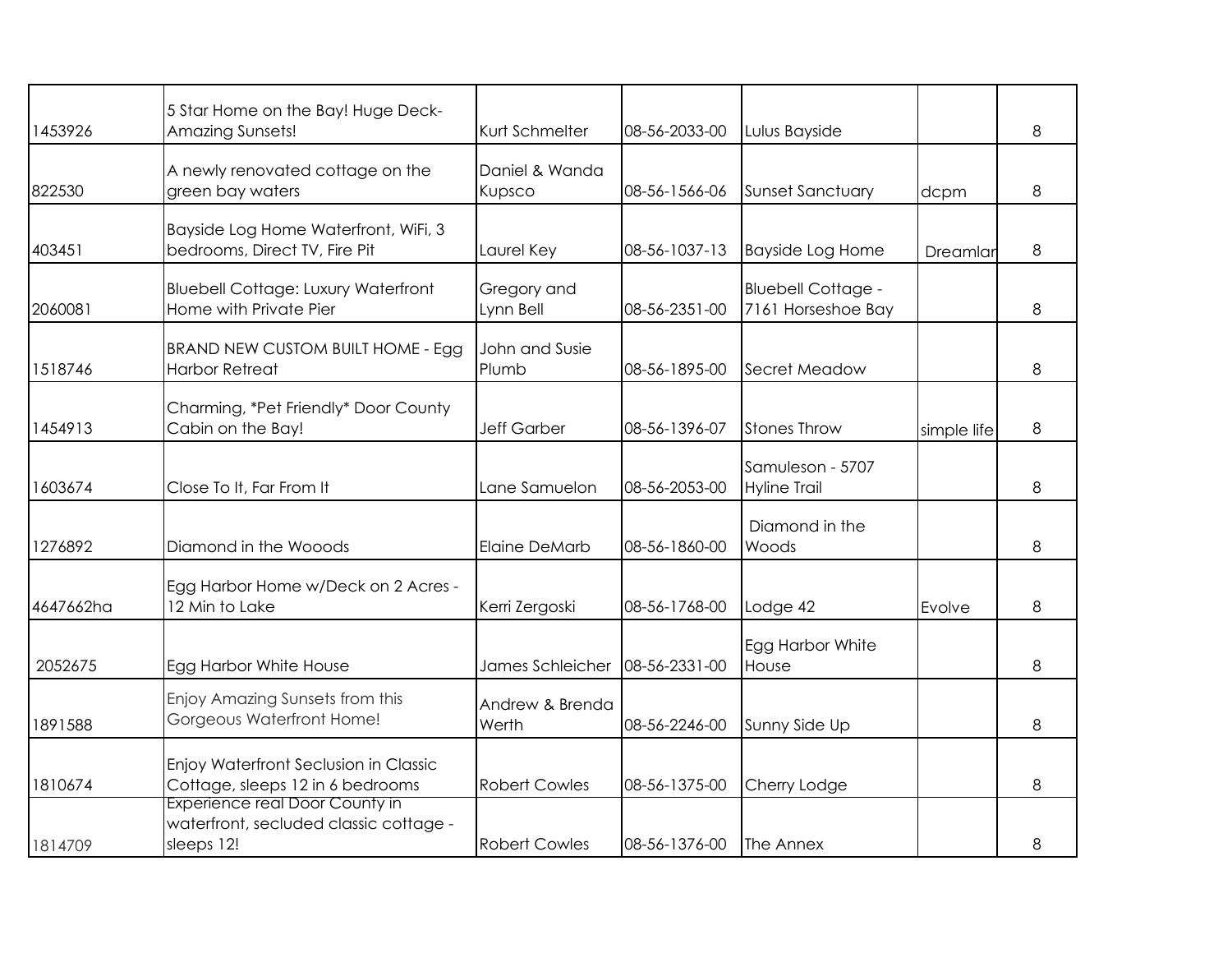|           | Go back in time to Grandmas cottage!                                        |                                    |               |                             |             |   |
|-----------|-----------------------------------------------------------------------------|------------------------------------|---------------|-----------------------------|-------------|---|
| 1454914   | Quaint Door County Cabin with sunset<br>views over the shores of Green Bay! | <b>Jeff Garber</b>                 | 08-56-1395-07 |                             |             | 8 |
|           |                                                                             |                                    |               | <b>Stoney Shore</b>         | simple life |   |
|           |                                                                             | Monument Point                     |               |                             |             |   |
| 7080871ha | Gray Gull Cottage-Waterfront Home                                           | Lane LLP                           | 08-55-0797-00 | <b>Grey Gull</b>            |             | 8 |
|           | Great place! Egg Harbor - Log Cabin                                         | <b>Blue Chair</b><br>Capital, Mike |               |                             |             |   |
| 1214889   | w/ 40 Acres - private walking trails                                        | and Becky Boyer                    | 08-56-1821-00 | Boyer Log Home              |             | 8 |
|           | Hand Hewn Log Cabin Newly                                                   |                                    |               |                             |             |   |
| 1445907   | Renovated, rustic-modern design                                             | Maureen Gribble                    | 08-56-1925-00 | Shady Grove - Gribble       |             | 8 |
|           | Immaculate 3 Bed / 2.5 Bath Hand-                                           |                                    |               |                             |             |   |
|           | Hewn Log Cabin in Wooded Setting of                                         | Patrick and Shari                  |               |                             |             |   |
| 1024755   | Egg Harbor                                                                  | Hayes<br>Nick and Amber            | 08-56-1711-00 | Hazy Hideaway               |             | 8 |
|           | Luxury water view home, minutes from                                        | Meyer-RPM                          |               | Open Door- Egg              |             |   |
| 2289060   | downtown Egg Harbor                                                         | <b>Property Group</b>              | 08-56-2467-00 | Harbor, The                 |             | 8 |
|           |                                                                             |                                    |               |                             |             |   |
| 2291391   | NEW LISTING - Beautiful Sunsets on the<br>Bay!                              | Andrew and                         | 08-56-2481-00 | Stone Duck, The             |             | 8 |
|           | New Listing! Dog-Friendly, Secluded                                         | Jennifer Laughlin                  |               |                             |             |   |
|           | Cabin in the Woods, centrally located                                       | David and Lynn                     |               | Cabin in the Woods -        |             |   |
| 1876974   | to Door County attractions                                                  | Zawojski                           | 08-56-2148-07 | Zawojski                    | simple life | 8 |
|           | NEW Listing* Cozy Cabin in beautiful                                        |                                    |               |                             |             |   |
| 2302336   | Sturgeon Bay                                                                | Karen Jenovai                      | 08-56-2211-07 | <b>Beech Circle Cottage</b> |             | 8 |
|           |                                                                             | <b>Justin and Nicole</b>           |               |                             |             |   |
| 2378859   | New Listing New Construction Sleeps 12!! Hewitt                             |                                    | 08-56-2484-07 | Loft House, The             |             | 8 |
|           |                                                                             | <b>THOMAS MURRAY</b>               |               |                             |             |   |
|           | NEW! Sturgeon Bay Hideaway w/ Direct                                        | <b>WEHKING &amp;</b>               |               |                             |             |   |
| 9571590ha | <b>Water Access!</b>                                                        | PEGGY W                            | 08-56-2450-00 | Shamrock Bay                | evolve      | 8 |
|           | Panorama Waterfront Guest House                                             |                                    |               | Koenens Panorama            |             |   |
| 57138     | North of Sturgeon Bay                                                       | Margaret Koenen                    | 08-55-0155-00 | <b>Guest House</b>          |             | 8 |
|           | Pebble Beach Shore House - On The                                           | <b>Josh and Rachel</b>             |               | Pebble Beach Shore          |             |   |
| 2312698   | Bay!                                                                        | Phillips                           | 08-56-2432-00 | House                       |             | 8 |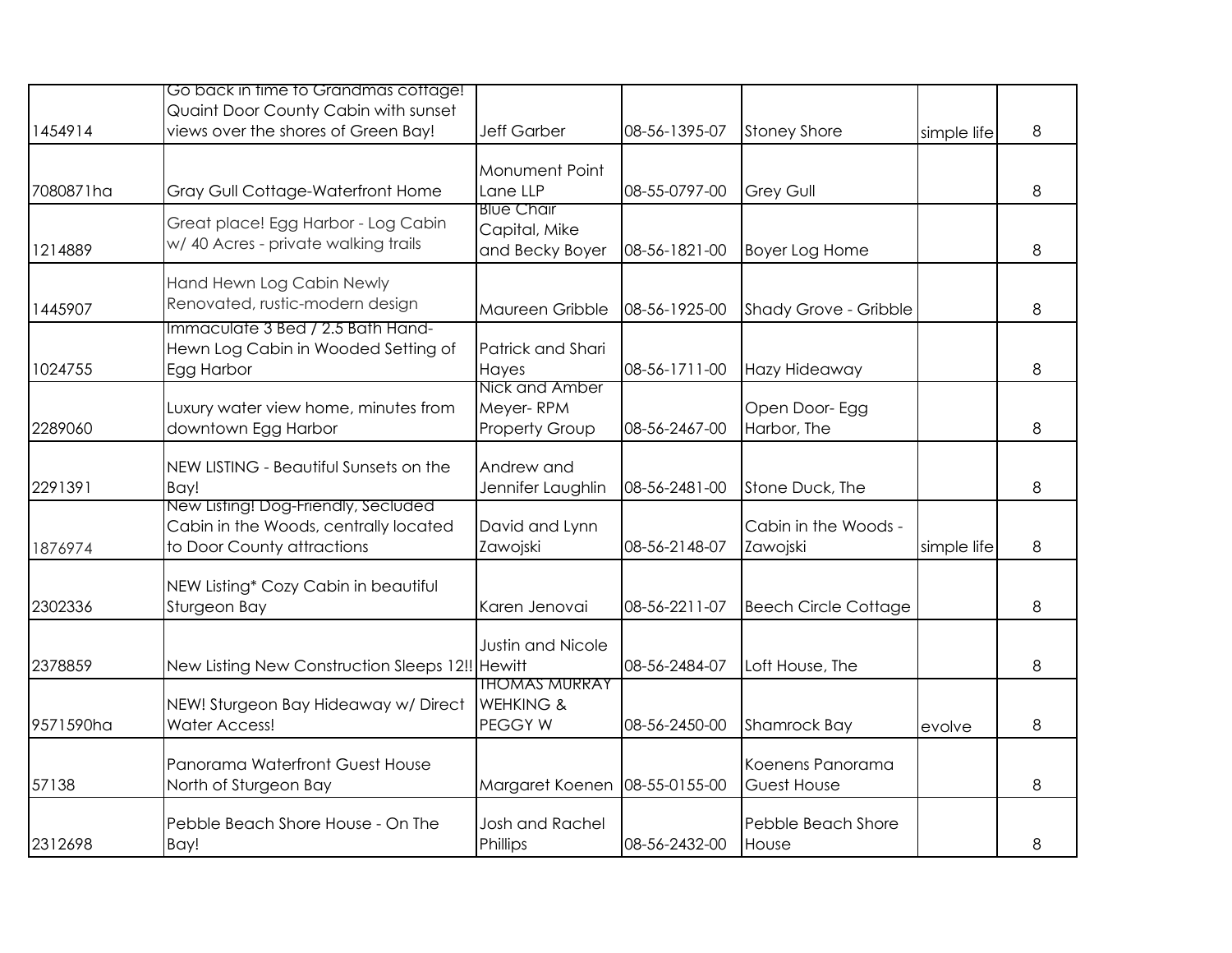|           |                                                        |                         |               | <b>Pertect Vacation</b>     |      |   |
|-----------|--------------------------------------------------------|-------------------------|---------------|-----------------------------|------|---|
|           |                                                        |                         |               |                             |      |   |
|           | Perfect vacation house for friends and                 | Cindy and Keith         |               | House for Friends or        |      |   |
| 1863022   | family getaway                                         | Renaud                  | 08-56-2248-00 | Family - Renaud             |      | 8 |
|           |                                                        | Applewood               |               |                             |      |   |
|           | Pet Friendly Private Cottage on 10 Acre                | <b>Cottage Property</b> |               |                             |      |   |
| 78867     | Farm in Fish Creek                                     | Managment LLC           | 08-55-0093-00 | Applewood Cottage           |      | 8 |
|           |                                                        |                         |               |                             |      |   |
|           | Private Home, Beautiful 2 Bedroom on                   |                         |               |                             |      |   |
| 2464000   | the shores of Green Bay                                | <b>Robert Pollman</b>   |               |                             |      | 8 |
|           | Relax In Our Nostalgic Log Home                        |                         |               |                             |      |   |
|           |                                                        |                         |               |                             |      |   |
| 1001072   | (3BR/2ba)                                              | Patricia Culliton       | 08-56-1715-00 | Green Apple Lodge           |      | 8 |
|           | <b>RELAX with Amazing views from</b>                   |                         |               |                             |      |   |
|           | peaceful home overlooking green bay                    |                         |               |                             |      |   |
| 375676    | close to beach<br>Stunning Door County Cabin in the    | Tim & Mary Kelley       | 08-56-0305-00 | Kelley House                |      | 8 |
|           |                                                        |                         |               |                             |      |   |
|           | Woods, Wi-Fi, firepit, fireplace, game                 |                         |               |                             |      |   |
| 230079    | room                                                   | Charles Ireland         | 08-56-0925-00 | Hidden Bear Cabin           |      | 8 |
|           |                                                        |                         |               |                             |      |   |
|           | SUNSETS ON THE BLUFF! NEW                              |                         |               | <b>Bluff Cottage Sunset</b> |      |   |
| 1319701   | CONSTRUCTION! WATERVIEW!                               | Gail Bergman            | 08-56-1874-00 | LLC                         |      | 8 |
|           |                                                        |                         |               |                             |      |   |
|           | The Honey Dew Log Lodge at Egg                         |                         |               | The Honey Dew               |      |   |
| 341406    | Harbor Door County Wisconsin                           | Kim Bell                | 08-56-0702-00 | Lodge                       |      | 8 |
|           |                                                        |                         |               |                             |      |   |
|           | Timber Lodge on Large Wooded Lot                       |                         |               |                             |      |   |
| 2154957   | mid Door County                                        | Nicholas Langer<br>Sara | 08-56-2372-00 | Timber Lodge                |      | 8 |
|           |                                                        |                         |               |                             |      |   |
|           | Unique Distinctive Cottage on the                      | Steinharted/Jon         |               | Whitestone at the           |      |   |
| 595501    | Shores of Green Bay<br>Updated home - Egg Harbor - Bay | Chapman                 | 08-56-1316-06 | Water                       | dcpm | 8 |
|           |                                                        |                         |               |                             |      |   |
|           | Shore, sunsets, great screened porch,                  |                         |               |                             |      |   |
| 1866692   | RELAX!                                                 | <b>Becky Boyer</b>      | 8-56-2203-00  | <b>Boyer Bay House</b>      |      | 8 |
|           |                                                        | David Ohlson/           |               |                             |      |   |
|           |                                                        |                         |               |                             |      |   |
| 566840    | Views of Green Bay and Egg Harbor                      | <b>Charles Chilcote</b> | 08-56-0729-06 | Ohlson Chateau2             | dcpm | 8 |
|           |                                                        |                         |               |                             |      |   |
| 7045122ha |                                                        |                         | 08-56-1029-00 |                             |      |   |
|           | Villa Royer - Waterfront home                          | Villa Royer             |               | <b>Barbara-Widder Lowry</b> |      | 8 |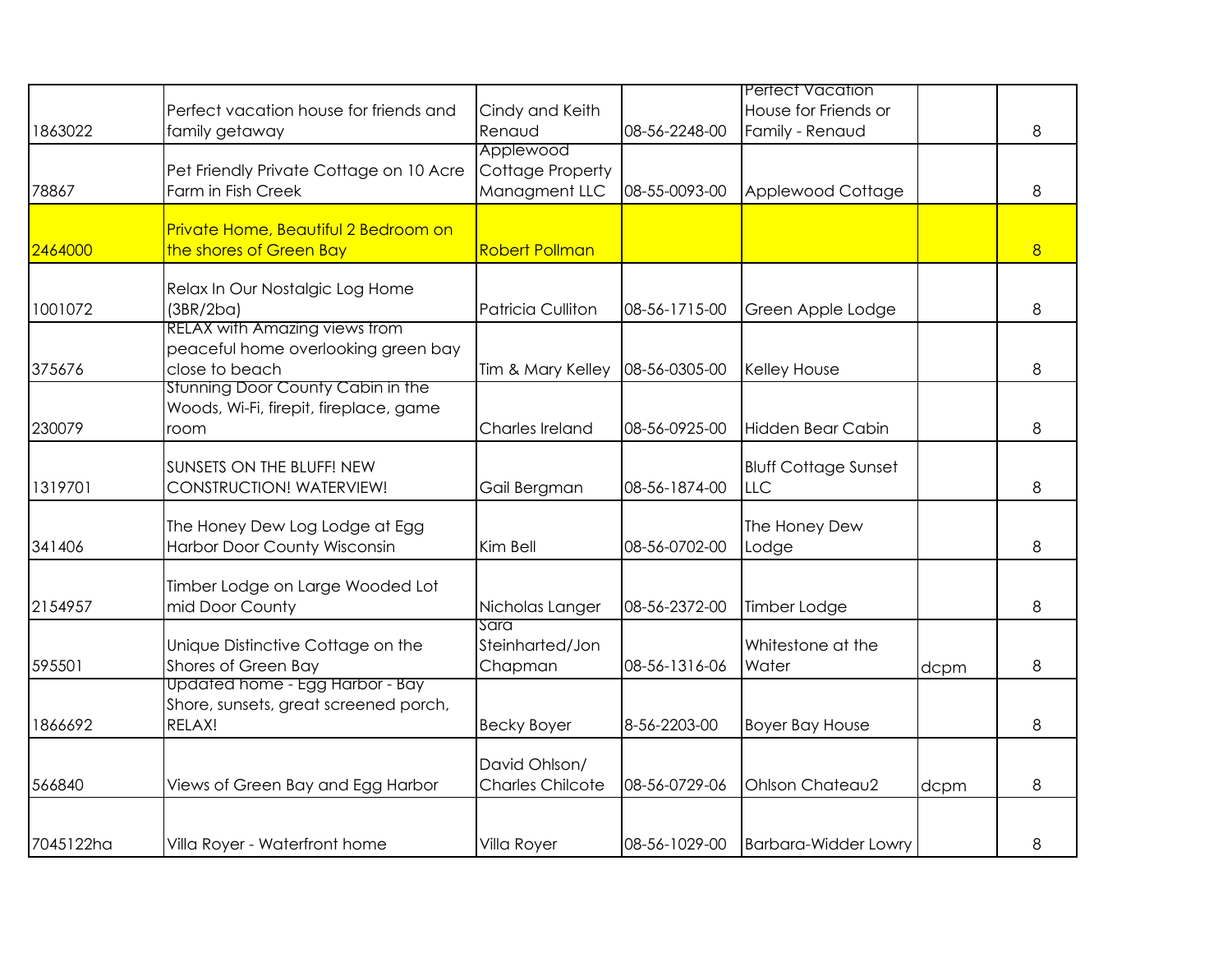| 468335  | Your key to the door                                                                      | <b>Bryan Troutman</b>                                     | 08-56-1322-00 | Cousins Cottage -<br>Your key to the Door       |                     | 8 |
|---------|-------------------------------------------------------------------------------------------|-----------------------------------------------------------|---------------|-------------------------------------------------|---------------------|---|
|         |                                                                                           |                                                           |               |                                                 |                     |   |
|         | *New Listing*Indoor/Outdoor Pools!<br>2355010 Meadow Ridge Resort, Sleeps 12!             | <b>KEVIN AND</b><br><b>MARY JEAN</b><br><b>DAIGNEAULT</b> | 09-53-2509-07 | <b>KEVIN AND MARY</b><br><b>JEAN DAIGNEAULT</b> |                     | 9 |
| 515418  | Best Waterview of Egg Harbor -<br><b>Beautiful, Fully Appointed Ground Level</b><br>Condo | JRCH, LLC                                                 | 09-53-1345-00 | Eames Farm Condo -<br>#M5 - JRCH                |                     | 9 |
| 309573  | Summer of 2020 rentals- \$1400 per week<br>off season 160 per night                       | Thomasan<br>Christensen<br>Harnack                        | 09-53-0498-00 | Eames Farm, #S-3 -<br>Christensen               |                     | 9 |
| 705682  | "YOUR PLACE" 3-bedroom, 2-bath ranch<br>style home in the village of Egg Harbor           | Joe Nimmer                                                | 09-56-1537-00 | <b>Your Place</b>                               |                     | 9 |
| 647346  | 3 Bedroom, 2 Bath Ranch Home With A<br>Great Egg Harbor Location.                         | <b>Shallows Resort</b>                                    | 09-56-1453-00 | <b>Falun House</b>                              |                     | 9 |
| 1357071 | Breathtaking views of the bay walking<br>distance to town!                                | Massoud Maleki                                            | 09-56-1086-06 | Scenic Home in Egg<br>Harbor                    | dcpm                | 9 |
| 2028114 | Door County Cottage Retreat of Egg<br>Harbor, Walk to Beach/Town                          | Country Cottage<br>Properties LLC                         | 09-56-2312-00 | Door County Cottage<br>Retreat of Egg Harbor    |                     | 9 |
| 449353  | Door County three bedroom vacation<br>home                                                | Shallows, Inc.                                            | 09-56-0361-00 | <b>Bluffside</b>                                |                     | 9 |
| 2298948 | Door County Waterfront Home with<br>Private Beach                                         | <b>Mike Qualley</b>                                       | 09-56-2506-00 | 7505 Mariner                                    |                     | 9 |
| 881025  | Egg Harbor Log Cabin, Door County                                                         | Karen Berndt                                              | 09-56-1646-00 | Egg Harbor Log Cabin                            |                     | 9 |
| 672228  | Large Five Bedroom on the Water in<br>Egg Harbor.                                         | Bertschinger<br>Investments                               | 09-55-0317-00 | Bertschinger<br>Investments                     | permitte<br>d for 8 | 9 |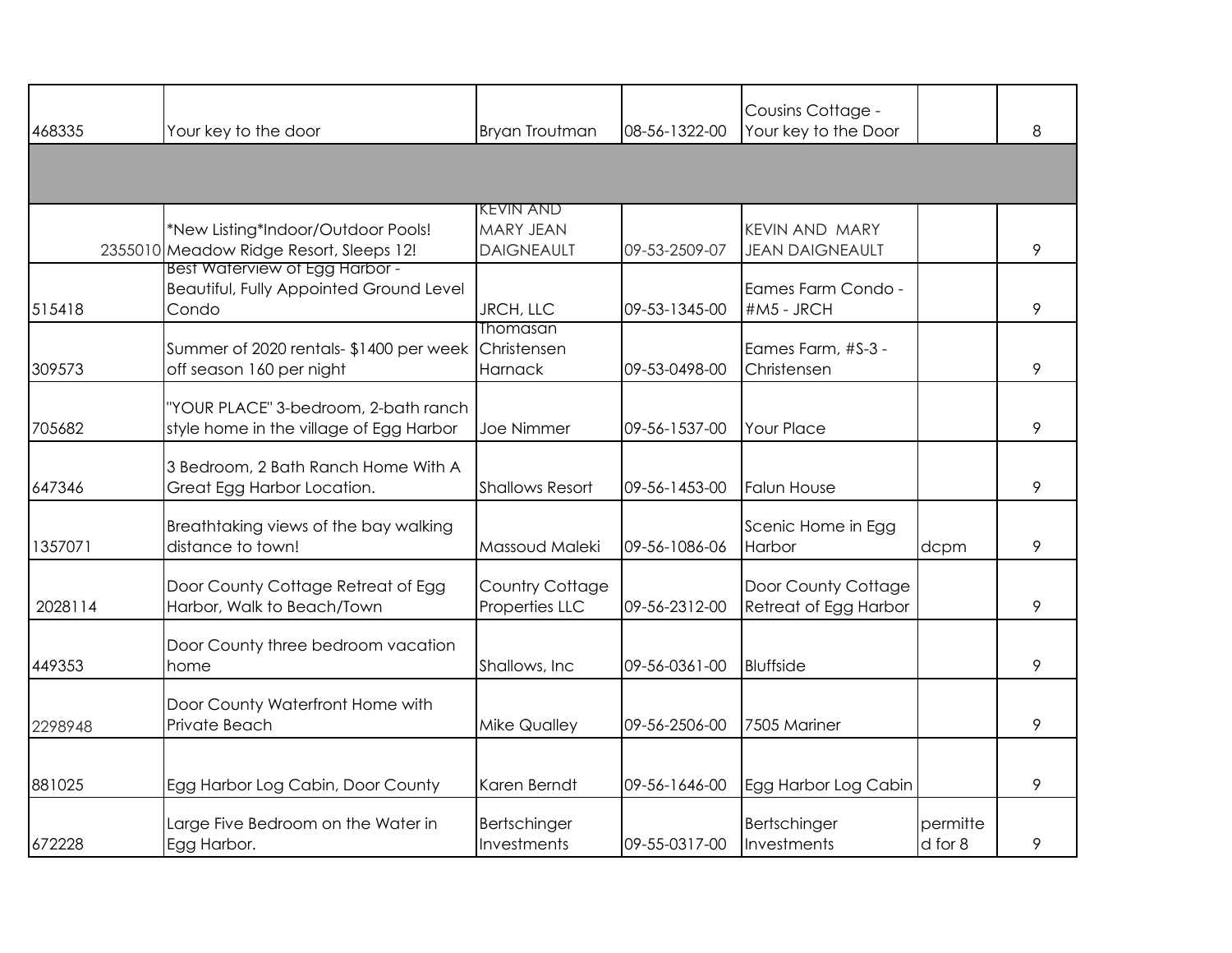| 427036    | Log Cabin In Beautiful Village Of Egg                                 | Paul Larsen                 | 09-55-0381-00 |                             | permitte<br>d for 2 | 9 |
|-----------|-----------------------------------------------------------------------|-----------------------------|---------------|-----------------------------|---------------------|---|
|           | Harbor ~ Outstanding Vacation Spot!                                   |                             |               | Larsen Log Cabin            |                     |   |
|           | Luxurious Door County Waterfront Home                                 |                             |               |                             |                     |   |
| 591007    | with Private Beach                                                    | <b>RPO Holdings</b>         | 09-56-1417-00 | Mariner                     |                     | 9 |
|           | Modern Craftsman Home and Guest                                       | Robert and                  |               | Egg Harbor                  | permitte            |   |
| 1503315   | Suite - Walk to Egg Harbor                                            | Suzanne Esposito            | 09-56-1780-00 | Hideaway - Esposito         | d for 2             | 9 |
|           |                                                                       |                             |               |                             |                     |   |
|           | One Bedroom Cottage Near Central                                      | Bertschinger<br>Investments |               | Bertschinger<br>Investments | permitte            | 9 |
| 827152    | Egg Harbor<br>Pristine Cottage Minutes trom Egg                       |                             | 09-55-0317-00 |                             | d for 8             |   |
|           | Harbor Beaches, Shopping, and                                         | <b>GLENN O</b>              |               | Egg Harbor Cottage -        |                     |   |
| 2247826   | <b>Amazing Sunsets!</b>                                               | <b>HASENJAGER JR</b>        | 09-56-2409-00 | 7625 Point Beach Rd         |                     | 9 |
|           |                                                                       |                             |               |                             |                     |   |
| 4916534ha | Remodeled Lake Home Steps From<br>Water With Amazing Views & Sunsets! | <b>Trevor Farell</b>        | 09-56-1897-00 | <b>Majestic Sunsets</b>     |                     | 9 |
|           |                                                                       |                             |               |                             |                     |   |
|           | Roomy Two Bedroom House Near                                          |                             |               |                             | permitte            |   |
| 1221143   | Central Egg Harbor                                                    | <b>Bertschinger LLC</b>     | 09-55-0316-00 | <b>Bertschinger LLC</b>     | d for 8             | 9 |
|           |                                                                       |                             |               |                             | permitte            |   |
| 562683    | Roomy Two Bedroom House Near Egg<br>Harbor Marina                     | <b>Bertschinger LLC</b>     | 09-55-0316-00 | <b>Bertschinger LLC</b>     | d for 8             | 9 |
|           |                                                                       |                             |               |                             |                     |   |
|           | Roomy Two Bedroom House Near Egg                                      |                             |               |                             | permitte            |   |
| 1221144   | <b>Harbor Marina</b>                                                  | <b>Bertschinger LLC</b>     | 09-55-0316-00 | <b>Bertschinger LLC</b>     | d for 8             | 9 |
|           | Sleepy Hollow Cottage, the Perfect                                    |                             |               | Sleepy Hollow               |                     |   |
| 571420    | Location                                                              | Paula W Peterson            | 09-56-1349-00 | Cottage - Peterson          |                     | 9 |
|           | Spacious tour bedroom house near                                      |                             |               |                             |                     |   |
|           | Alpine Golf Course and Egg Harbor                                     | Bertschinger                |               | Bertschinger                | permitte            |   |
| 452105    | beach.<br>Spacious tour bedroom house near                            | Investments                 | 09-55-0317-00 | Investments                 | d for 8             | 9 |
|           | Alpine Golf Course and Egg Harbor                                     |                             |               |                             | permitte            |   |
| 1221145   | beach.                                                                | <b>Bertschinger LLC</b>     | 09-55-0316-00 | <b>Bertschinger LLC</b>     | d for 8             | 9 |
|           |                                                                       |                             |               |                             |                     |   |
|           | Steps from the water in Egg Harbor with                               |                             |               |                             |                     |   |
| 4728373ha | great views and incredible sunsets.                                   | Mary Zeller                 | 09-56-1882-00 | Point Beach House           |                     | 9 |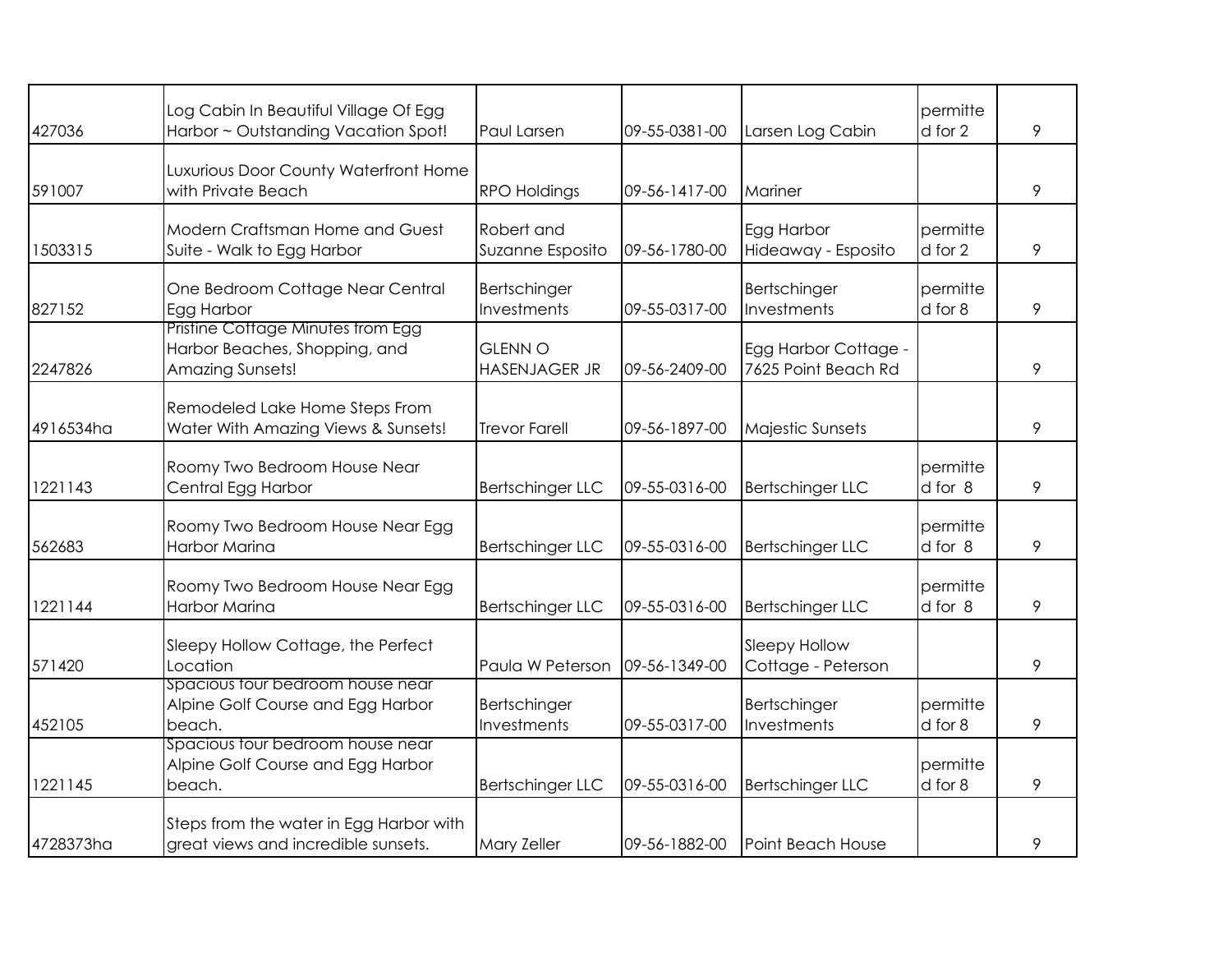| 7081743ha | The 5th Hole- On a 36 hole golf course                                      | Kevin Murphy                                   | 09-55-0753-00 | The Fifth Hole                 |                     | 9 |
|-----------|-----------------------------------------------------------------------------|------------------------------------------------|---------------|--------------------------------|---------------------|---|
|           |                                                                             |                                                |               |                                |                     |   |
| 2363622   | The Flats on Church Street - #201                                           | Egg Bnb LLC                                    | 09-56-2545-20 | Egg BNB 2 LLC                  |                     | 9 |
| 2363623   | The Flats on Church Street - #201 and<br>#202                               | Egg Bnb LLC                                    | 09-56-2545-20 | Egg BNB 2 LLC                  |                     | 9 |
| 2363624   | The Flats on Church Street - #202                                           | Egg Bnb LLC                                    | 09-56-2545-20 | Egg BNB 2 LLC                  |                     | 9 |
| 1535497   | The Flats on Church Street - Door<br>County's Modern Vacation Rental #101   | Egg Bnb LLC                                    | 09-56-2071-00 | Flats on Church Street         | permitte<br>d for 4 | 9 |
| 1546893   | The Flats on Church Street - Door<br>County's Modern Vacation Rental #102   | Egg Bnb LLC                                    | 09-56-2071-00 | Flats on Church Street         | permitte<br>d for 4 | 9 |
| 1565071   | The Flats on Church Street - Door<br>County's Modern Vacation Rental #103   | Egg Bnb LLC                                    | 09-56-2071-00 | Flats on Church Street d for 4 | permitte            | 9 |
| 1578249   | The Flats on Church Street - Door<br>County's Modern Vacation Rental #104   | Egg Bnb LLC                                    | 09-56-2071-00 | Flats on Church Street         | permitte<br>d for 4 | 9 |
| 427037    | The Larsen House Outstanding Location<br><b>Near Excellent Attractions!</b> | Paul Larsen                                    | 09-55-0381-00 | Larson Log Cabin               |                     | 9 |
| 570970    | The Yellow House in Egg Harbor -<br>beautifully remodeled & ready for you!  | R Lynn & Sandi<br>Rowe                         | 09-56-1404-00 | The Yellow House               |                     | 9 |
| 827151    | Three bedroom cottage in Point Beach<br>area of Egg Harbor                  | Bertschinger<br>Investments                    | 09-55-0317-00 | Bertschinger<br>Investments    | permitte<br>d for 8 | 9 |
| 401618    | Trillium Gap Cottage - Woodland<br>Retreat - Walk to Beach                  | Trillium Gap, LLC -<br>Rick & Susie<br>Julison | 09-56-1182-00 | Trillium Gap Cottage           |                     | 9 |
| 660427    | Water Front Home With Spectacular<br>Sunset View!                           | Jan and Craig<br>Bilgen                        | 09-55-0817-06 | On the Water Escape dcpm       |                     | 9 |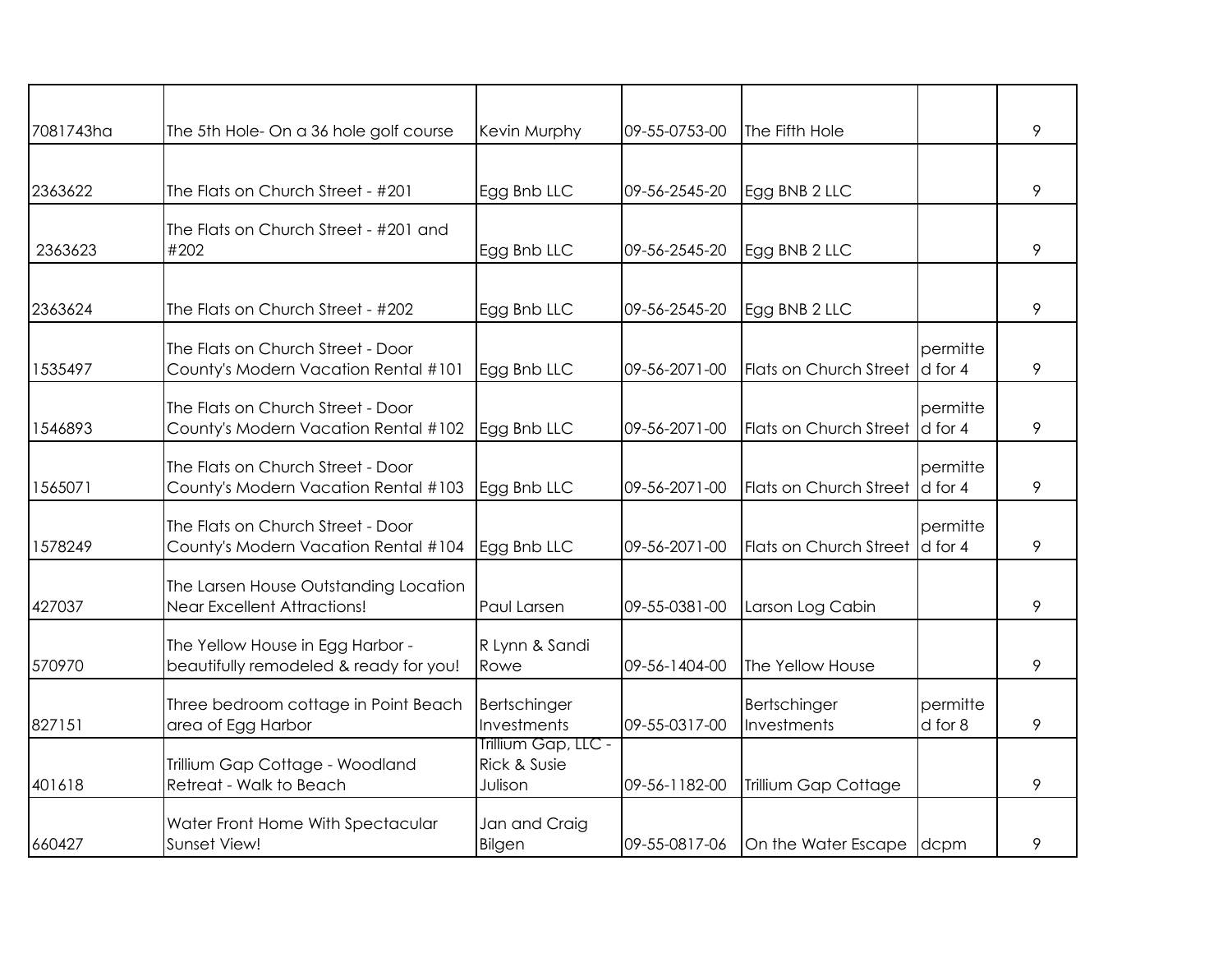|           |                                                                                                  | Scott Roza Trust /<br>Marguerite Roza |               |                                |                                            |    |
|-----------|--------------------------------------------------------------------------------------------------|---------------------------------------|---------------|--------------------------------|--------------------------------------------|----|
| 2287347   | Waterfront Egg Harbor                                                                            | Trust                                 | 09-56-2422-06 | Roza Whitecliff Rd             | dcpm                                       | 9  |
| 889272    | We offer "country-quiet" a short walk<br>from the village center and town dock.                  | <b>Richard Woldt</b>                  | 09-55-0365-00 | Woldts Intown<br>Farmette      |                                            | 9  |
| 236719    | White Cliff Water Front Home, the Finest<br>in Door County!                                      | Michael & Dawn<br>McCole              | 09-56-0894-06 | White Cliff Cottage            | dcpm                                       | 9  |
|           |                                                                                                  |                                       |               |                                |                                            |    |
| 2094656   | Beautiful 1 bedroom unit at resort,<br>sleeps 4                                                  |                                       |               |                                |                                            | 11 |
| 1656219   | 'Birch Retreat" in the House at Green<br>Gables - Nestled in the heart of Ephraim! Colin Welford |                                       | 11-56-2133-00 | <b>Green Gables</b>            | permitte<br>d for 2                        | 11 |
|           | **New Listing** Charming cottage in<br>2333482 Ephraim, WI                                       | Captain's<br>Quarters                 | 11-56-2503-07 | Matthew and<br>Stephanie Klein |                                            | 11 |
|           | **NEW LISTING** Great location in<br>2331588 Ephraim!                                            | Matthew and<br>Stephanie Klein        | 11-56-2503-07 | Matthew and<br>Stephanie Klein |                                            | 11 |
| 1915341   | *New Listing* Adorable Pet Friendly<br>Cottage in the Heart of Ephraim!                          | Kim Cassidy                           | 11-56-1574-07 | <b>Cassidys Cottages</b>       | permitte<br>$d$ for $2 -$<br><b>SIMPLE</b> | 11 |
| 1915340   | *New Listing* Walk to Everything<br>Ephraim has to Offer! Pet Friendly!                          | Kim Cassidy                           | 11-56-1574-07 | <b>Cassidys Cottages</b>       | permitte<br>$d$ for $2 -$<br><b>SIMPLE</b> | 11 |
| 2292274   | *NEW LISTING**New Construction*<br>Stunning Getaway in Sister Bay                                | William and<br>Elizabeth Pflum        | 11-56-2434-07 | Willowbury Estate              | simplelife                                 | 11 |
| 7181482ha | 'Cherry Cottage' near Peninsula State<br>Park!                                                   | Deborah Eckert                        | 11-55-0680-00 | Park's Place Cottages          | permitte<br>d for 5                        | 11 |
| 1050003   | 4 bedroom home on the water with<br>westerly views of sunset                                     | Windsor<br>McCutcheon                 | 11-56-1724-06 | Harbor View on<br>Northshore   | dcpm                                       | 11 |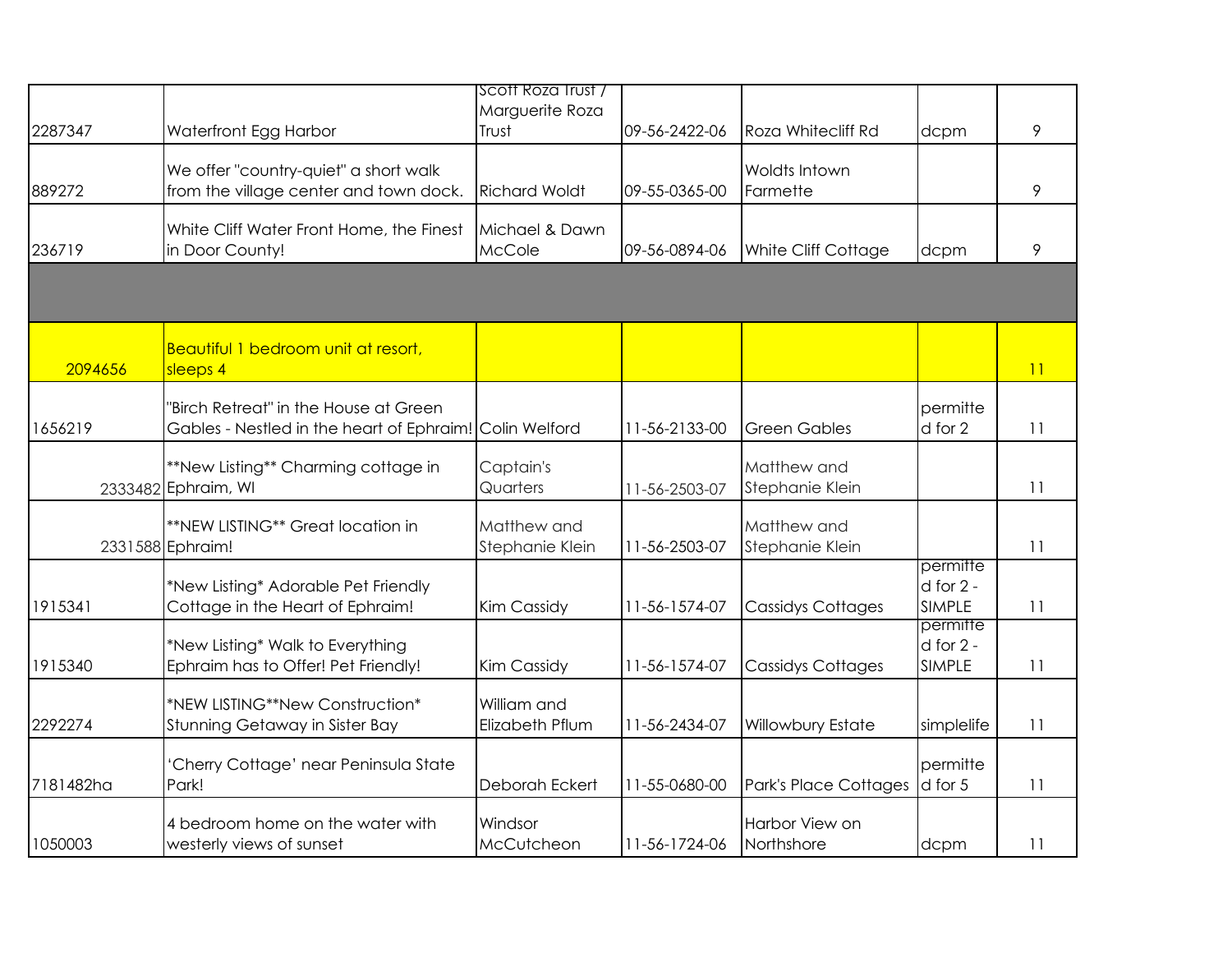| 1025601   | Beautifully Appointed 4+ Bedroom,<br>Waterfront Home - Sleeps 12                              | Parks Edge<br>Lakeshore LLC                   | 11-55-0411-06 | Park's Edge Cottages                                        | dcpm                                | 11 |
|-----------|-----------------------------------------------------------------------------------------------|-----------------------------------------------|---------------|-------------------------------------------------------------|-------------------------------------|----|
| 4712540ha | Boutique Home in Door County w/Eagle<br><b>Harbor Views</b>                                   | Carol Corbet                                  | 11-56-1806-00 | Harbor View Ephraim -<br>Corbett                            | permitte<br>$d$ for $2 -$<br>evolve | 11 |
| 2322398   | Brookside Lane Cottage in picturesque<br>Ephraim, WI                                          | JOHN M<br><b>RAYMOND</b><br><b>GERALYNN M</b> | 11-56-2530-00 | <b>Brookside Lane</b><br>Cottage                            |                                     | 11 |
| 185458    | Cedar Glen, a fresh, ephraim cottage,<br>one block from water and sunset                      | John & Rachel<br>Rothschild                   | 11-55-0758-06 | Cedar Glen                                                  | dcpm                                | 11 |
| 7181476ha | Cozy Ephraim 'Cedar Cottage'<br>w/Private Deck!                                               | Deborah Eckert                                | 11-55-0680-00 | Park's Place Cottages                                       | permitte<br>d for 5                 | 11 |
| 2249824   | Door County - Ephraim Home- 3 Suites<br>Nestled In Nature                                     | Luke Robert<br>Wilson                         | 11-56-2459-00 | Door County Ephraim<br>Home - 3 Suites<br>Nestled in Nature |                                     | 11 |
| 442496    | Enjoy Door County at its finest!!                                                             | PKJ2 LLC - Jim<br><b>Blair</b>                | 11-56-1373-00 | Evans Woods                                                 |                                     | 11 |
| 710960    | Enjoy Views Of Ephraim And Eagle<br>Harbor While Sitting On The Porch Of<br>Bayview           | Parks Edge<br>Lakeshore LLC                   | 11-55-0411-06 | Park's Edge Cottages                                        | dcpm                                | 11 |
| 677492    | Ephraim Home Away from Home                                                                   | John Maher                                    | 11-56-1528-00 | Ephraim Lodge                                               |                                     | 11 |
| 9074890ha | Ephraim Home w/ Yard - Walk to Lake<br>Michigan!                                              | Carol Corbet                                  | 11-56-1806-00 | Harbor View Ephraim<br>Corbett                              | permitte<br>$d$ for $2 -$<br>evolve | 11 |
| 1987380   | Ephraim Stone Cottage and Separate<br><b>Back Cabin, Outstanding Location!</b><br>New listing | <b>Brad and Marnie</b><br>Massey              | 11-56-2300-00 | <b>Ephraim Stone</b><br>Cottage and Cabin                   |                                     | 11 |
| 894251    | Ephraim Waterfront Cottage With<br>Private Dock On Green Bay                                  | Jaco Mgmt                                     | 11-56-1662-00 | The Shore - Schmeltz                                        |                                     | 11 |
| 1371859   | Experience the teel of staying in a<br>century old farm house with modern<br>amenities        | <b>Roy Elquist</b>                            | 11-56-1069-06 | Townline - 9895<br>Townline Rd                              |                                     | 11 |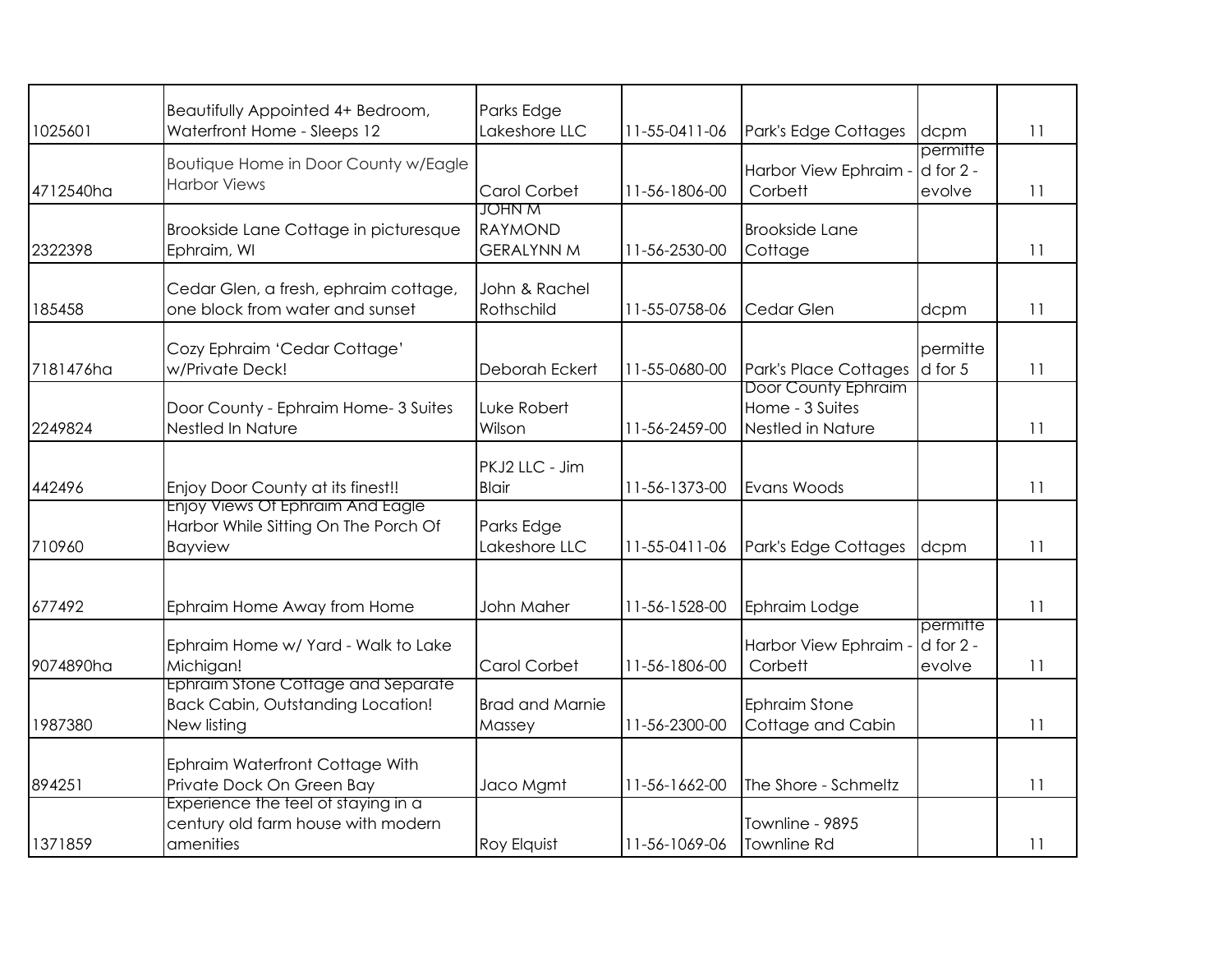| 485111    | Experience True Door County Charm                                                      | <b>BD Thorp</b>                      | 11-56-0809-06 | Thorp                                                      | dcpm                | 11 |
|-----------|----------------------------------------------------------------------------------------|--------------------------------------|---------------|------------------------------------------------------------|---------------------|----|
| 982888    | Harbor House Guest Cottage in the<br>heart of Epbraim!                                 | <b>Elizabeth Frink</b>               | 11-56-1383-00 | Harbor House &<br><b>Guest Cottage</b>                     | permitte<br>d for 2 | 11 |
| 307617    | Historic - Waterfront - Family/Pet Friendly                                            | Brad & Amy<br>Russell                | 11-56-1265-00 | <b>Arbor Cottage</b>                                       |                     | 11 |
| 990768    | Homestead Rental. Relax in Ephraim.<br>Convienent Home in center of village.           | Glenn Gerdman<br>& Diane<br>Jacobson | 11-56-1630-00 | Homestead Rental                                           |                     | 11 |
| 836338    | Ideally located between the towns of<br>Ephraim and Sister Ba                          | Leslee and Morrie<br>Goldman         | 11-56-1258-06 | Coral Hill Cottage                                         | dcpm                | 11 |
| 7339901ha | Luxury Family Retreat in Heart of Door<br>County - Norra Skogen                        | Brian & Amanda<br><b>Jenkins</b>     | 11-56-1407-00 | Norra Skogen                                               |                     | 11 |
| 1323313   | Natures Window                                                                         | <b>Bill and Heather</b><br>Anderson  | 11-56-1958-00 | Natures Window                                             |                     | 11 |
| 1844687   | New Listing! Spacious-Wooded<br>Lot-Family/Pet Friendly-Short Walk to<br>Eagle Harbor  | Tim and Kristine<br>Nelson           | 11-56-2254-22 | Norway Hus                                                 |                     | 11 |
| 1591624   | New Unequaled Location, Ephraim<br>Harborview Home, Private Dockfamily<br>or Couples   | Tim Christofferson                   | 11-56-1595-00 | Heritage House                                             |                     | 11 |
| 2301797   | New! Peacetul Family Getaway<br>W/Large Yard! Walk to the beach &<br>downtown Ephraim! | Punkaj Gupta<br>and Sachin Pawar     | 11-56-2479-00 | Serenity on Spruce                                         |                     | 11 |
| 879597    | Newly Remodeled And Only Blocks<br>From Public Beach And Town!                         | Jennifer & Bjorn<br>Larson           | 11-56-1635-06 | Cedar Barn Rental                                          | dcpm                | 11 |
| 2493617   | Newly Renovated downtown<br>apartment                                                  | Matthew and<br>Stephanie Klein       | 11-56-2503-07 | <b>Captain's Quarters &amp;</b><br><b>Tuckaway Cottage</b> |                     | 11 |
| 1427259   | Newly renovated in the heart of<br>Ephraim, one block from water!                      | Robert & Nicole<br>Collins           | 11-56-1708-06 | Ephraim Boat House,<br><b>The</b>                          | dcpm                | 11 |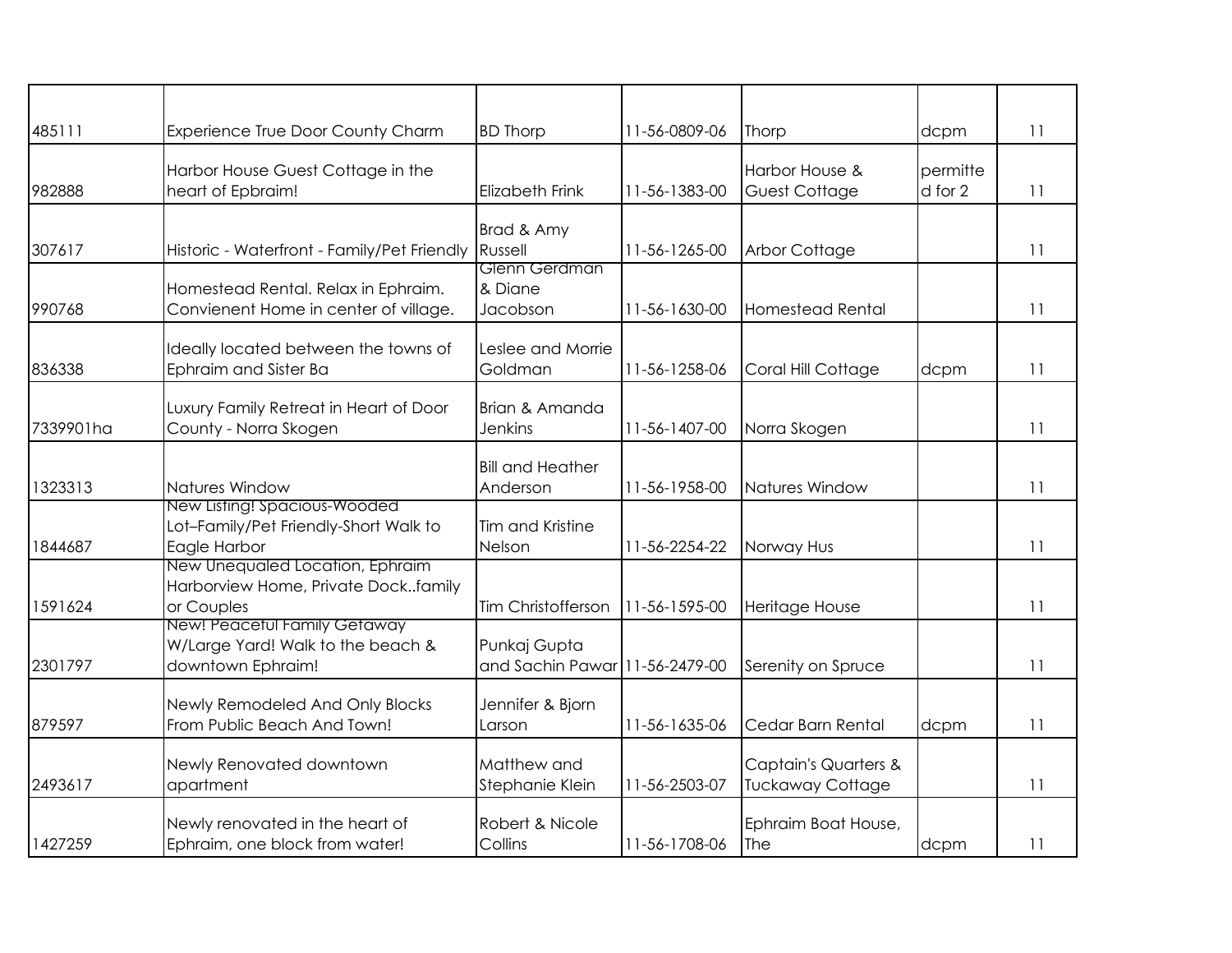|           |                                                                                       | Northwind                                      |               |                                             |                     |    |
|-----------|---------------------------------------------------------------------------------------|------------------------------------------------|---------------|---------------------------------------------|---------------------|----|
| 177706    | Northwind Cottage in Heart of Ephraim,<br><b>Blocks Away from Beach</b>               | Holdings LLC -<br>Alison and Jon               | 11-56-2392-06 | Northwind Cottages -<br>3033 German Road    | dcpm                | 11 |
| 7181473ha | Peaceful 'Butternut Cottage' in<br>Central Door County!                               | Deborah Eckert                                 | 11-55-0680-00 | Park's Place Cottages                       | permitte<br>d for 5 | 11 |
| 2500478   | Peaceful Getaway W/ Large Yard! Walk<br>to the beach and downtown Ephraim!            | Punkaj Gupta<br>and Sachin Pawar 11-56-2479-00 |               | Serenity on Spruce                          |                     | 11 |
| 690840    | Pine Cone Cottage, Ideal Location!                                                    | Pam Mache                                      | 11-56-1517-00 | Pine Cone Cottage                           |                     | 11 |
| 514956    | Private Sand Beach /5 Bedroom. Harbor Randall &<br>House & Guest Cottage              | <b>Elizabeth Frink</b>                         | 11-56-1383-00 | Harbor House and<br><b>Guest Cottage</b>    | permitte<br>d for 2 | 11 |
| 502544    | Private Waterfront Property in the Woods Family LLC                                   | <b>Robert</b><br><b>Beart/Beart</b>            | 11-56-1072-00 | All American Green<br>House                 |                     | 11 |
| 882561    | Professionally decorated home in<br>Ephraim!                                          | Daniel & Laurel<br>Simons                      | 11-56-1656-00 | Elegant Home<br>Ephraim                     |                     | 11 |
| 2045017   | Right across trom Green Bay/Anderson<br>Pier walking distance to downtown<br>Ephraim! | Judy and Paul<br>Floffman                      | 11-56-2337-06 | Anderson House                              | <b>DCPM</b>         | 11 |
| 823896    | Spacious Home On 1.5 Acres<br>Overlooking The Bay In Ephraim                          | Sandy Van Sickle                               | 11-55-0057-00 | <b>Hobby Horse</b>                          |                     | 11 |
| 7181525ha | The Carriage House' Walk to Peninsula<br>St Park                                      | Deborah Eckert                                 | 11-55-0680-00 | Park's Place Cottages                       | permitte<br>d for 5 | 11 |
| 1658362   | The House at Green Gables- a dream<br>retreat in the heart of Ephraim!                | Colin Welford                                  | 11-56-2133-00 | <b>Green Gables</b>                         | permitte<br>d for 2 | 11 |
| 2204959   | Three Kings & Two Queens of Ephraim                                                   | Alan Kroll- Allor,<br>Inc.                     | 11-56-2297-00 | Allor - Ephraim One -<br><b>Three Kings</b> |                     | 11 |
| 1221684   | <b>Unequaled Door County Harborview</b><br>Location For Family Or Couples             | Tim Christofferson                             | 11-56-1595-00 | Heritage House                              |                     | 11 |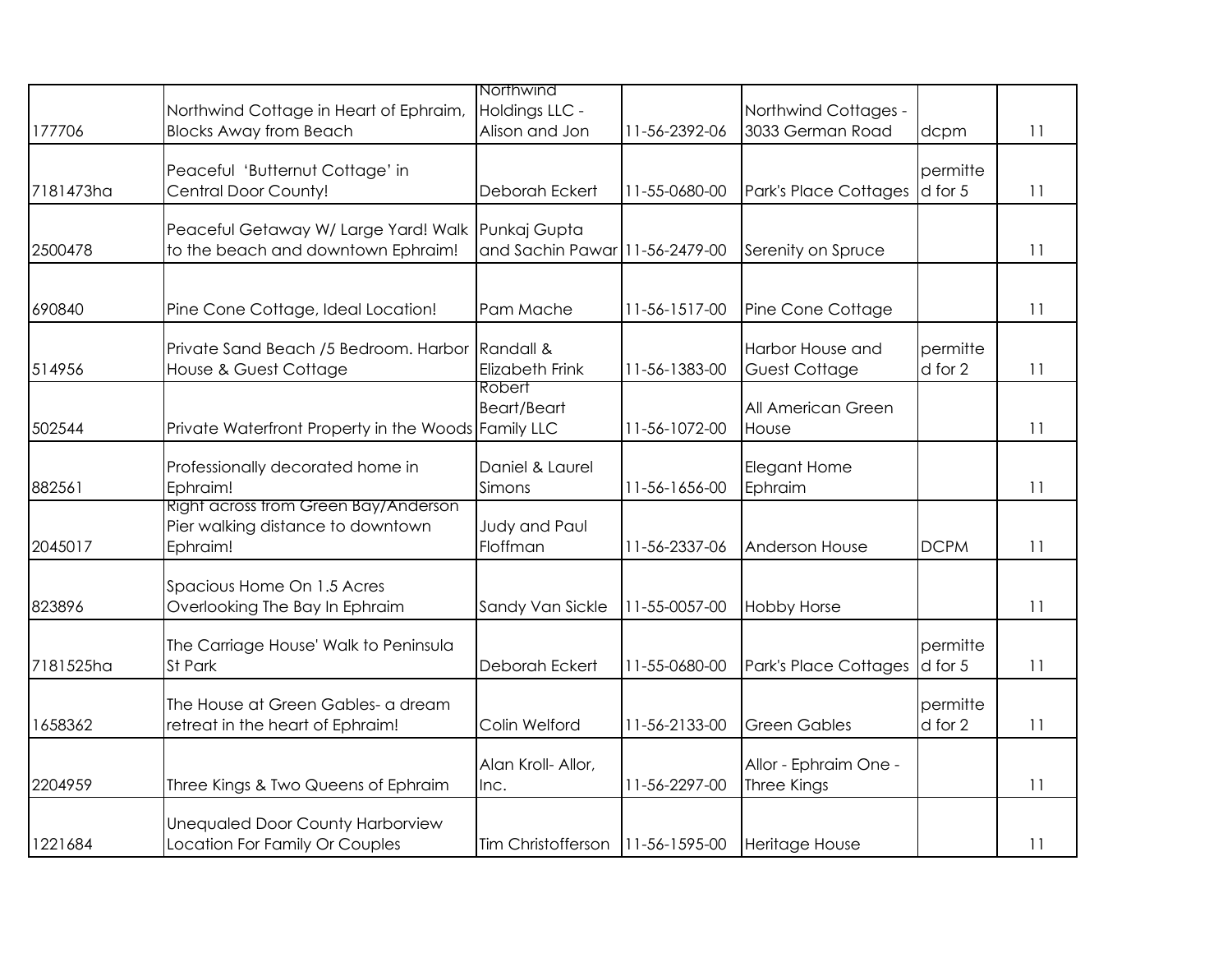|           |                                          | Cathcart                                  |               | <b>Binkhaven The</b>                                |          |    |
|-----------|------------------------------------------|-------------------------------------------|---------------|-----------------------------------------------------|----------|----|
|           |                                          |                                           |               |                                                     |          |    |
|           | Unique Norwegian rosemaled historic      | Holdings LLC -                            |               | Rosemaling Cottage -                                |          |    |
| 1508507   | home in Ephraim.                         | <b>Elliot Taillon</b>                     | 11-56-2028-00 | 9697 Maple Grove                                    |          | 11 |
|           |                                          |                                           |               |                                                     |          |    |
|           | Updated Ephraim 'Pine Cottage' w/        |                                           |               |                                                     | permitte |    |
| 7181486ha | Deck!                                    | Deborah Eckert                            | 11-55-0680-00 | Park's Place Cottages                               | d for 5  | 11 |
|           | Waterfront Historic Home, Views, Private |                                           |               |                                                     |          |    |
| 390442    | Beach, Walk to Town                      | <b>Charles Falwell</b>                    | 11-56-1185-00 | Yeoman Cottage                                      |          | 11 |
|           |                                          |                                           |               |                                                     |          |    |
|           |                                          |                                           |               |                                                     |          |    |
|           |                                          |                                           |               |                                                     |          |    |
|           | Beautiful 1 bedroom unit at resort,      |                                           |               |                                                     |          |    |
| 2094592   | sleeps 4                                 |                                           |               |                                                     |          | 12 |
|           |                                          |                                           |               |                                                     |          |    |
|           |                                          | Little Sweden                             |               | Little Sweden                                       |          |    |
| 7453010ha | Stunning 3800 square penthouse condo     | Condo Assc                                | 12-51-0298-00 | Condominiums                                        |          | 12 |
|           |                                          | <b>GD Family</b>                          |               |                                                     |          |    |
|           | "Little Yellow Cottage"-Downtown Fish    | Holdings LLC -                            |               |                                                     |          |    |
| 2191845   | Creek with POOL/Kayak/Bike/Fish          | <b>Tony Goebel</b>                        | 12-53-2401-00 | The Yellow Cottage                                  |          | 12 |
|           | 3 bed/3.5 bath Fish Creek Condo,         |                                           |               |                                                     |          |    |
|           | walking distance to beach/parks, bars    | Michael and                               |               | <b>Fish Creek Fun LLC</b>                           |          |    |
| 2038378   | & dinning                                | <b>Tracy Guiou</b>                        | 12-53-2272-00 | 4063                                                |          | 12 |
|           | 4190 Cottage Row Ct. - New               |                                           |               |                                                     |          |    |
|           | Contruction Downtown Fish Creek -        |                                           |               | Cottage Row Court -                                 |          |    |
| 1360182   | Walk Everywhere!                         | Kurt Doman et al                          | 12-53-1981-00 | Doman                                               |          | 12 |
|           |                                          |                                           |               |                                                     |          |    |
|           | Brook Point Luxurious 2 Bedroom 2 1/2    |                                           |               |                                                     |          |    |
| 402228    | <b>Bath Home in Fish Creek</b>           | <b>Bobby Martin</b><br><b>DeWitt Real</b> | 12-53-2152-00 | Brook Point #3                                      |          | 12 |
|           |                                          | Estate                                    |               | Top of the Hill Shops-<br><b>DeWitt Real Estate</b> |          |    |
|           | Centrally located to everything Fish     | Investments LLC -                         |               | Investments                                         |          | 12 |
| 2281322   | Creek has to offer                       |                                           | 12-53-2496-00 |                                                     |          |    |
|           | Creekside Cottage at Peninsula Park.     |                                           |               | Elegant Creekside                                   |          |    |
| 1320444   | SUPERCLEAN Off the beaten path!          | <b>Patricia Culliton</b>                  | 12-53-1890-00 | Cottage                                             |          | 12 |
|           |                                          | Downtown Fish                             |               | Magniticent                                         |          |    |
|           |                                          | Creek with a view                         |               | Memories - Stacey                                   |          |    |
| 4840082ha | Downtown Fish Creek with a view          | <b>Berndt</b>                             | 12-53-1855-00 | <b>Berndt</b>                                       |          | 12 |
|           |                                          |                                           |               |                                                     |          |    |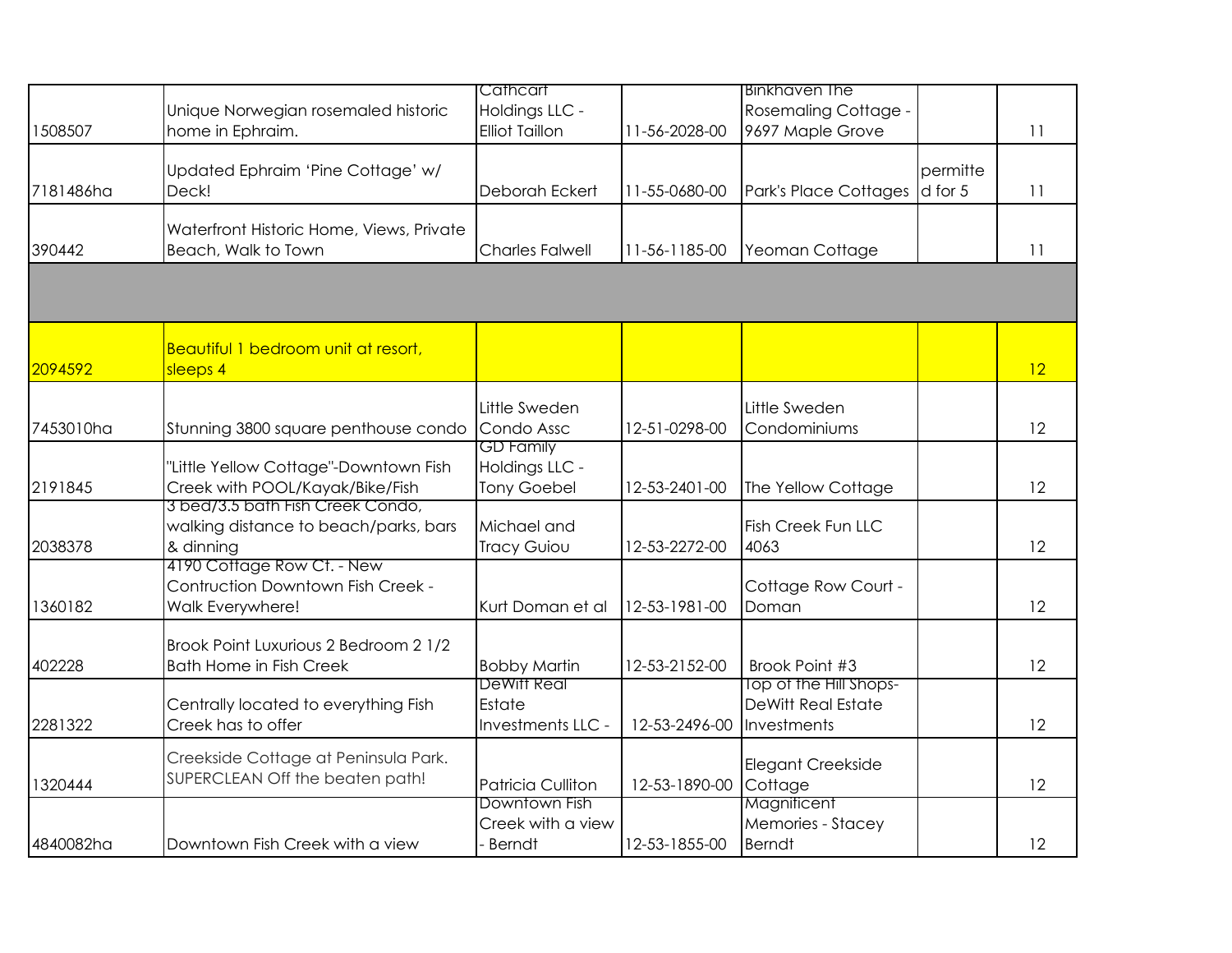| 946469    | Fish Creek Condo/Town Home at Brook<br>Point, Door County                                   | Karen Berndt                          | 12-53-1681-00 | Brook Point Condo -<br>Unit 5 - Berndt                           |                     | 12 |
|-----------|---------------------------------------------------------------------------------------------|---------------------------------------|---------------|------------------------------------------------------------------|---------------------|----|
| 2362997   | Hilltop Hideaway - 1 Bedroom Condo in<br><b>Fish Creek</b>                                  | Kevin Turkiewicz                      | 12-53-2493-00 | <b>Hilltop Hideaway</b>                                          |                     | 12 |
| 2070490   | Luxury Downtown Fish Creek Townhome<br>3BR / 2.5 Bath                                       | Patricia Renkier<br>Trust             | 12-53-2362-00 | Luxury Downtown Fish<br>Creek Townhome                           |                     | 12 |
| 1151019   | Luxury Tri-Level Condo Downtown Fish<br>Creek                                               | Jon and Katie<br>Glapa                | 12-53-1791-00 | Luxury Tri-Level Fish<br>Creek - Glapa                           |                     | 12 |
| 1564582   | NEW!!! Spacious 3BR, 3 bath, 2<br>balconies on Main Street! Walkable to<br>everything!      | <b>Bob and Laurie</b><br>Zanotti      | 12-53-2092-00 | Creekside Cove #3<br>Zanotti                                     |                     | 12 |
| 882273    | Northhaven - Great Family Value<br>Retreat! Free WiFi                                       | Carolyn Ahmad                         | 12-53-1643-00 | Northhaven Fountain<br>View                                      |                     | 12 |
| 1444754   | Pristine Home in Fish Creek! Quiet Family<br>Friendly Getaway with Access to It All!        | Leslie Vogel                          | 12-53-2070-00 | Quiet Family Friendly<br><b>Getaway with Access</b><br>to it all |                     | 12 |
| 1080095   | Private 3 BR 3 Bath condo on the Fish<br>Creek, overlooking private harbor                  | Peter C Diltz, Sole<br>Member         | 12-53-1712-00 | Creekside Cove Unit<br>11 - RRRP LLC                             |                     | 12 |
| 920769    | Walking distance to downtown Fish<br>Creek and Minutes From Peninsula<br><b>State Park!</b> | Jack & Diane<br>Holzman               | 12-53-1687-00 | Top of the Hills Shops -<br>Holzman                              |                     | 12 |
| 1595723   | Walking distance to downtown Fish<br>Creek, DC Auditorium and Peninsula<br>State Park.      | William and<br>Kathleen Kunst         | 12-53-2082-00 | Top of the Hill Shops -<br>Kunst                                 |                     | 12 |
| 7528189ha | Waterview apartment in downtown Fish<br>Creek, right across from the town<br>beach!         | Scott Schmitz &<br>Karin Skare        | 12-53-1764-00 | <b>Fish Creek Beach</b><br>House, The                            | permitte<br>d for 3 | 12 |
| 3010889ha | Water view from Beach House! Walk<br>anywhere in town.                                      | <b>Fish Creek Beach</b><br>House, The | 12-53-1764-00 | Scott Schmitz & Karin<br><b>Skare</b>                            | permitte<br>d for 3 | 12 |
| 469264    | Irish Hospitality In County Door!                                                           | Megan O'Meara                         | 12-54-0685-00 | O'Meara's Cottage<br>Loft                                        |                     | 12 |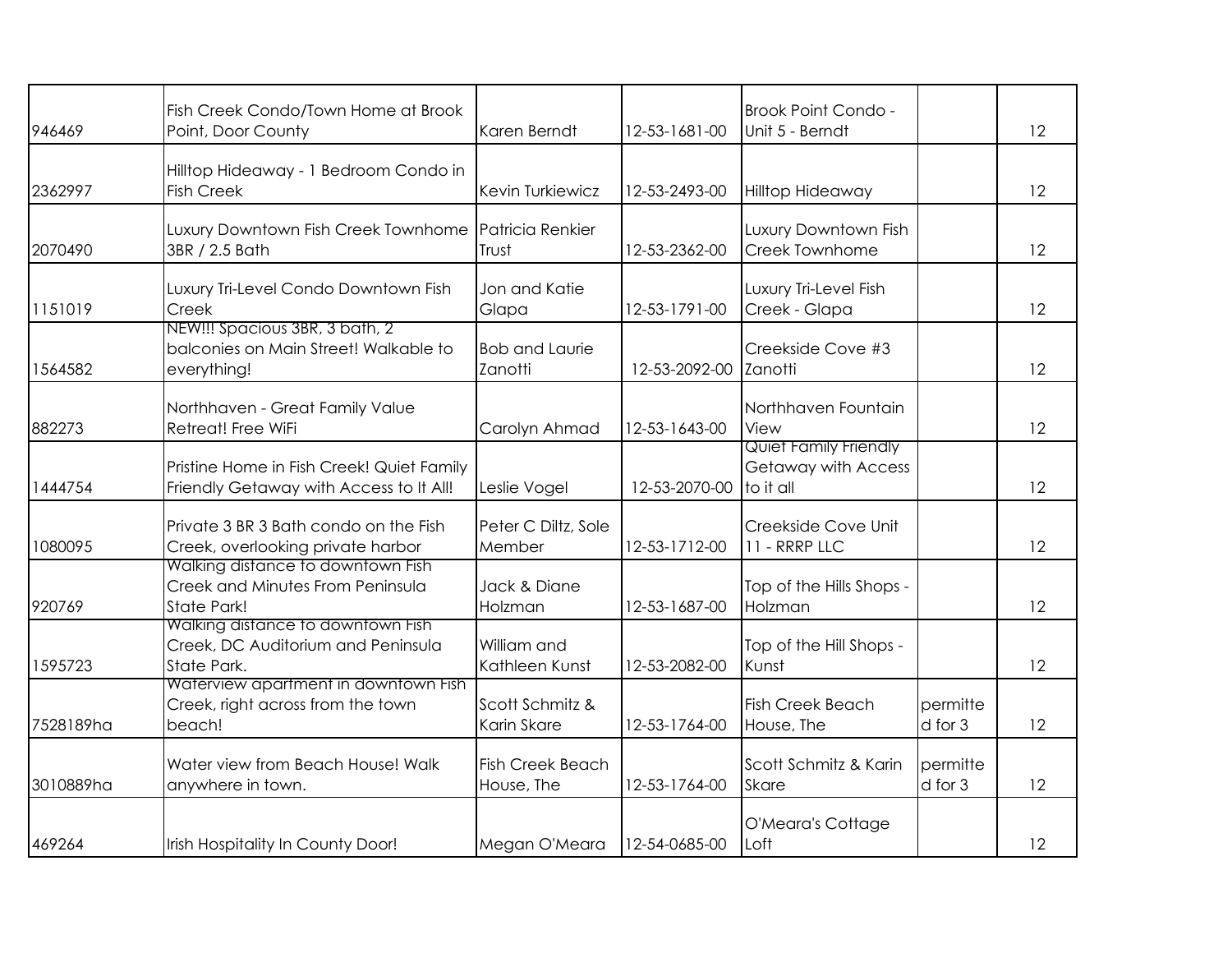|         | Retro, Cozy Cottage - Peninsula St. Park,<br>Family/Pet Friendly - Open year around |                                         |               |                                                |                              |    |
|---------|-------------------------------------------------------------------------------------|-----------------------------------------|---------------|------------------------------------------------|------------------------------|----|
| 1060002 |                                                                                     | <b>Brad Russell</b>                     | 12-56-1744-00 | Lille Cottage                                  |                              | 12 |
| 2078232 | (NEW listing!) Beautiful, Spacious,<br>Spoltless, & Private Cabin in the Woods.     | NICHOLAS J &<br><b>CARRIE A SERBIAN</b> | 12-56-2258-00 | Cedar Cabin - 9199<br>Silk Road                |                              | 12 |
| 619373  | 2 bedroom, Across from the YMCA                                                     | Troy and Carolee<br>Lasecki             | 12-56-1450-00 | The Treeport                                   | permitte<br>d for 3<br>units | 12 |
| 1361191 | 4188 Cottage Row Ct. - Beautitul New<br>Construction Condo Downtown Fish<br>Creek   | Kurt Doman et al                        | 12-56-0898-00 | Cottage Row Bluff<br>House                     | permitte<br>d for 2          | 12 |
| 1351038 | A Truly Luxurious Door County Retreat                                               | <b>Carraig Cottages</b><br>LLC          | 12-56-1277-00 | Carruag Nua                                    |                              | 12 |
| 453464  | As seen in Door County Magazine!<br>Private, Family Friendly, Sat TV, WIFI          | <b>Todd and Lisa</b><br>Mion            | 12-56-1261-00 | <b>Five Birches</b>                            |                              | 12 |
| 431472  | Bay View Lodge - Log Home<br><b>Overlooking Harbor</b>                              | <b>Bay Breeze Resort</b><br>Deb Krause  | 12-56-0476-00 | <b>Bayview Lodge</b>                           |                              | 12 |
| 2011886 | Built in 2020 this 4 bedroom Farmhouse<br>is close to it all!                       | David Thorp                             | 12-56-2295-06 | Apple Orchard House                            |                              | 12 |
| 182426  | Cedarwood, Rent 3 Nights & Get One<br>Night Free through June 1                     | Carla Marr                              | 12-55-0778-00 | Cedarwood Marr                                 |                              | 12 |
| 1987844 | Centrally Located DoCo Oasis                                                        | <b>Troy Tauber</b>                      | 12-56-2077-00 | Centrally Located<br><b>Fish Creek Cottage</b> |                              | 12 |
| 118184  | Country Chalet, Sleeps 6 Adults, Book<br>Your Mid-week Getaway!!                    | Dennis & Marla<br>Sunstrom              | 12-55-0830-00 | Country Chalet                                 |                              | 12 |
| 1669804 | Country Farm House - Fish Creek                                                     | Roger and Jeni<br>Ripley                | 12-56-2164-00 | Gibraltar Road Farm<br>House                   |                              | 12 |
| 396135  | Cozy Cabin in the Woods: Between Fish<br>Creek and Ephraim-- Perfect location!      | Michelle and Kurt<br>Van Thiel          | 12-56-1206-00 | Cozy Cabin in the<br>Woods                     |                              | 12 |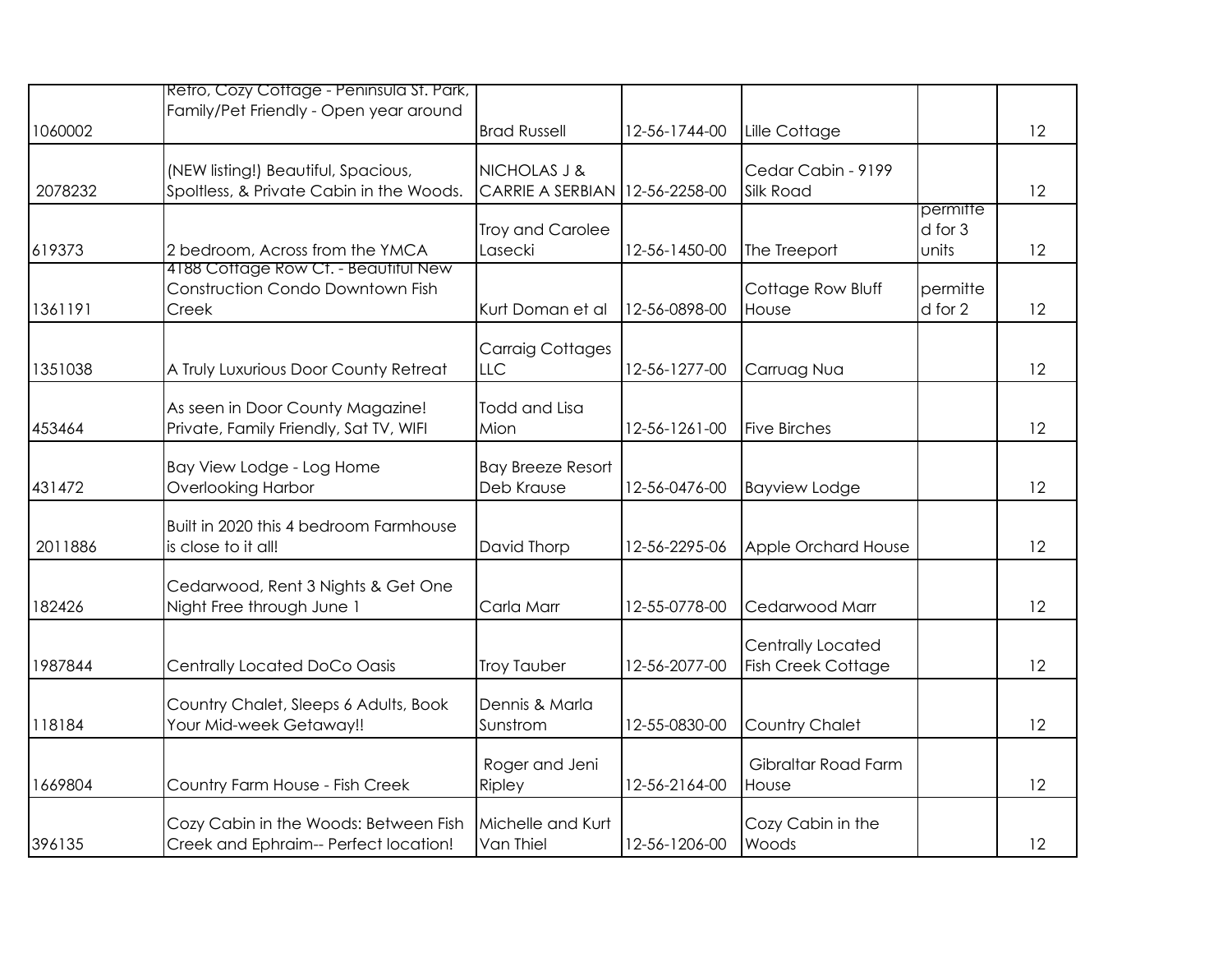|           | Cozy, Tranquil Home Minutes Away                                                              | Paul and Tricia                                |               |                                       |                                |    |
|-----------|-----------------------------------------------------------------------------------------------|------------------------------------------------|---------------|---------------------------------------|--------------------------------|----|
| 1508518   | from the Heart of Fish Creek                                                                  | Kaye                                           | 12-56-2054-00 | Kayes Hideaway                        |                                | 12 |
| 976203    | DOOR COUNTY HOME RETREAT IN FISH<br><b>CREEK</b>                                              | <b>Steven and Lisa</b><br>Pachonphai           | 12-56-1692-00 | DC Home -<br>Pachonphai               |                                | 12 |
| 1902714   | Door County Retreats                                                                          | Door County<br>Retreats LLC -<br>Peggy Reineck | 12-56-2251-00 | Door County Retreats<br>LLC - Reineck |                                | 12 |
| 503970    | Excellent Location for Family, spotlessly<br>clean sleeps 18 friendly owners                  | Michael Servais                                | 12-56-1357-00 | Cedar Creek Lodge II                  |                                | 12 |
| 1351075   | Exceptional Home in Tranquil Door<br>County Setting                                           | <b>Carraig Cottages</b><br><b>LLC</b>          | 12-56-1276-00 | Carriag Dale                          |                                | 12 |
| 896105    | <b>Family Friendly Cabin With Modern</b><br>Kitchen, Working Fireplace, Wrap<br>Around Porch! | Eric Simonson                                  | 12-56-1572-00 | <b>DC Thunder</b>                     |                                | 12 |
| 7181479ha | Family-Friendly Fish Creek 'Cape House'<br>w/Yard                                             | <b>Eckert Vacation</b><br>Home Cape<br>House   | 12-56-0679-00 | Deb Eckert                            | duplicate<br>listing<br>evolve | 12 |
| 1497755   | <b>FANTASTIC WATER VIEWS, Newly</b><br>Renovated, Secluded, Pet-Friendly                      | Jennifer Ninivaggi                             | 12-56-1748-00 | Casita Vistas                         |                                | 12 |
| 813262    | Fish Creek-Gibraltar Rd.- Near YMCA                                                           | Roger & Jeni<br>Ripley                         | 12-56-1618-00 | <b>Gibraltar Road Ripley</b>          |                                | 12 |
| 503056    | Fish Creek- Near Peninsula State Park                                                         | <b>Rick Ripley</b>                             | 12-56-1114-00 | Ripley - 3802 & 3806<br>Gibraltar Rd  | permitte<br>d for 2            | 12 |
| 347567    | Fish Creek, 4 Bed, Near Ymca/<br>Peninsula State Park.                                        | Ripley Properties,<br><b>LLC</b>               | 12-56-1114-00 | Ripley - 3802 & 3806<br>Gibraltar Rd  | permitte<br>d for 2            | 12 |
| 42183     | Gingerbread Cottage - Forest Setting -<br>Available Winter Too!                               | Daryle Capelle                                 | 12-56-1266-00 | <b>Gingerbread Cottage</b>            |                                | 12 |
| 385243    | <b>Great Family Vacation Spot! Across</b><br>from Fish Creek Beach. Sept/Oct<br>Available!    | Marlin Volz Jr.-<br>Karen Volz<br>Campbell     | 12-56-0321-00 | Louisvilla                            |                                | 12 |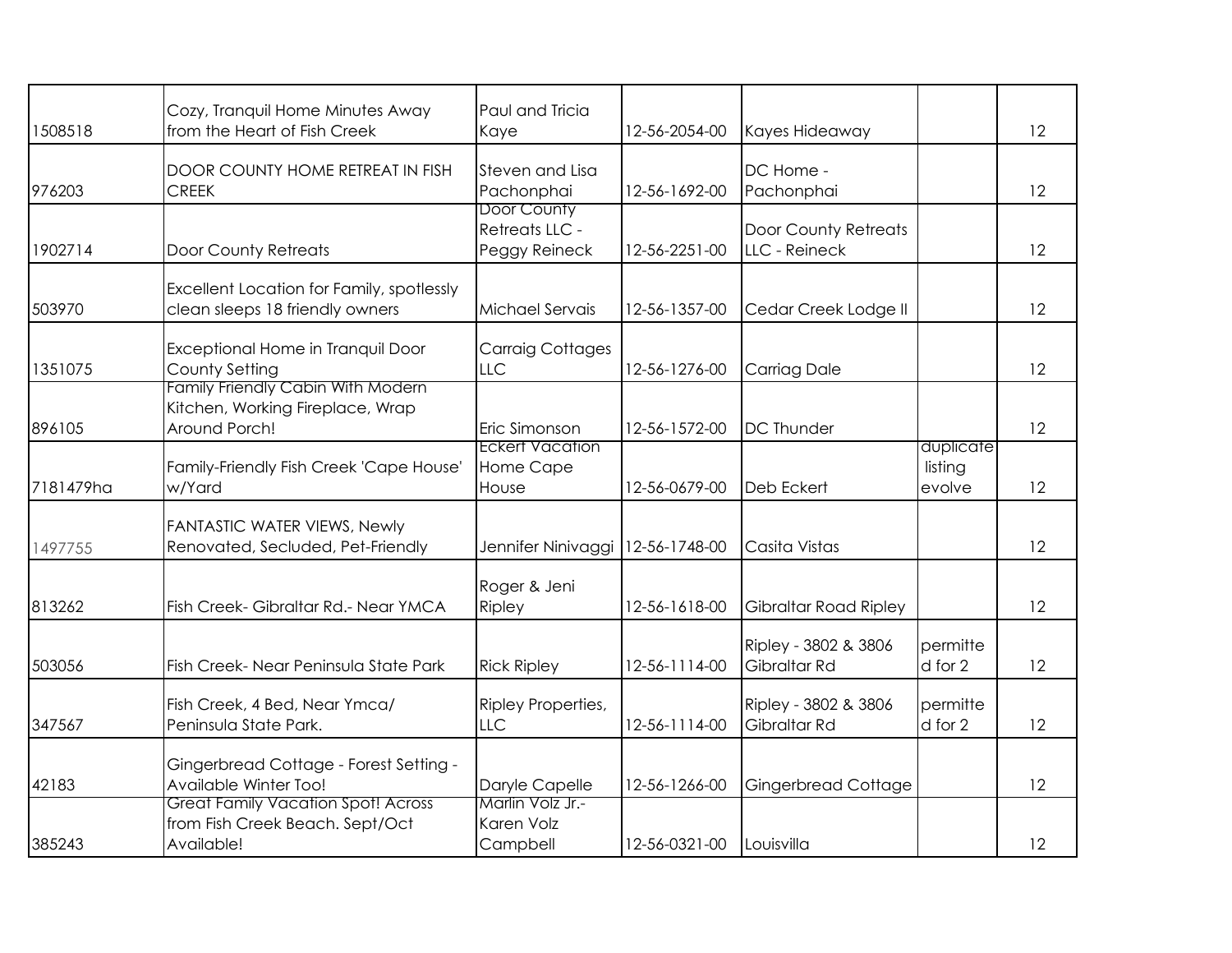|         |                                                                                          | <u>ISATURNINO</u>                         |               |                                       |                              |    |
|---------|------------------------------------------------------------------------------------------|-------------------------------------------|---------------|---------------------------------------|------------------------------|----|
|         | Great location! 5 BR 3 BA between Fish                                                   | <b>JAUREGUI &amp;</b>                     |               |                                       |                              |    |
| 2230247 | Creek and Ephraim, WI                                                                    | <b>MARIA JAUREGUI</b>                     | 12-56-2464-00 | El Monte Properties                   |                              | 12 |
| 602669  | Great Location! Close to downtown Fish<br>Creek and Peninsula State Park                 | Troy and Carolee<br>Lasecki               | 12-56-1450-00 | The Treeport                          | permitte<br>d for 3<br>units | 12 |
| 1328037 | Guest Bedroom at the Quarry House                                                        | Mitchel & Mary<br>Heinrichs               | 12-56-0805-00 | <b>Quarry House</b>                   | permitte<br>d for 2          | 12 |
| 257802  | <b>Heart of Fish Creek!- Newer</b><br>Construction - 4BR, 4.5BA Condo-Sleeps<br>$8 - 10$ | Doman                                     | 12-56-0898-00 | <b>Bluffs at Cottage Row</b><br>Court |                              | 12 |
| 614537  | Home on 5 acres just 1 mile from town                                                    | Paul & Amy<br>Devine                      | 12-56-1439-06 | <b>Gibraltar House</b>                | dcpm                         | 12 |
| 1671663 | In town, on the water, dock, sleeps 12,<br>brand new construction!                       | <b>Wickman LLC</b>                        | 12-56-2142-06 | <b>Fish Creek Beach</b><br>House      | dcpm                         | 12 |
| 833837  | Large Guest House located within the<br>town of Fish Creek                               | <b>Greg Lawler</b>                        | 12-56-1573-00 | Lawler Guest House<br>Blue            |                              | 12 |
| 1868302 | Lawler Guest House - Green - within<br>walking distance of everything in Fish<br>Creek   | <b>Greg Lawler</b>                        | 12-56-2218-00 | Lawler Guest House<br>Green           |                              | 12 |
| 1680472 | Located on the northside of town,<br>walking distance to beach, shopping<br>and more!    | <b>Brett Lecy</b>                         | 12-56-2147-06 | <b>Fish Creek Central</b><br>Home     | dcpm                         | 12 |
| 426335  | Log Retreat At Fish Creek                                                                | <b>Bill Anderson</b>                      | 12-56-1225-06 | Log Retreat at Fish<br>Creek          | dcpm                         | 12 |
| 348054  | Modernized Classic Log Home Close to<br>Shopping and Sunset Walks                        | James Graham                              | 12-56-1294-00 | Modern Classic Log<br>Home            |                              | 12 |
| 2414823 | New Construction! Livin' the Dream in<br>Fish Creek!                                     | Kristoter Hagman<br>and Amanda<br>Deniger | 12-56-2523-07 | Livin' the Dream                      |                              | 12 |
| 1216466 | New Home - 2 Story - 4 bedroom, 3.5<br>bath                                              | DCLife LLC -<br>Pamela Hoppe              | 12-56-1840-00 | <b>DCLife LLC</b>                     |                              | 12 |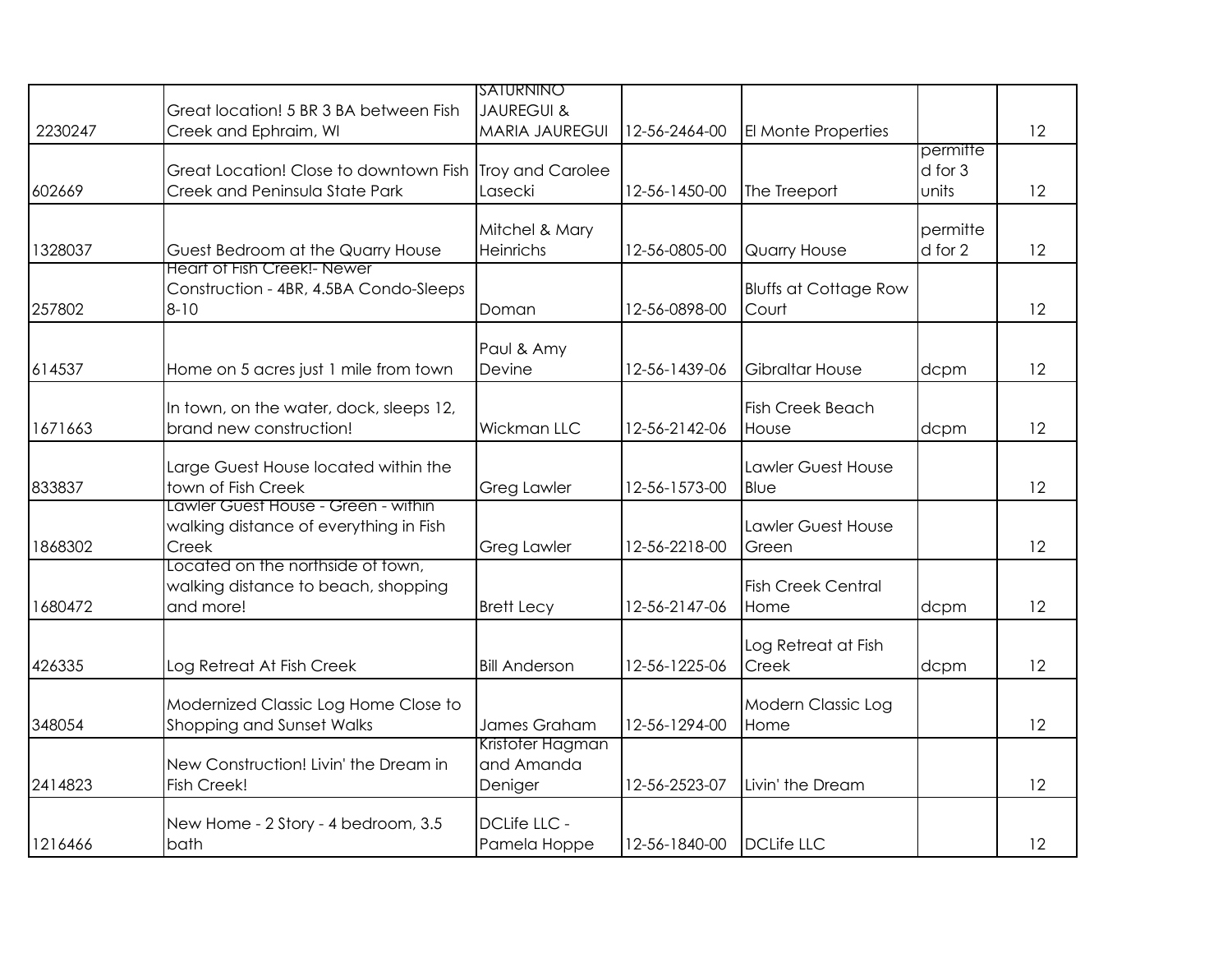|           | New home sleeps 10 downtown Fish                                                                        |                                                       |               |                                             |                              |    |
|-----------|---------------------------------------------------------------------------------------------------------|-------------------------------------------------------|---------------|---------------------------------------------|------------------------------|----|
| 1671773   | Creek!                                                                                                  | Wickman LLC                                           | 12-56-2141-06 | The Road House                              | dcpm                         | 12 |
| 1127055   | NEW home. GREAT location across trom<br>YMCA. Can accommodate LARGE<br>groups                           | The Treeport                                          | 12-56-1450-00 | Troy and Carolee<br>Lasecki                 | permitte<br>d for 3<br>units | 12 |
| 1898332   | NEW LISTING! Manistique Stone Cottage<br>- Lovely retreat in Fish Creek next to<br>Peninsula State Park | Ryan and Karilyn<br>Dayton                            | 12-56-1743-07 | Manistique Stone<br>Cottage                 | Simple<br>Life               | 12 |
| 9585143ha | NEW! Quaint Baileys Harbor Hideaway ~<br>1 Mi to Lake                                                   | Jerome Randall                                        | 12-56-2393-00 | Country View Farm                           | evolve                       | 12 |
| 4713533ha | NEW-GREAT LOCATION-SLEEPS 14-<br><b>INDOOR &amp; OUTDOOR POOLS</b>                                      | Park House                                            | 12-56-1801-00 | <b>PDW Rentals LLC</b>                      |                              | 12 |
| 1444826   | Nicely located Near Fish Creek, Ranch<br>home, 4 bedroom, 2 bath. NEW<br>OWNERSHIP.                     | Klems Investment<br>Properties LLC -<br>Mary Klimczyk | 12-56-2027-00 | Klems Investments -<br>Klimczyk 8580 STH 42 |                              | 12 |
| 2516732   | Orchard/Winery View, to an amazing<br>market and winery in the heart of Door<br>County                  |                                                       |               |                                             |                              | 12 |
| 365869    | PEACE AND TRANQUILITY SETTING IN THE<br><b>WOODS</b>                                                    | Allen & Emelie<br>Franke                              | 12-55-0021-00 | <b>High Ridge Chalet</b>                    | Charnets<br>ki               | 12 |
| 418193    | Perfect for Family Reunions & Weekend<br>Getaways, sleeps 12                                            | Kenneth and<br>Maxine Riche                           | 12-56-1241-00 | Riche - 9419 Tree Top                       |                              | 12 |
| 723814    | Pine Cone Guest House                                                                                   | Minerva &<br>Armando Mejia                            | 12-56-0525-00 | Pine Cone Guest<br>House                    |                              | 12 |
| 354913    | Pristine condo! Walking distance to<br>everything in Heart of Fish Creek!<br>3BR/4BA Sleeps 8-1         | Martone                                               | 12-56-1989-00 | <b>Bluffs at Cottage Row</b><br>Court       |                              | 12 |
| 2337116   | Quiet rural house in the center of Door<br><b>County activities</b>                                     | <b>Eric Apfelbach</b>                                 |               |                                             |                              | 12 |
| 642394    | Quiet, Family-Friendly Home on a Quiet<br><b>Street Near Fish Creek</b>                                 | Pam Olafsson/<br><b>Beth Collins</b>                  | 12-56-1275-00 | Little Spring Cottage                       |                              | 12 |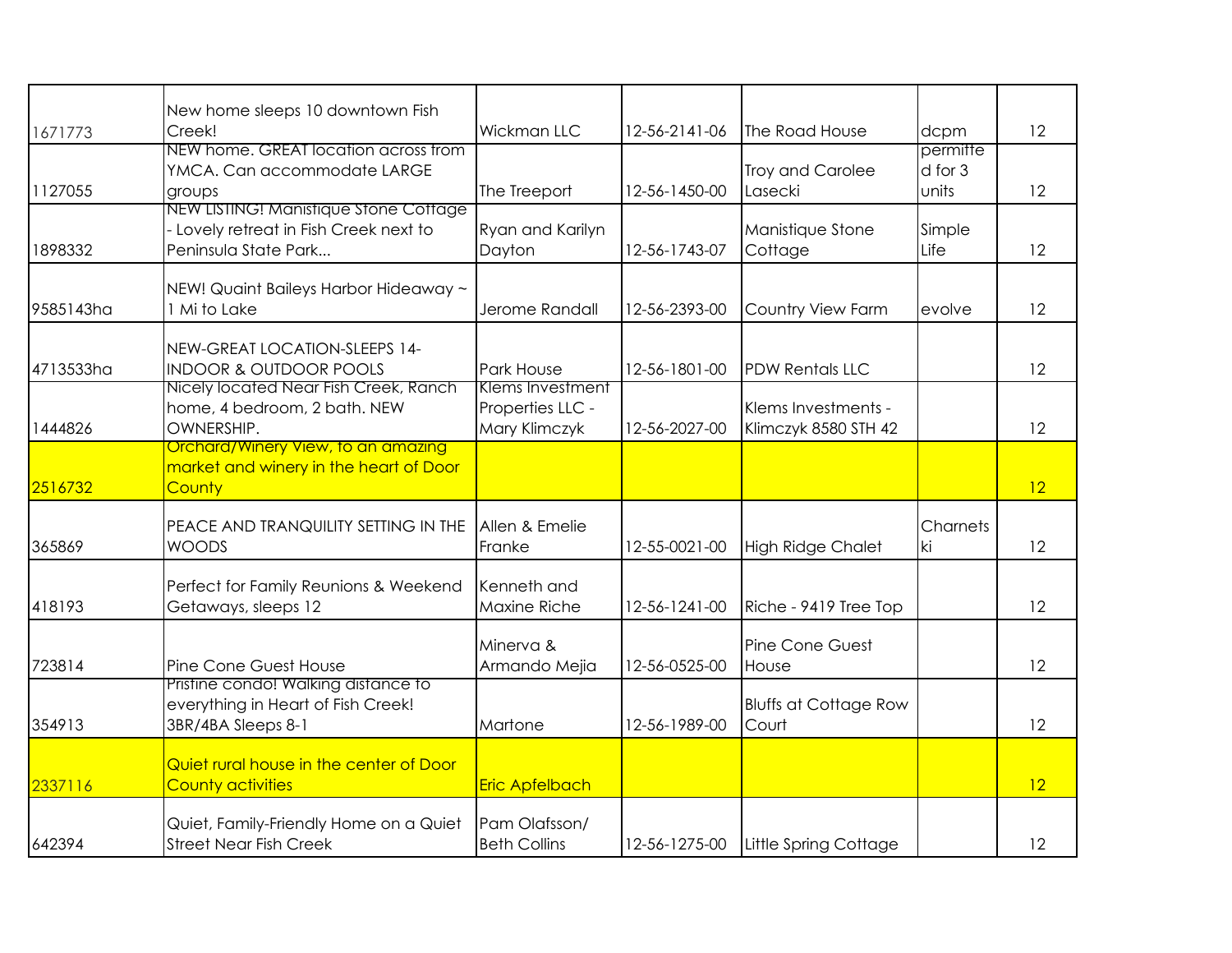| 997318  | Spacious Custom 4bedroom a Mile<br>from Fish Creek                                     | Ross Lunn                                               | 12-56-1033-00 | Gibraltar Lodge               |                     | 12 |
|---------|----------------------------------------------------------------------------------------|---------------------------------------------------------|---------------|-------------------------------|---------------------|----|
| 824134  | Spectacular Views of Eagle Harbor and<br>Ephraim                                       | Nancy Claypool                                          | 12-56-1570-06 | Eagle Harbor View             | dcpm                | 12 |
| 473918  | SPRING ROAD HOME, JUST MINUTES<br><b>FROM FISH CREEK</b>                               | <b>Jeff Herbst</b>                                      | 12-56-1318-00 | <b>Herbst Spring Road</b>     |                     | 12 |
| 424315  | The Java Hut, a cottage with 'perks'                                                   | Cottee &<br>Crossbones<br>LLC/Carina Helm               | 12-56-1188-00 | Java Hut, The                 |                     | 12 |
| 272736  | The Log Home at Fish Creek-In the<br><b>Heart of Door County</b>                       | Rob and Lyndsay<br>Hayes                                | 12-56-2435-00 | The Log Home at Fish<br>Creek |                     | 12 |
| 2065986 | Tucked Away---Newly renovated 3<br>bedroom Door County escape.                         | Jon and Lucy<br>Murphy                                  | 12-56-2374-00 | <b>Tucked Away</b>            | Fish<br>Creek       | 12 |
| 238110  | Unique Setting - Built on Quarry Bed                                                   | Mitchel & Mary<br><b>Heinrichs</b>                      | 12-56-0805-00 | Quarry House                  | permitte<br>d for 2 | 12 |
| 569210  | Updated Retro Retreat! Indoor &<br>Outdoor Fireplace, Backyard Oasis With<br>Waterfall | Mark Schneider                                          | 12-56-1719-00 | <b>Fish Creek Beginnings</b>  |                     | 12 |
| 90461   | Welcome to Your 3+ Bed Fish Creek<br>Retreat, Close to It All                          | Donald Rubin                                            | 12-56-0645-00 | <b>Fish Creek Retreat</b>     |                     | 12 |
| 715374  | Woodlands 3 Bedroom, 1 1/2 Bath Fish<br>Creek, Vacation Getaway                        | Tim & Bonnie<br>Mirkiewicz                              | 12-56-1363-00 | Woodlands                     |                     | 12 |
| 559794  | 30+ day rental - no permit needed                                                      | Tucker's<br>Retreat-Now<br>booking Summer               |               |                               |                     | 12 |
| 993369  | 30+ day rental - no permit needed                                                      | <b>WATERFRONT</b><br><b>COTTAGE ROW</b><br>CONDO IN THE |               |                               |                     | 12 |
|         |                                                                                        |                                                         |               |                               |                     |    |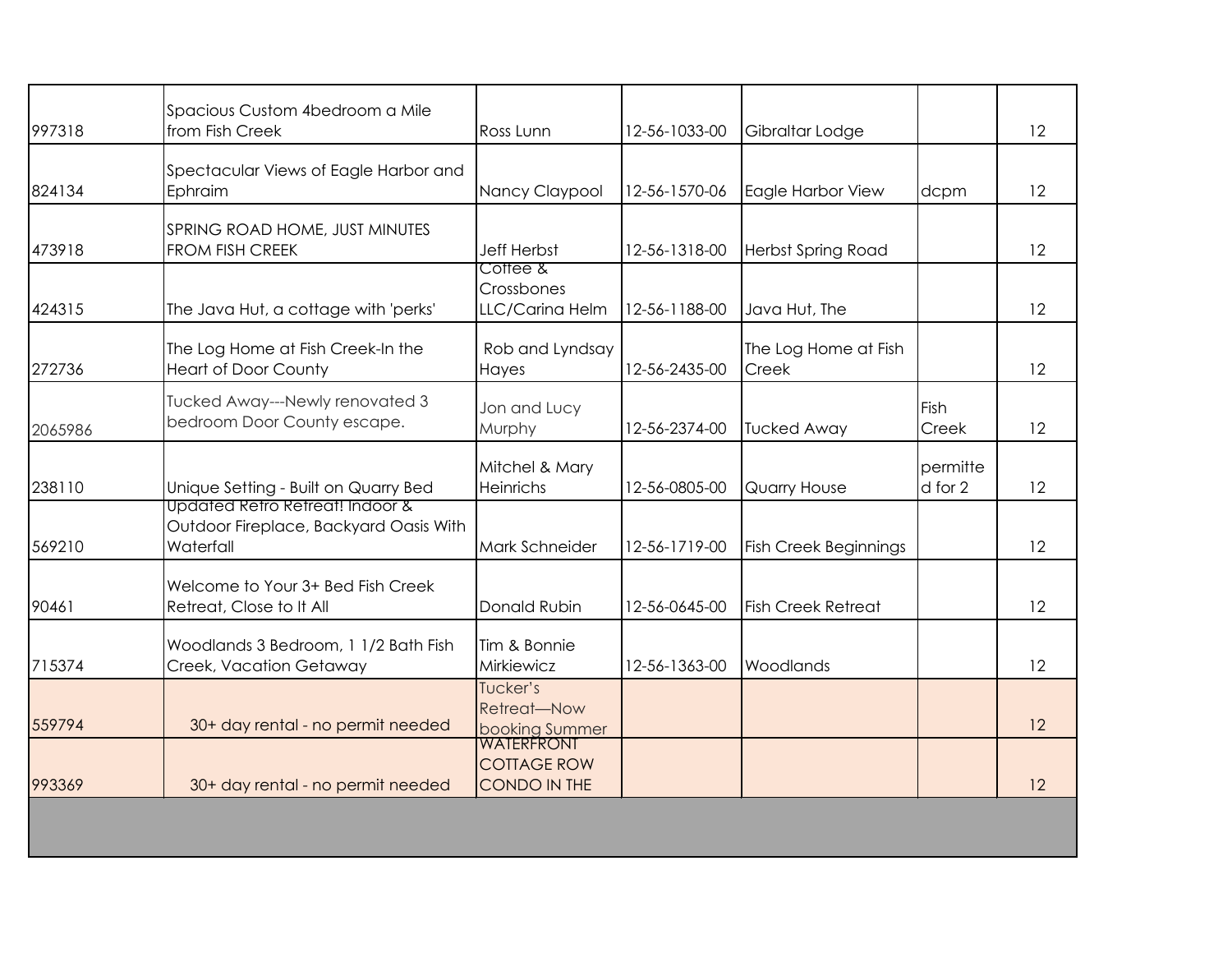|         | Door County Waterfront Cottage on<br>the "Quiet Side"                                      |                                                  |               | <b>NOT BOOKING UNTIL</b><br><b>SPRING 2022.</b>         |                                      |    |
|---------|--------------------------------------------------------------------------------------------|--------------------------------------------------|---------------|---------------------------------------------------------|--------------------------------------|----|
| 585337  | 4 Bedroom, 4 Bath, 2 Story Home, Sand<br>Beach, Handicapped Access, Wifi,<br>sleeps 12     | Sunrise Shores #7 -<br><b>DCRMAA LLC</b>         | 15-53-1431-00 | <b>DCRMAALLC</b>                                        |                                      | 15 |
| 1730634 | Fantastic 1st Floor Sandy Beach Condo!                                                     | Sunrise Shores #2 -<br>Tiedke                    | 15-53-2210-04 | <b>Gary Tiedke</b>                                      | zeile                                | 15 |
| 505152  | Fantastic Sandy Beach Condo for<br>Family and Friends. Spectacular Sunrises! Catherine Lau | Sanata &                                         | 15-53-1362-00 | Sunrise Shores #6 - Lau                                 |                                      | 15 |
| 125749  | Lake Michigan Sand Beach Front,<br>CLEAN, Quiet, 2 Bdrm, 2 bath                            | Sunrise Shores ASH 15-53-0492-00                 |               | Mark Ash                                                |                                      | 15 |
| 171303  | Lake Michigan Sand Beachtront<br>Condo, Spectacular Views, Sunrise<br>Shores, WiFi         | Sunrise Shores #4                                |               | Mark Ash                                                | Property<br>selling-<br>listing will | 15 |
| 2342503 | *NEW Listing*Rustic Cabin w/Clark Lake<br>Access                                           | Jean McHenry                                     | 15-56-2301-07 | Rosebud Retreat                                         | simplelife                           | 15 |
| 2299619 | *Waterfront* Rustic cabin on Clark Lake                                                    | Kaufman                                          | 15-56-1536-07 | Kaufman - 5543 Clark<br>Lake Dr                         | simplelife                           | 15 |
| 1847094 | 5☆ Modern Waterfront Lake Cabin in<br>Door County                                          | Jeremy and<br>Caitlyn Jeffery                    | 15-56-2215-00 | The Bay on Clark Lake                                   |                                      | 15 |
| 352035  | Beachfront Cottage, Spring 2018<br>Special 3 nights w/ 4th night free                      | Quietside<br>Leadership LLC                      | 15-55-0398-00 | Quietside Cottages<br>"the beach house"                 | permitte<br>d for 2                  | 15 |
| 1432604 | <b>Beautiful Clark Lake Cottage</b>                                                        | Scot and Kerri<br>Hunt                           | 15-56-1998-00 | <b>Beautitul Watertront</b><br>Cottage on Clark<br>Lake |                                      | 15 |
| 1887006 | Beautiful Cottage! Short Drive To Sand<br>Beach - Jacksonport                              | Dan Rehberg -<br>Rehberg<br><b>Boathouse LLC</b> | 15-56-1593-00 | Cottage at Trails End                                   |                                      | 15 |
| 997026  | Beautiful Lake Michigan                                                                    | Mary Jo Jump                                     | 15-56-1263-04 | Jump Inn                                                | permitte<br>d for 2-<br>Zeile        | 15 |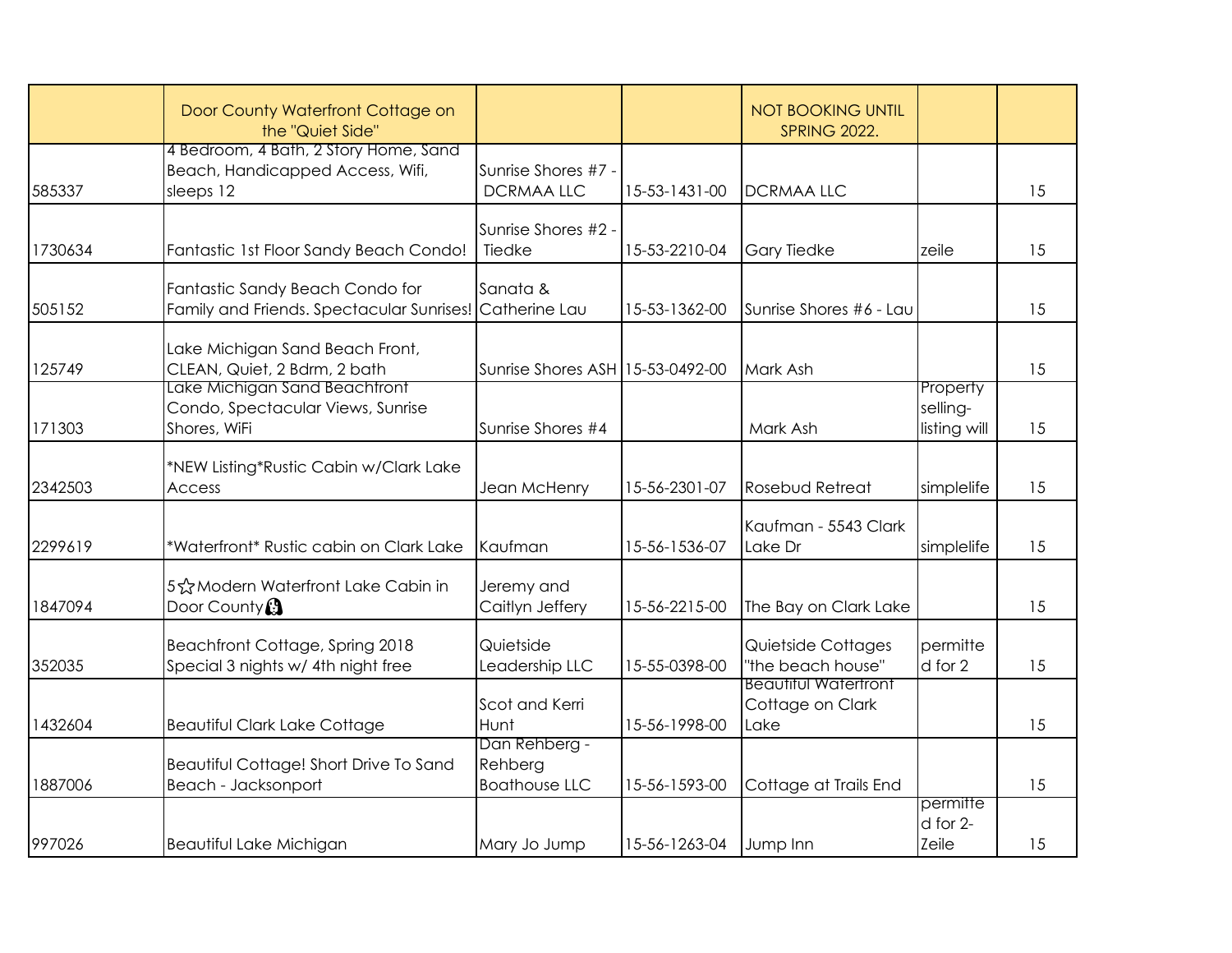|         | <b>CEDAR SHORES IS EXPANDING!-ON</b>                 |                    |               |                           |               |    |
|---------|------------------------------------------------------|--------------------|---------------|---------------------------|---------------|----|
|         | SCHEDULE!1 Aug Wk Open. Book                         |                    |               | Cedar Shores - Beach      |               |    |
| 216654  | <b>CHOICE FALL DATES.</b>                            | Linda Schaap       | 15-55-0831-00 | Front                     |               | 15 |
|         | Cozy Log Cabin on 4 Acres in                         |                    |               | <b>Recently Renovated</b> |               |    |
|         | Jacksonport. Walk to town center and                 |                    |               | Cozy Log Cabin on 4       |               |    |
| 1961877 | beach.                                               | Christie Skogg     | 15-56-2237-00 | Acres                     |               | 15 |
|         |                                                      | DGRE, LLC -        |               |                           |               |    |
|         | Exceptional Home, Beautiful Lake Shore               | Andrea Dalton      |               |                           |               |    |
| 1943899 | on 1+ Acre - 2021 Dates Going Fast!                  | Wroblewski         | 15-56-2280-04 | Lakeview Retreat          | zeile         | 15 |
|         |                                                      |                    |               |                           |               |    |
|         |                                                      | Quietside          |               | Quietside Cottages        | permitte      |    |
| 852534  | Lake Michigan Beachfront                             | Leadership LLC     | 15-55-0398-00 | "the beach house"         | d for 2       | 15 |
|         |                                                      |                    |               |                           |               |    |
| 848144  | Lakefront Cottage with Sensational<br>Sunsets!       | Paul & Tricia Kaye | 15-56-1621-00 | Kaye Cottage              |               | 15 |
|         |                                                      |                    |               |                           |               |    |
|         | 5 Lakefront Home, Architect Designed                 |                    |               | Lakeside Paradise -       |               |    |
| 244227  | for His Family and Friends                           | Janet Slater       | 15-56-1085-00 | Slater                    |               | 15 |
|         |                                                      |                    |               |                           |               |    |
|         |                                                      |                    |               |                           |               |    |
| 1665895 | Logan Creek Cottage - Jacksonport                    | <b>Rob Geitner</b> | 15-56-2105-00 | Logan Creek Cottage       |               | 15 |
|         | Neat Cottage getaway on the Lake                     |                    |               | All about the lake        | permitte      |    |
|         | Michigan Rugged Shore=Relax-                         | Sommer Property    |               | shore Door County         | $d$ for $3$ : |    |
| 746483  | Romantic-Restore-ah                                  | Mgmt LLC           | 15-56-0023-00 | Cottages                  | 1)Shado       | 15 |
|         | Neat Cottage Getaway On The Lake                     |                    |               | All about the             |               |    |
|         | Michigan Rugged Shore=relax-romantic-Sommer Property |                    |               | lakeshore Door            |               |    |
| 1055782 | restore-ah                                           | Mgmt LLC           | 15-56-0023-00 | <b>County Cottages</b>    |               | 15 |
|         |                                                      |                    |               |                           |               |    |
|         | Private Peninsula with an East & West                | Jeremy and         |               | The Point on Clark        |               |    |
| 1621220 | <b>Facing Dock</b>                                   | Caitlyn Jeffery    | 15-56-2060-00 | Lake                      |               | 15 |
|         |                                                      |                    |               |                           |               |    |
|         | Newer Log Home on Clarks Lake with                   | Vans Log Home      |               |                           |               |    |
| 333509  | Dock and Boats                                       | on Clark Lake      | 15-56-0308-06 | Vans Log Home             | dcpm          | 15 |
|         | Quintessential Door County Cabin on                  |                    |               | Killasonna Lodge -        |               |    |
| 34399   |                                                      |                    | 15-56-0713-00 | <b>Brzezinski</b>         |               | 15 |
|         | Lake Michigan                                        | Carolyn Brzezinski |               | All about the             |               |    |
|         | Romantic Classic Cedar Cottage-door-                 | Sommer Property    |               | lakeshore Door            |               |    |
| 1055804 | county-rentals.com//-Brochure.pdf                    | Mgmt LLC           | 15-56-0023-00 | County Cottages           |               | 15 |
|         |                                                      |                    |               |                           |               |    |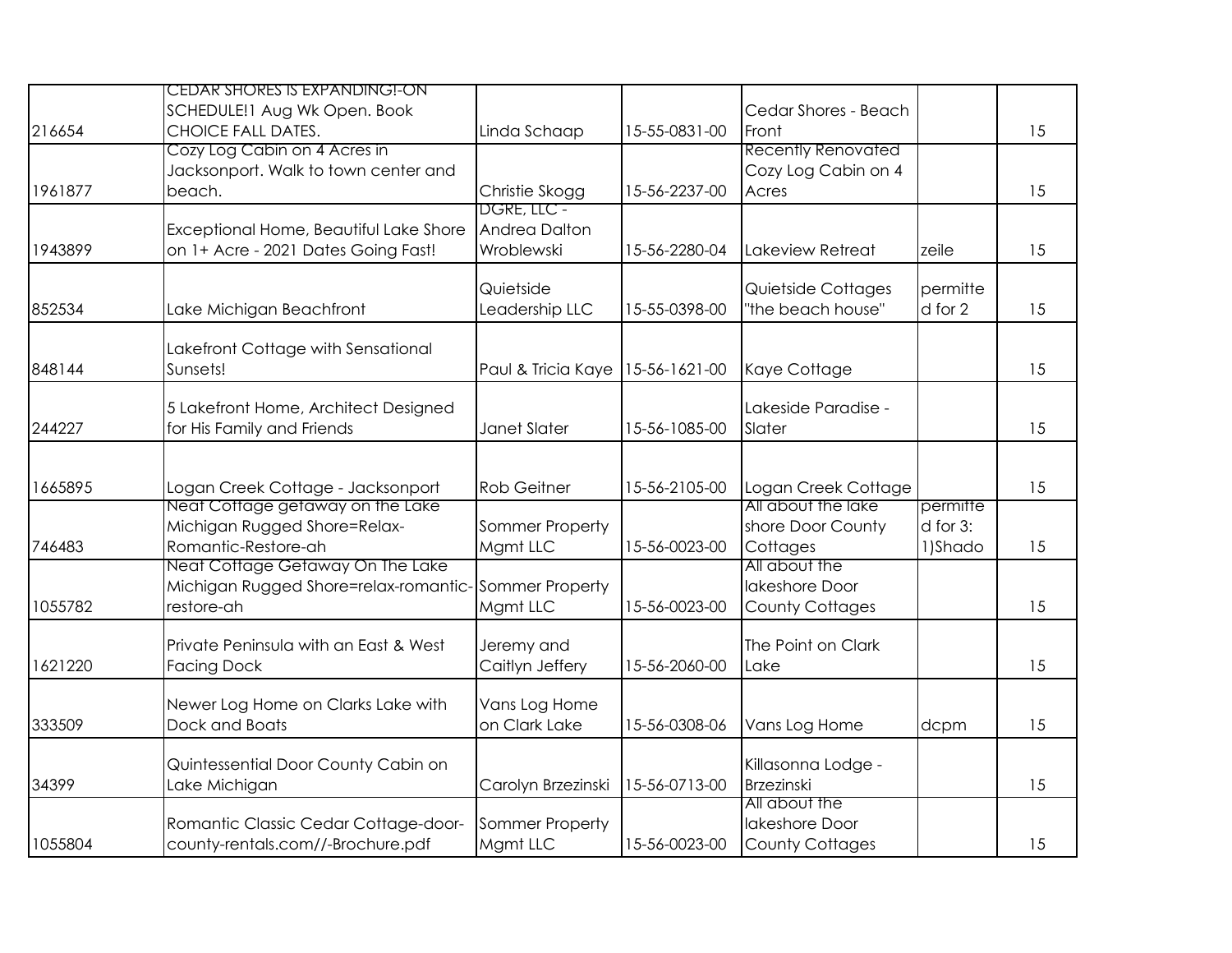|         | Rustic Charm - Book Now for 2021 Prime<br>Time!           | <b>Tamara Faulkner</b>                |               | Milgen Woods LLC -            |               |    |
|---------|-----------------------------------------------------------|---------------------------------------|---------------|-------------------------------|---------------|----|
| 1697009 |                                                           | Milgen Woods LLC                      | 15-56-2086-04 | <b>Rustic Charm</b>           | zeile         | 15 |
|         |                                                           |                                       |               | <b>Sandy Shores Beach</b>     |               |    |
| 1765230 | Sand Beach for 14 on Lake Michigan!                       | Carrington Family<br>Trust c/o Fergus | 15-56-2209-04 | House - Shoreline<br>Ventures | zeile         | 15 |
|         |                                                           |                                       |               |                               | permitte      |    |
|         | Sunrises and S'Mores, Book Fall 2020 and                  | Kris Zeile et al &                    |               | <b>Shoreline Ventures</b>     | $d$ for $2 -$ |    |
| 414043  | Prime Time 2021 Now!                                      | Mary Jo Jump                          | 15-56-1263-04 | Inc & Jump Inn                | zeile         | 15 |
|         |                                                           |                                       |               |                               |               |    |
|         | The Beach at Lakeside Park,                               |                                       |               | The Beach at Lake             |               |    |
| 1900670 | Jacksonport, Door County, USA                             | Les Kiehnau                           | 15-56-1531-00 | Side Park                     |               | 15 |
|         |                                                           |                                       |               |                               |               |    |
|         | The Cottage at Cave Point: Close to                       |                                       |               | Cottage at Cave               |               |    |
| 2319092 | Lake Michigan                                             | Braden Duszynski                      | 15-56-2495-17 | Point                         | restassure    | 15 |
|         | The Quilted Log, a Cozy, Compact,                         |                                       |               |                               |               |    |
| 1775519 | Welcoming Cabin In The Woods ~<br>Perfect For 4-6 People! | Fran Richter                          | 15-56-2230-00 |                               |               | 15 |
|         |                                                           | Shawn and                             |               | The Quilted Log               |               |    |
|         |                                                           | Joann Hennigan                        |               |                               |               |    |
| 2294954 | The Sweet Retreat on Clark Lake                           | Trust                                 | 15-56-2449-06 | <b>Sweet Retreat</b>          | dcpm          | 15 |
|         |                                                           |                                       |               |                               |               |    |
|         | Updated A-Frame Cottage with Great                        | Kangaroo South                        |               | Michael K & Mary Lou          |               |    |
| 418651  | Swimming                                                  | Shore                                 | 15-56-1157-06 | H Serchen                     |               | 15 |
|         |                                                           |                                       |               |                               |               |    |
|         |                                                           | Zubrensky                             |               | <b>Smittys Beach House</b>    |               |    |
| 2103663 | Life's a BEEECH!                                          | Survivors Trust                       | 15-56-2208-00 | (permitted)                   |               | 15 |
|         |                                                           |                                       |               |                               |               |    |
|         |                                                           |                                       |               |                               |               |    |
|         |                                                           |                                       |               |                               |               |    |
|         | <b>Beach Harbor Resort - Beach House</b>                  | <b>Beach Harbor</b>                   |               |                               |               |    |
| 921026  | Cottage                                                   | Resort                                | 27-51-0807-00 | Jon Hanson                    |               | 27 |
|         |                                                           |                                       |               |                               |               |    |
|         | <b>Beach Harbor Resort - Deluxe</b>                       | <b>Beach Harbor</b>                   |               |                               |               |    |
| 1913719 | Apartment                                                 | Resort                                | 27-51-0807-00 | Jon Hanson                    |               | 27 |
|         |                                                           | <b>Beach Harbor</b>                   |               |                               |               |    |
| 921123  | Beach Harbor Resort - Studio Cottage                      | Resort                                | 27-51-0807-00 | Jon Hanson                    |               | 27 |
|         |                                                           |                                       |               |                               |               |    |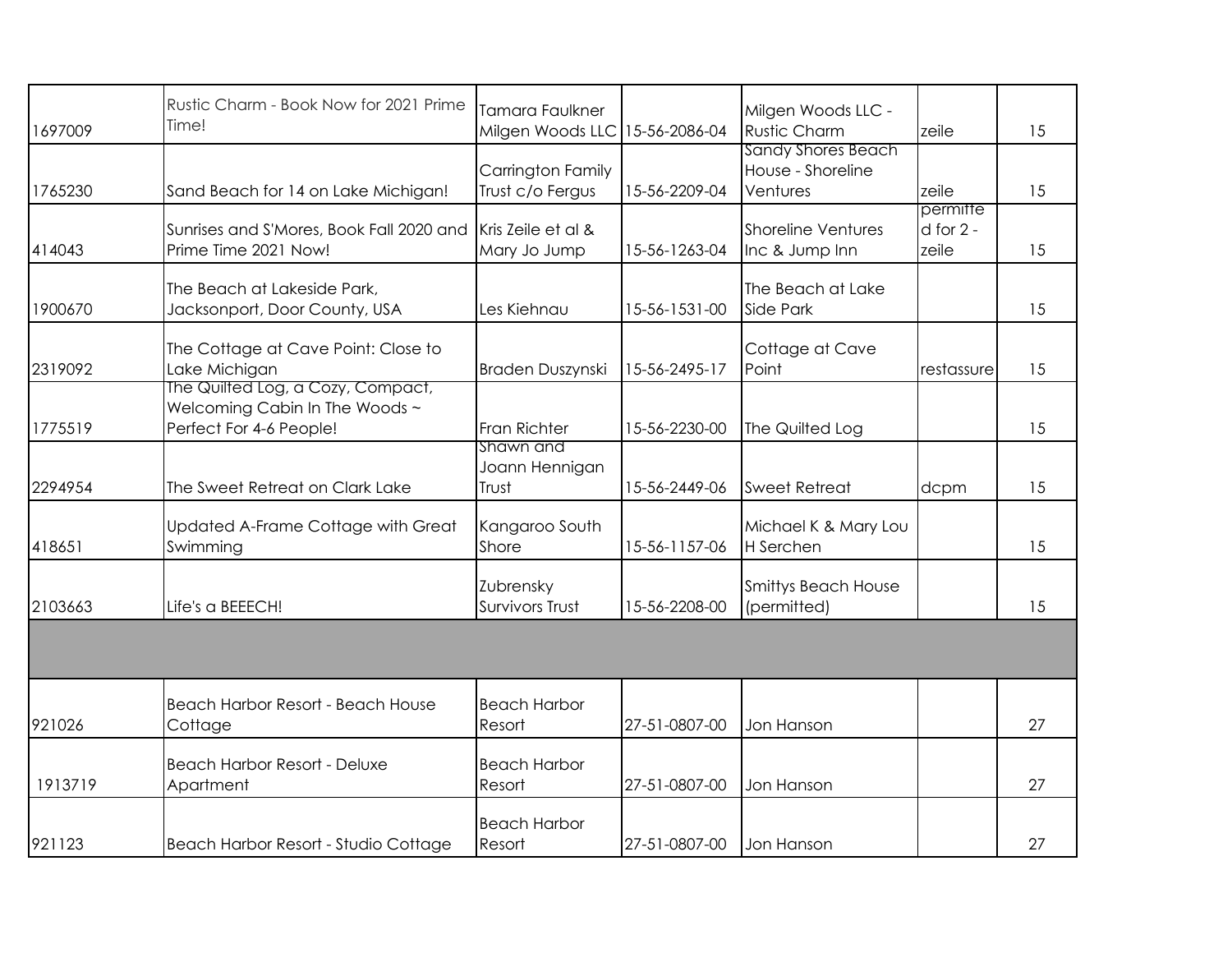| 2227165   | "Sherwood Point Lodge" Luxury<br>Waterfront Log Cabin                            | Sherwood Point<br>Lodge                            | 27-56-2425-00 | <b>Tony Goebel</b>                                 |            | 27 |
|-----------|----------------------------------------------------------------------------------|----------------------------------------------------|---------------|----------------------------------------------------|------------|----|
| 2175147   | **New Listing** Waterfront *Pet friendly*<br>home on Green Bay!                  | Shorewood Point<br>Shores-Berndt-<br>4481 Sherwood | 27-56-2386-07 | <b>William Berndt</b>                              | simplelife | 27 |
| 2143863   | Adventure Cottage" on Sand Bay Point,<br>Door County                             | Adventure<br>Cottage                               | 27-56-2327-00 | <b>Tony Goebel</b>                                 |            | 27 |
| 747958    | Cozy retreat Off the beaten path.                                                | Hideaway<br>Cottage Smola                          | 27-56-1542-00 | Connel Smola                                       |            | 27 |
| 1449030   | Great Getaway with Lots of Comfort<br>and Charm!                                 | Steve and Joan<br>Rockwell                         | 27-56-2008-00 | The Doorstop -<br>Rockwell                         |            | 27 |
| 1802819   | Holiday Lodge on Green Bay-GRAND<br>OPENING!                                     | Fred and Nacy<br>Mahaffey                          | 27-56-2276-00 | Holiday Lodge                                      |            | 27 |
| 9448269ha | <b>Idlewild Golf Getaway</b>                                                     | <b>Idlewild Golf</b><br>Getaway -<br>Alexander     | 27-56-2308-00 | Jon Alexander                                      |            | 27 |
| 2078790   | Idlewild Hideaway by the Bay (with<br>Large Deck)                                | Tom Brolin                                         | 27-56-2407-00 | Idlewild Hideaway by<br>the Bay                    |            | 27 |
| 1688165   | Log Cabin House on the Water<br>(Waterfront)                                     | <b>Rachel Messner</b>                              | 27-56-2184-00 | Log Cabin House on<br>the Water                    |            | 27 |
| 1450867   | Newly updated cottage on 12 acres<br>only minutes from Potawatomi State<br>Park! | Andrew and Erin<br>Isaacson                        | 27-56-2011-00 | <b>Bungalow at</b><br>Potawatomi Park-<br>Isaacson |            | 27 |
| 267726    | One of a Kind Door County Boathouse<br>Waiting for Your Visit                    | Deb Robinson                                       | 27-56-1050-00 | One of a kind Door<br>County Boat House            |            | 27 |
| 1944682   | Open Door Oasis - Door County - A<br>spacious home located on a peninsula        | White Slope<br>Hospitality<br>Partners LLC-        | 27-56-2204-00 | <b>Open Door Oasis</b>                             |            | 27 |
| 902029ha  | Outback Cottages in Door County -<br>near beach, modern, private, peaceful       | Outback<br>Cottages                                | 27-56-1143-00 | Galen & Pam<br>Carpenter                           |            | 27 |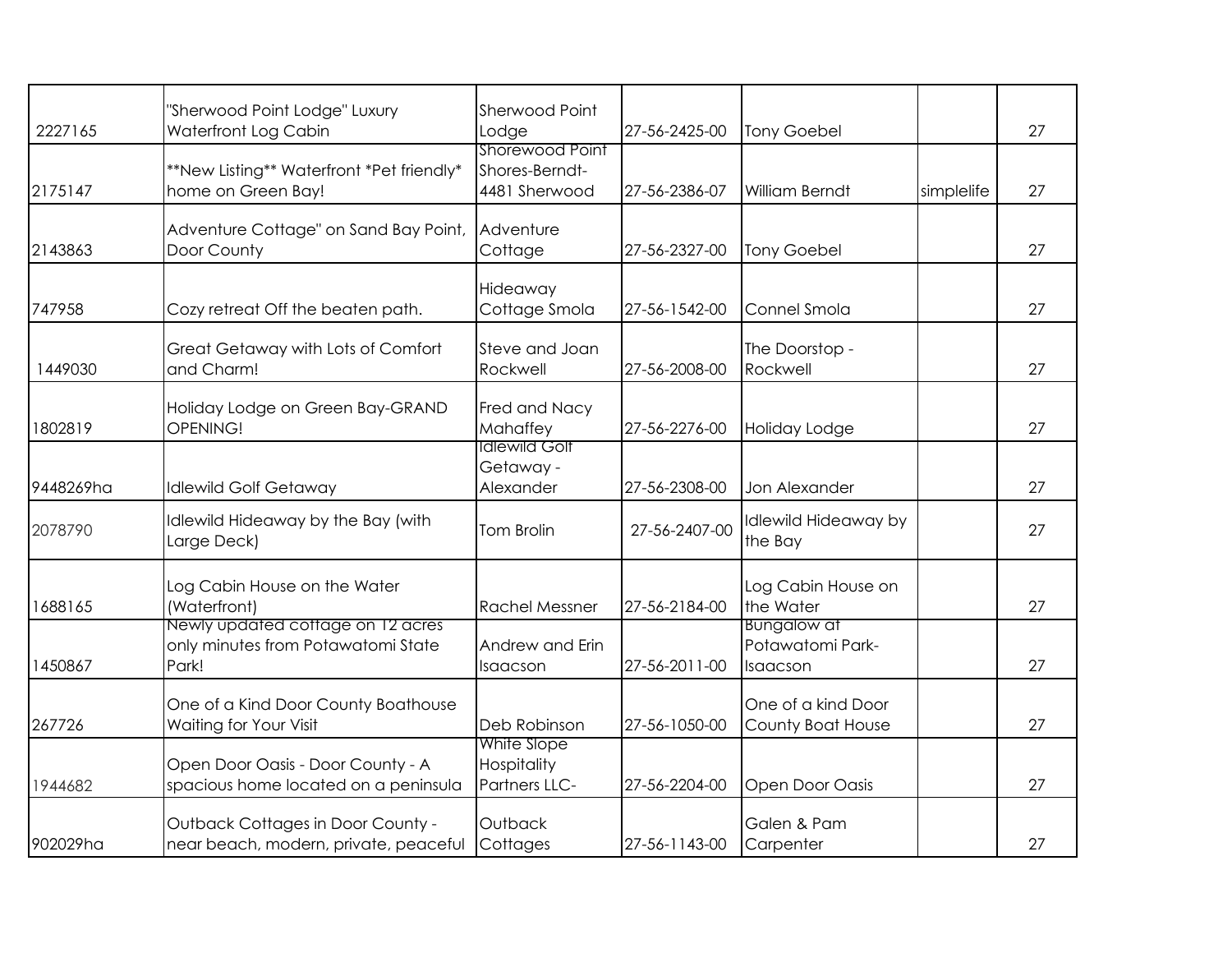| 1198300 | Private waterfront, stunning great room,<br>dog loving, air conditioning, fire pit | Scott and Tanya<br>Fuller              | 27-56-2412-00 | <b>Peaceful Shores</b>     | 27 |
|---------|------------------------------------------------------------------------------------|----------------------------------------|---------------|----------------------------|----|
|         |                                                                                    |                                        |               |                            |    |
|         | Sand Bay Lodge And Cottages                                                        |                                        |               |                            |    |
| 312662  | Waterfront Sleeps 23                                                               | Sand Bay Lodge                         | 27-55-0667-00 | Dan Farah                  | 27 |
|         |                                                                                    |                                        |               | <b>MJ</b> Property         |    |
|         |                                                                                    |                                        |               | Maintenance LLC -          |    |
| 2060447 | Sunset Lagoon                                                                      | Sunset Lagoon                          | 27-56-2324-00 | Michael Jeanquart          | 27 |
|         | Tranquility Cabin ON THE Water Door                                                |                                        |               |                            |    |
| 2378094 | County WI                                                                          |                                        |               |                            |    |
|         |                                                                                    | Trillim Cottage -<br>4088 Snake Island |               | Andrew Swartz and          |    |
| 1629251 | Trillium Cottage - Family Friendly Retreat<br>on Sand Bay Point in Door County     | Road                                   | 27-56-2118-00 |                            | 27 |
|         | Uncle Bob's House! Newly updated                                                   |                                        |               | Kristin Long               |    |
|         | cabin. Idlewild Peninsula, Door Cty.                                               | Richard and                            |               | <b>Uncle Bob's Guest</b>   |    |
| 1405853 | Sleeps 8                                                                           | <b>Judith Laessig</b>                  | 27-56-1995-00 | House                      | 27 |
|         | Very Rustic, Dog Friendly, Door County                                             | John Yount Jr                          |               |                            |    |
|         | Cottage - 100ft From the Water's Edge                                              | and Sarah B                            |               |                            |    |
| 1773717 | 个个个                                                                                | Yount                                  | 27-56-2153-00 | <b>Robertsons Cottages</b> | 27 |
|         |                                                                                    | John Yount Jr                          |               |                            |    |
|         | Very Rustic, Dog Friendly, Door County                                             | and Sarah B                            |               |                            |    |
| 1766707 | Cottage - Close to the Water's Edge ***                                            | Yount                                  | 27-56-2153-00 | <b>Robertsons Cottages</b> | 27 |
|         |                                                                                    | John Yount Jr                          |               |                            |    |
|         | Very Rustic, Dog Friendly, Door County                                             | and Sarah B                            |               |                            |    |
| 1780536 | Cottage - Overlooks Sawyer Harbor ***                                              | Yount                                  | 27-56-2153-00 | <b>Robertsons Cottages</b> | 27 |
|         |                                                                                    | John Yount Jr                          |               |                            |    |
|         | Very Rustic, Dog Friendly, Door County                                             | and Sarah B                            |               |                            |    |
| 1878869 | Cottage - Right on the Water's Edge ***                                            | Yount                                  | 27-56-2153-00 | <b>Robertsons Cottages</b> | 27 |
|         |                                                                                    | John Yount Jr                          |               |                            |    |
|         | Very Rustic, Dog Friendly, Door County                                             | and Sarah B                            |               |                            |    |
| 1879325 | Cottage - Right on the Water's Edge 111<br>Very Rustic, Dog Friendly, Door County  | Yount<br>John Yount Jr                 | 27-56-2153-00 | <b>Robertsons Cottages</b> | 27 |
|         | Cottage ~ 200ft From the Water's Edge                                              | and Sarah B                            |               |                            |    |
|         | 个个个                                                                                | Yount                                  |               |                            | 27 |
| 1879414 | Very Rustic, Dog Friendly, Door County                                             | John Yount Jr                          | 27-56-2153-00 | <b>Robertsons Cottages</b> |    |
|         | Cottage ~ 250ft From the Water's Edge                                              | and Sarah B                            |               |                            |    |
|         | 介                                                                                  | Yount                                  | 27-56-2153-00 | <b>Robertsons Cottages</b> | 27 |
| 1879482 |                                                                                    |                                        |               |                            |    |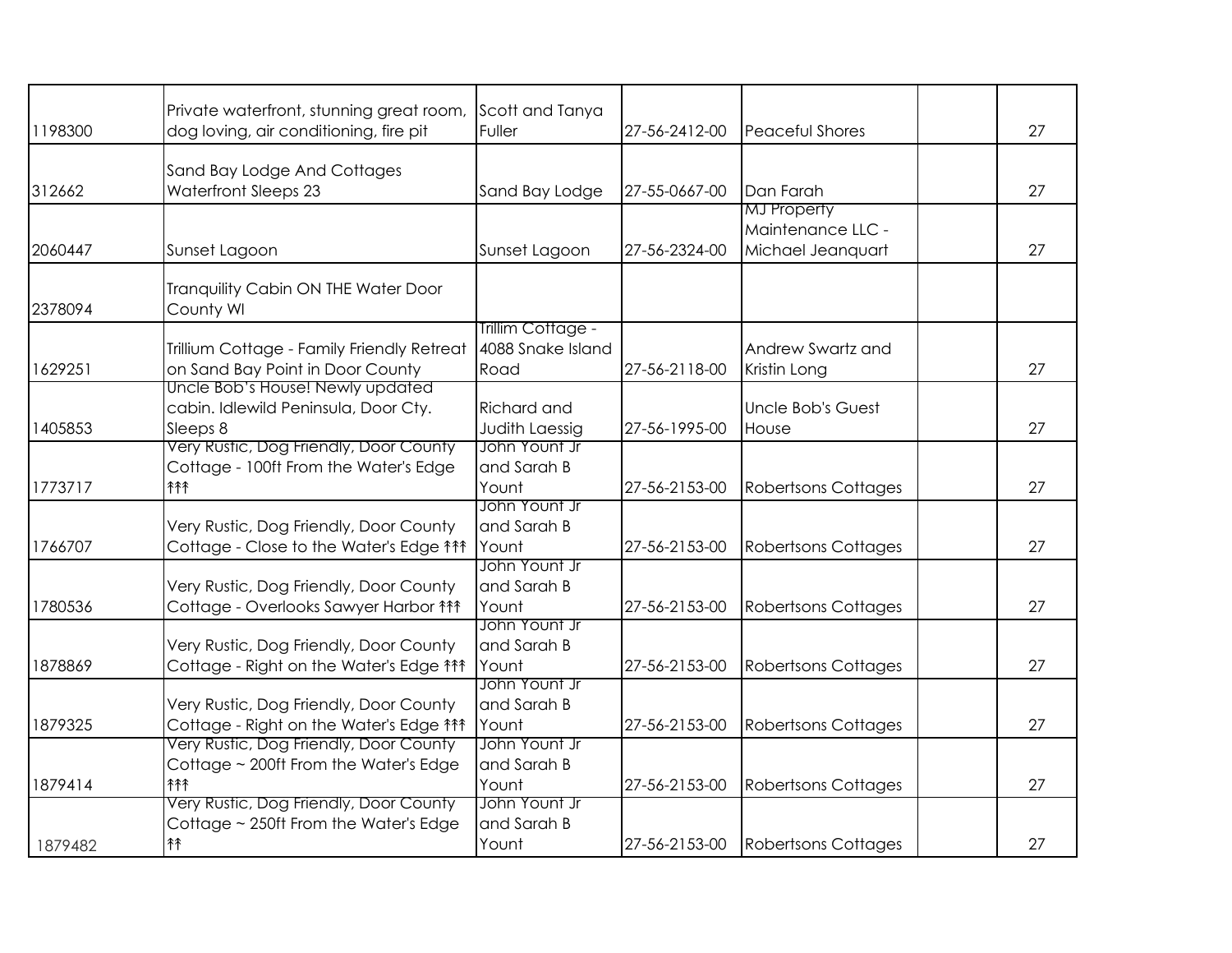|         | Watertront 2 b.r. Bay View                                                             |                            |               |                                 |      |    |
|---------|----------------------------------------------------------------------------------------|----------------------------|---------------|---------------------------------|------|----|
| 642597  | Cottage/sunsets/wineries/lighthouses/b<br>eaches/fishing                               | Sand Bay Lodge             | 27-55-0667-00 | Dan Farah                       |      | 27 |
| 642598  | Watertront 4 b.r./3<br>ba/beaches/fishing/sunsets/wineries/lig<br>hthouses/state parks | Sand Bay Lodge             | 27-55-0667-00 | Dan Farah                       |      | 27 |
| 135683  | Watertront Swedish-style Log Cabin on<br>Sand Bay, Door County - Moonlight<br>Magic    | Tammy M<br>Leemon          | 27-56-1014-00 | Moonlight Magic                 |      | 27 |
| 154010  | Waterside Retreat -- Swedish Stuga<br>(Cottage)                                        | Barbro & Glen<br>Wilson    | 27-56-0948-00 | <b>Wilson Sherwood Point</b>    |      | 27 |
|         |                                                                                        |                            |               |                                 |      |    |
| 1936999 | Maple Grove House (B) Handicap /<br><b>Wheel Chair Accessible Rental!</b>              | John Nolte                 | 32-50-2223-00 | Maple Grove Motel<br><b>LLC</b> |      | 32 |
| 1883604 | Winter / Summer House w/fireplace -<br><b>Experience Original Door County</b>          | John Nolte                 | 32-50-2223-00 | Maple Grove Motel<br><b>LLC</b> |      | 32 |
| 84278   | Great Waterview Home in Door County.<br><b>Fabulous Home Sleeps 14!!</b>               | Hale - 1615 Big<br>Pine Ln | 32-53-0717-00 | Lyn Hale                        |      | 32 |
| 2301714 | Spacious Condo Between Sister Bay<br>and Ephraim w/ Multiple Patios                    | Patrick J Seger            | 32-53-2537-18 | The Arbors                      |      | 32 |
| 340966  | The Hideaway: New Construction walk<br>to Beach and Town                               | Hideaway the<br>Herman     | 32-53-0955-06 | Greg Herman                     | dcpm | 32 |
| 2373552 | *NEW Listing*Sleeps 13!*Located in the<br>heart of the peninsula!                      | <b>B.A.R.C. HAUS</b>       | 32-56-2515-07 | Carson and Allison<br>Diltz     |      | 32 |
| 2502537 | Treehouse" in the woods: Relax in calm<br>stylish space with gorgeous huge<br>windows  | Door County<br>Treehouse   | 32-56-2589-00 | <b>William Robbins</b>          |      | 32 |
| 1603939 | 165 feet of Shore Front, Sunset Views!<br>Sleeps 20.                                   | Shadow Lawn                | 32-56-0190-06 | John Peterson                   | dcpm | 32 |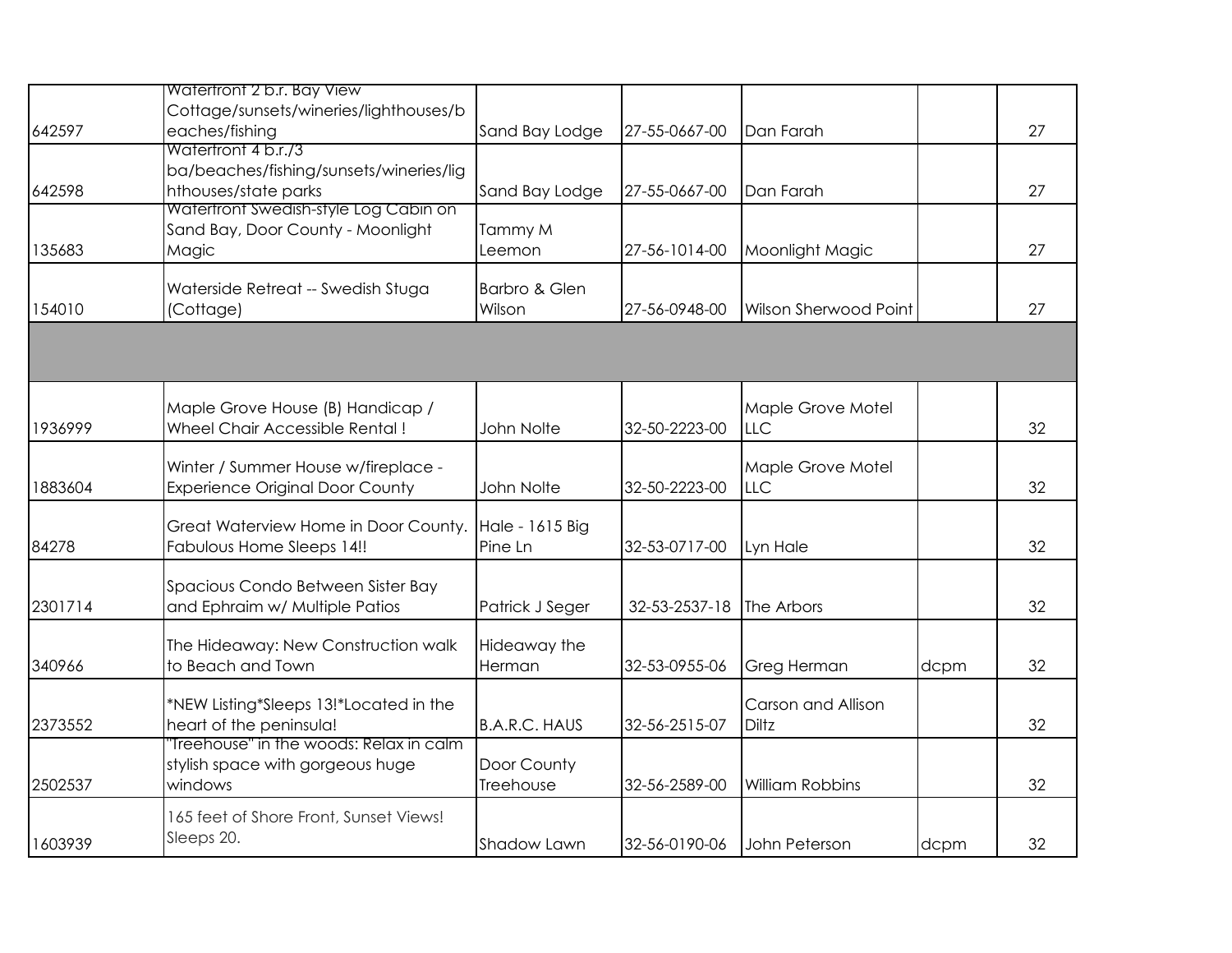| 567511    | 2500 sq ft open floor plan short walk to<br>water!                                   | Arnies Sanctuary                       | 32-56-1352-06 | James Arneson                                    | dcpm                | 32 |
|-----------|--------------------------------------------------------------------------------------|----------------------------------------|---------------|--------------------------------------------------|---------------------|----|
| 1161665   | 4 Bedrm, 3 Bath! Between Sister Bay &<br>Ellison Bay. New on VRBO, Spring, 2018.     | <b>Woodfield House</b>                 | 32-56-1710-00 | Susanne Beaumont                                 |                     | 32 |
| 2002691   | 4 Bedroom home right on the shores of<br>Rowleys Bay!                                | House 21 at<br>Rowleys Bay             | 32-56-2304-06 | <b>Charles Kraemer Trust</b><br>C/O Sarah Mohr   | dcpm                | 32 |
| 1739000   | 4 bedroom waterfront home on 100<br>feet of shorefront!                              | Krause Cottage                         | 32-56-1466-06 | Douglas & Elln Krause                            | dcpm                | 32 |
| 1140156   | Beautitul 3 Bedroom Door County,<br>Heavily Wooded, Pet Friendly, NOW<br>OFFERS WIFI | Door Stop                              | 32-56-1612-00 | <b>Terrence Rogers</b>                           | permitte<br>d for 2 | 32 |
| 4039459ha | <b>Beautiful Bayfront Sunset Views</b>                                               | On the Rocks -<br>Gills Rock-Steeno    | 32-56-1464-00 | David and Susan<br>Steeno                        |                     | 32 |
| 133165    | Beautiful Cottage on the Green Bay<br>Waterfront                                     | Schwandt<br>Cottage                    | 32-55-0177-00 | Georgina Schwandt                                |                     | 32 |
| 880863    | Beautiful Home with specatcular views<br>of Garrett Bay and Gills Rock!              | Garret Bay Bluff                       | 32-56-1641-06 | <b>William Berry</b>                             | dcpm                | 32 |
| 996903    | Beautiful Home With Water Views in<br>Peaceful Gills Rock                            | Hedgehog<br>Harbor House &<br>Cottage  | 32-56-1506-00 | David & Patricia<br>Bernhard                     |                     | 32 |
| 659326    | Beautiful log home on 5 acres just steps<br>away from Lake Michigan                  | Hoffmans Up<br>North                   | 32-56-1463-06 | Hoffman's Up North<br>LLC - Matthel Hoffman dcpm |                     | 32 |
| 116351    | Beautiful Log Home on 5 quiet acres                                                  | The<br>Refuge/Appleport<br>Enterprises | 32-55-0623-00 | Marc & Lori Maillefer                            |                     | 32 |
| 2091596   | Beechwood Cottage - Secluded A-<br>Frame in Sister Bay                               | Beechwood<br>Cottage                   | 32-56-2342-00 | Megan Welter                                     |                     | 32 |
| 1217459   | Charming cedar log cabin nestled in<br>the woods, footsteps from Rowley's Bay        | Wagon Trail<br>Dombrowski - Unit       | 32-56-1831-00 | Edward and Jill<br>Dombrowski                    |                     | 32 |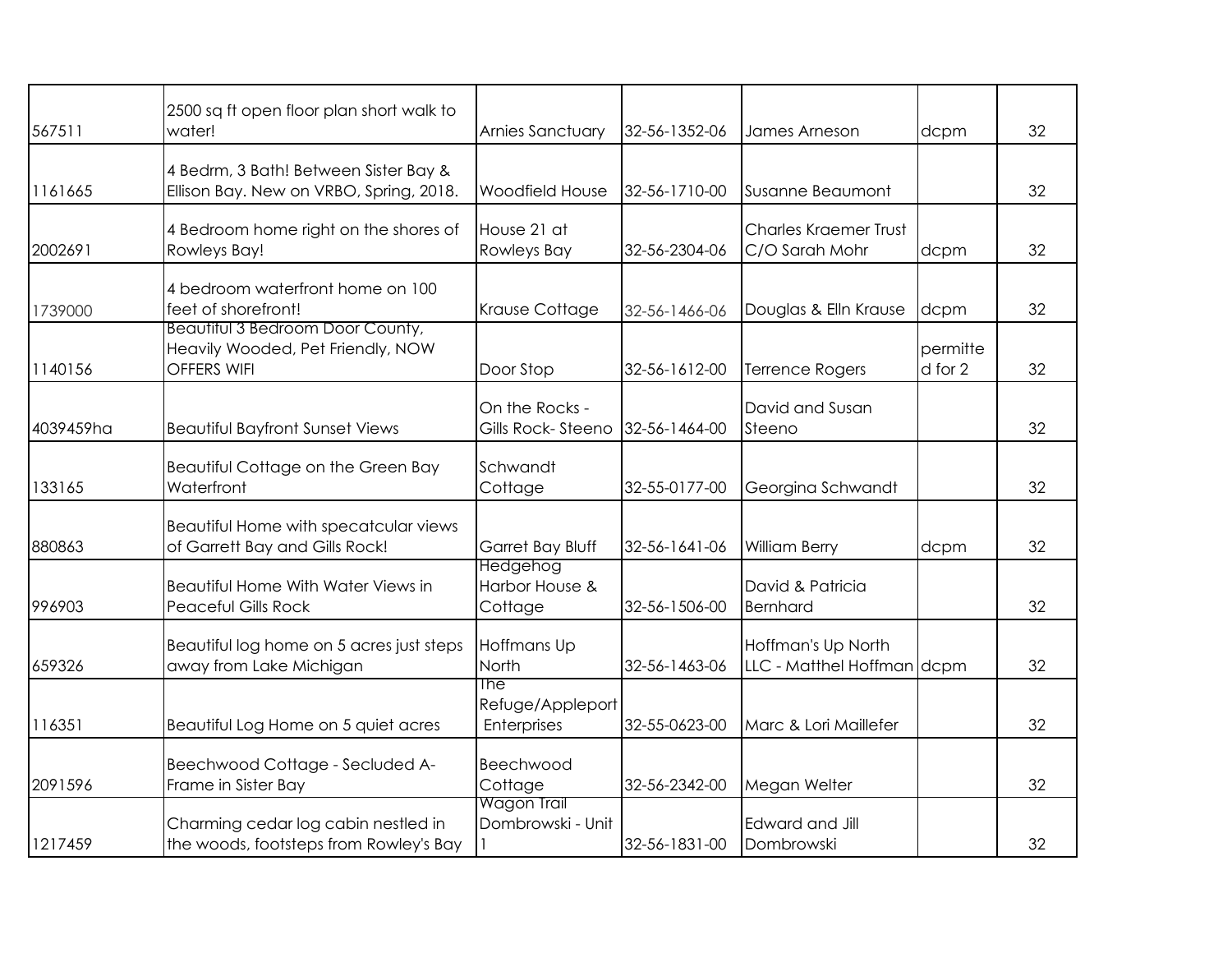| 482895    | Charming Cottage On The Shore Of<br>Lake Michigan!                                    | <b>Appleport Sunrise</b>               | 32-56-1913-06 | Kathleen & Edward<br>Callahan             | dcpm                | 32 |
|-----------|---------------------------------------------------------------------------------------|----------------------------------------|---------------|-------------------------------------------|---------------------|----|
| 2147119   | Charming garden cottage downtown<br>Ellison Bay walking distance to lake and<br>shops | Garden Gate<br>Cottage                 | 32-56-2381-00 | <b>Willow Alexander</b>                   |                     | 32 |
| 343690    | <b>Charming Traditional Cottages</b><br>Affordable and Travel Green                   | <b>Terra Cottages</b>                  | 32-55-0124-00 | Deborah Taubert<br>Gehan                  | permitte<br>d for 5 | 32 |
| 706539    | Charming, Warm, and Naturally Well-Lit<br>with Wooded Privacy                         | A Little House in<br>the Woods         | 32-56-2365-00 | Arica and Emmet<br>Hirsch                 |                     | 32 |
| 7921159ha | Cottage in Roweleys Bay w/ Deck &<br>Grill!                                           | Rowleys Bay<br>Cabins                  | 32-55-0014-00 | <b>Mary Cole</b>                          | evolve              | 32 |
| 7064918ha | Country Haven on Mink River Road                                                      | Country Haven                          | 32-55-0329-00 | Myron & Andrea<br>Beard                   | permitte<br>d for 2 | 32 |
| 9173517ha | Cro's Nest Watertront Home on the<br>Edge of Baylake Bluff. Amazing water<br>views!   | Cro's Nest                             | 32-56-2270-00 | Donald "Lee"<br>Buckingham                |                     | 32 |
| 1409799   | DOOR 42- minutes away from the hustle<br>and bustle of Sister Bay!                    | Door 42                                | 32-56-1976-00 | Shawn and Kim<br>Marshall                 |                     | 32 |
| 571451    | Ellison Bay bluff retreat with water views                                            | The<br>Refuge/Appleport<br>Enterprises | 32-55-0623-00 | Marc & Lori Maillefer                     |                     | 32 |
| 4555418ha | Ellison Bay tranquility close to Europe<br>Lake and Newport State Park!               | Country Comfot                         | 32-56-1753-00 | Daniel & Valerie<br>Austgen               |                     | 32 |
| 724130    | Enjoy Your Own Private View Of Sister<br>Bay Sunsets on the Waterfront                | The Nest                               | 32-56-1514-06 | Paul O'Keeffe &<br><b>Tiffany Hubbard</b> | dcpm                | 32 |
| 1022944   | Family Retreat Lake Front Wifi Bikes Grill<br>Lakeshore Fire Pits                     | Sunset Shore<br>Cottages               | 32-56-1720-00 | David & Deborah<br>Cresto                 | permitte<br>d for 2 | 32 |
| 1036054   | Family Retreat Lake View Wifi Cable Tv<br>Grill Lakeshore Fire Pits Dog Friendly      | Sunset Shore<br>Cottages               | 32-56-1720-00 | David & Deborah<br>Cresto                 | permitte<br>d for 2 | 32 |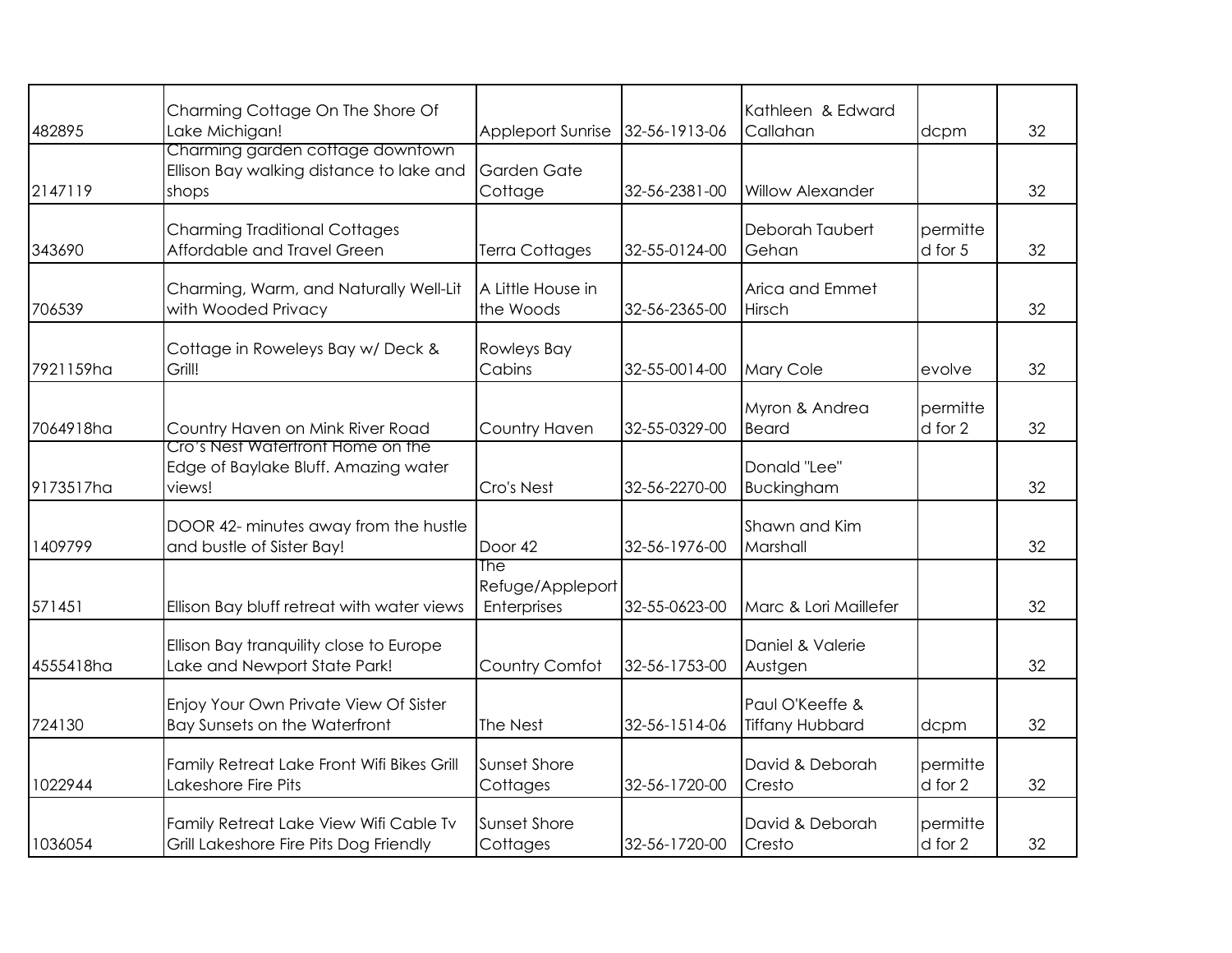|           |                                                                               | <b>Hedgehog</b>                       |               |                        |          |    |
|-----------|-------------------------------------------------------------------------------|---------------------------------------|---------------|------------------------|----------|----|
|           | Great water view in peaceful Northern                                         | Harbor House &                        |               | David & Patricia       | permitte |    |
| 998960    | Door                                                                          | Cottage                               | 32-56-1506-00 | Bernhard               | d for 2  | 32 |
|           | Historic Log Cabin by the Bay (Lake                                           |                                       |               |                        |          |    |
| 254081    | Views & Access)                                                               | Docs Hideaway                         | 32-56-2311-00 | Greg Bott              |          | 32 |
|           | Little House on the Bay---Door County                                         | Little House on                       |               | Schaulis & Schaulis &  |          |    |
| 396817ha  | Retro Style/ Comfortable--                                                    | the Bay                               | 32-56-1142-00 | Werdeard & Schaulis    |          | 32 |
|           |                                                                               | Little White House                    |               |                        |          |    |
| 2298073   | Little White Farmhouse in Sister Bay                                          | Farm                                  | 32-56-2447-00 | Dan and Amy Beck       |          | 32 |
|           | Located in Ellison Bay, less than 1/4 mile                                    |                                       |               | Susan Szabo & Mark     |          |    |
| 821538    | from a public boat launch on beautiful                                        | <b>Beechers Cabin</b>                 | 32-56-1571-06 | Beecher                | dcpm     | 32 |
|           |                                                                               | Wooded Family<br><b>Retreat-11693</b> |               | <b>EDWIN A</b>         |          |    |
| 2464654   | Luxury Retreat in Ellison Bay                                                 | <b>TIPPERARY LN</b>                   | 32-56-2498-00 | <b>BANDEROWICZ</b>     |          | 32 |
|           |                                                                               |                                       |               |                        |          |    |
| 181532    | Marina Breeze, Spectacular Ellison Bay<br><b>View &amp; Dbl Master Suites</b> | Marina Breeze                         | 32-56-0759-00 | Robert & Sherry Stein  |          | 32 |
|           |                                                                               |                                       |               |                        |          |    |
| 2161752   | Mid-sized House with a Large Central<br>Living Room, Fairly Isolated Location | <b>Teskies Retreat</b>                | 32-56-2411-00 | Lyle Teskie            |          | 32 |
|           |                                                                               |                                       |               |                        |          |    |
|           |                                                                               | Murphy's Kipdee                       |               |                        |          |    |
| 1185191   | Murphy's "KipDee" Cottage                                                     | Cottage<br>Lovely Apartment           | 32-56-1827-00 | Jon Murphy             |          | 32 |
|           | NEW! Door County Retreat ~3 Mi to                                             | in Sister Bay -                       |               |                        |          |    |
| 9470717ha | Sister Bay Beach                                                              | Dimitrov                              | 32-56-2006-00 | <b>Stoyan Dimitov</b>  | evolve   | 32 |
|           | NEW! Luxury Waterfront Cabin in                                               | Porte Haven -                         |               | Jeremy and Caitlyn     |          |    |
| 2217852   | Northern Door County                                                          | 12786                                 | 32-56-2364-0  | Jeffery                |          | 32 |
|           | Newley remolded Northern Lights                                               | Northern Lights                       |               |                        |          |    |
| 1854116   | Farmhouse                                                                     | Farm House                            | 32-56-1722-21 | <b>Randall Daubner</b> | Lindsley | 32 |
|           | Newly Renovated Lakefront Home                                                | Wagon Trail #20 -                     |               | Michah & August        |          |    |
| 1153343   | Minutes From Sister Bay                                                       | <b>DiSalvo</b>                        | 32-56-1786-00 | DiSalvo                |          | 32 |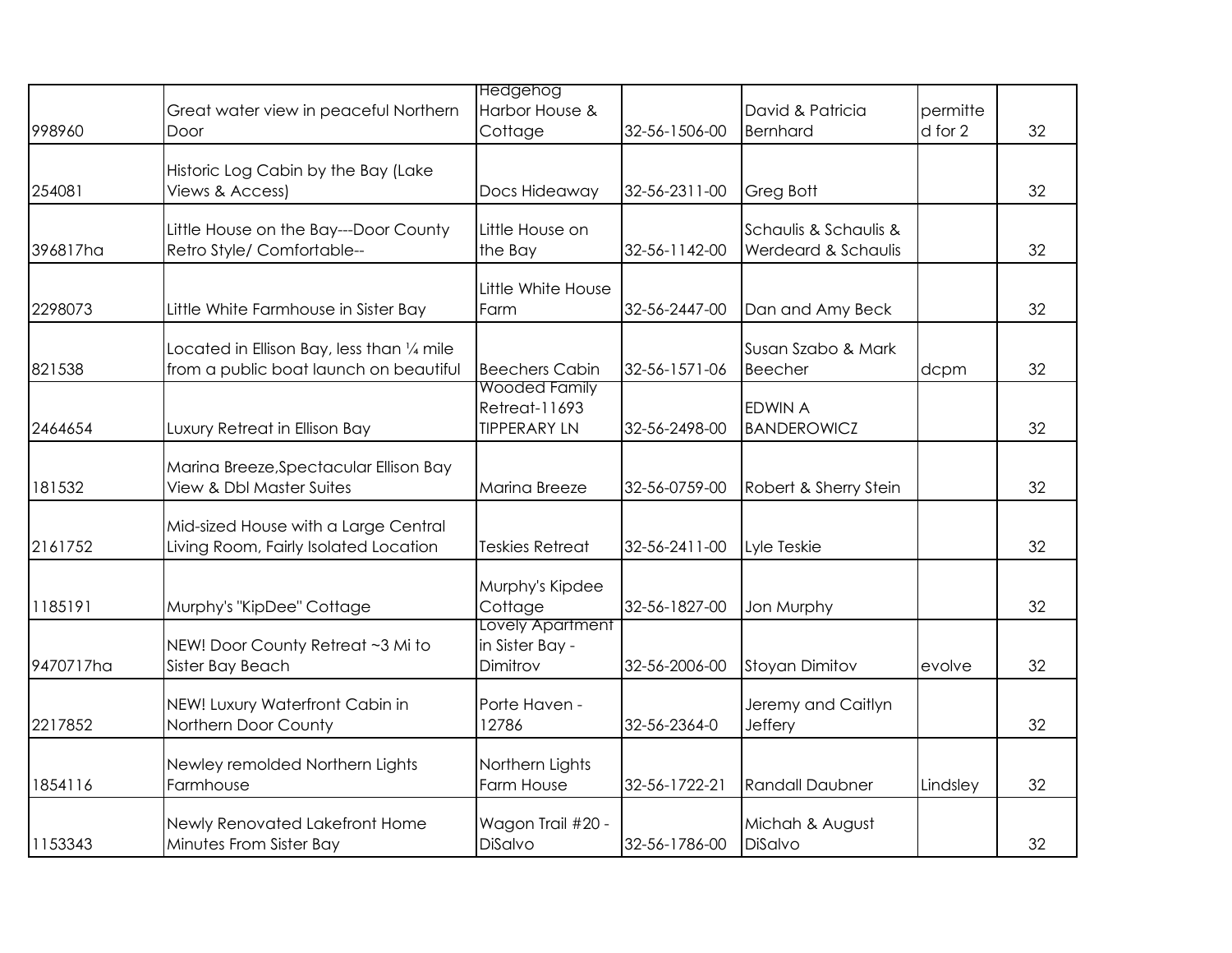|           |                                                                                               | Wagon Trail #24 -                                          |               |                                           |                     |    |
|-----------|-----------------------------------------------------------------------------------------------|------------------------------------------------------------|---------------|-------------------------------------------|---------------------|----|
| 2086685   | Picturesque, Wooded Privacy, Retreat                                                          | The Cedar House                                            | 32-56-0447-00 | Wess Vogt                                 |                     | 32 |
| 886997    | Porcupine Shores Has An Elevated View<br>And Access To The Water                              | Porcupine Shores                                           | 32-56-1603-06 | <b>Brian Bartell &amp; Kim</b><br>Winburn | dcpm                | 32 |
| 2376816   | Premier Vacation Rental in the center<br>of everything, pet friendly, WIFI                    | Door Stop                                                  | 32-56-1612-00 | Terry and Tina Rogers                     |                     | 32 |
| 1177141   | Premier Vacation Rental Just a Short<br>Walk to The Heart of Sister Bay!!                     | Sister Bay Respite                                         | 32-56-1838-00 | <b>Todd and Michelle</b><br>Cox           |                     | 32 |
| 835033    | Premier Vacation Rental, Pet Friendly,<br>Walk to Water, Restaurant, Shopping,<br><b>WiFi</b> | Door Stop                                                  | 32-56-1612-00 | <b>Terrence Rogers</b>                    | permitte<br>d for 2 | 32 |
| 2651218   | Private, picturesque, cozy retreat in the<br>woods                                            | Wagon Trail #24 -<br>The Cedar House                       | 32-56-0447-00 | Wess Vogt                                 | duplicate           | 32 |
| 1711483   | Romantic getaway tor 2 With all the<br>charm & comfort for an unforgettable<br>getaway        | Forget me not<br>cottage                                   | 32-56-2177-00 | Darla Yanny                               |                     | 32 |
| 403817    | Romantic Waterfront Suite with<br>amazing water views (Cherry)                                | Dan's Fish, Inc.<br>d/b/a Hedgehog<br><b>Harbor Rental</b> | 32-56-1195-00 | Daniel and Sherrie<br>Schwarz             |                     | 32 |
| 7921221ha | Rowleys Bay Cottage w/Grill Near Fall<br>Foliage                                              | <b>Rowleys Bay</b><br>Cabins                               | 32-55-0014-00 | Mary Cole                                 | evolve              | 32 |
| 2206388   | Rustic, cozy log home vacation retreat<br>near Sister Bay.                                    | Wagon Trail #28                                            | 32-56-0449-00 | Lisa Anselmino                            |                     | 32 |
| 2248607   | Secluded Door County home within<br>minutes to everything!                                    | Hinterhaven<br>Cottage                                     | 32-56-2440-00 | Paul Hintermeyer                          |                     | 32 |
| 1362190   | serendipity Meadow: Family-friendly, 7-<br>acre oasis                                         | Serendipity<br>Meadow                                      | 32-56-1963-00 | Cecilia & Dennis<br>Lindell               |                     | 32 |
| 59435     | Sister Bay Door County Private Vacation<br>Paradise                                           | Dovetail Acres                                             | 32-55-0422-00 | Terry Wurster                             |                     | 32 |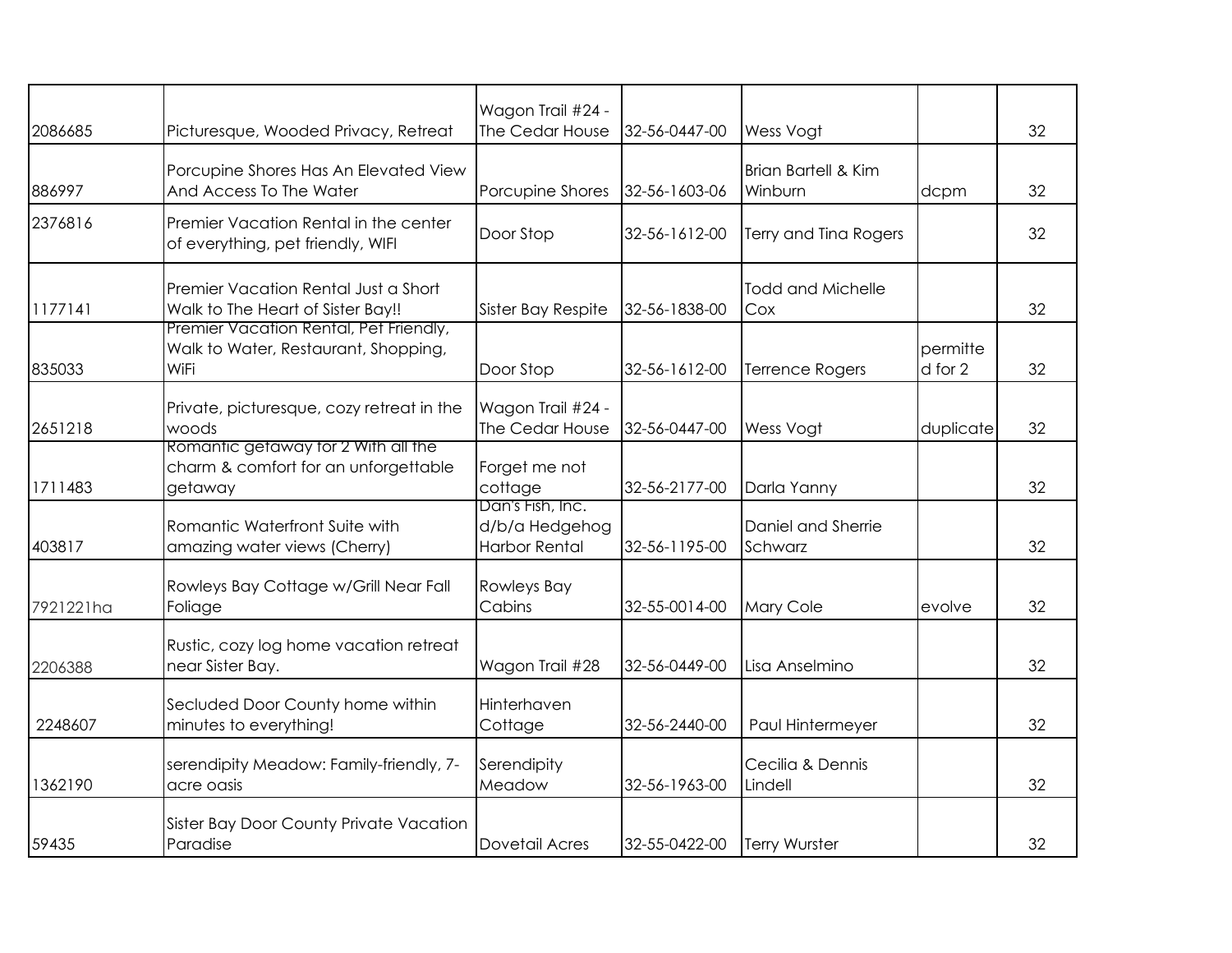|           | SISTER BAY WATERFRONT! 2 BR/2 BA<br>condo ON the water in Sister Bay<br>2354120 GAA    | Heritage Harbor -<br>Boling Unit 102                 | 32-53-2538-00 | Catherine and<br>Thomas Boling                   |                     | 32 |
|-----------|----------------------------------------------------------------------------------------|------------------------------------------------------|---------------|--------------------------------------------------|---------------------|----|
| 1601979   | Spacious Family-Friendly Cottage in<br>peaceful woods                                  | Wagon Trail #33 -<br><b>Wald Haus</b>                | 32-56-0451-00 | Merven Smucker &<br>Ann Hostetler                |                     | 32 |
| 9553915ha | Stunning Sister Bay Home 4 Mi to Lake +<br>Beach                                       | Our Swamp                                            | 32-56-2415-00 | Zachary & Brittany<br>Ezzell/ Shannan<br>Donegon |                     | 32 |
| 738760    | Sunny Cottage in Ellison Bay                                                           | Terra Cottages                                       | 32-55-0124-00 | Deborah Taubert<br>Gehan                         | permitte<br>d for 5 | 32 |
| 2042461   | Swedish Orchard Farm                                                                   | Swedish Orchard<br>Farm                              | 32-56-2083-00 | <b>Peder Nelson</b>                              |                     | 32 |
| 4465521ha | Three Sisters Meadow Sweet Retreat- a<br>quiet, spacious relaxation haven to<br>unwind | <b>Three Sisters Farm</b>                            | 32-56-1523-00 | Tim and Kathleen Kay                             |                     | 32 |
| 611204    | Totally Remodeled 2012 Brenner Tower!                                                  | <b>Brenner Tower</b>                                 | 32-56-1227-06 | Brenner Tower, LLC                               | dcpm                | 32 |
| 9127709ha | Updated Home w/Deck, 2 Mi to Sister<br><b>Bay Beach</b>                                | <b>Beach Road</b><br>Cottage -<br>Schwalbach         | 32-56-2200-00 | <b>Brian and Alissa</b><br>Schwalbach            | evolve              | 32 |
| 839291    | Water Front Log Cabin!                                                                 | East Haven                                           | 32-56-1592-06 | <b>Barbara Moline</b>                            | dcpm                | 32 |
| 900879    | Waterfront 1 bedroom and loft cottage<br>with small private pier on Garrett Bay        | Jen Hanrahan                                         | 32-56-2293-00 | Hanrahan - 1230<br>Garrett Bay Road              | Permitted<br>for 2  | 32 |
| 2021994   | waterfront 3 bedroom cottage with<br>dock and amazing views                            | Mary Ann<br>Rademacher                               | 32-56-0455-00 | Fleetwing                                        |                     | 32 |
| 241353    | Waterfront Cottage Nestled in<br>Picturesque Setting, Gills Rock                       | <b>Teskies Cottage</b>                               | 32-56-2405-00 | Christina Witmer                                 |                     | 32 |
| 350098    | Waterfront Cottage with Views of<br>Deaths Door, New Kitchen                           | <b>Bells Cottage -</b><br>12748 N Port Des<br>Mortes | 32-56-1131-06 | Matt & Ryan Bell                                 | dcpm                | 32 |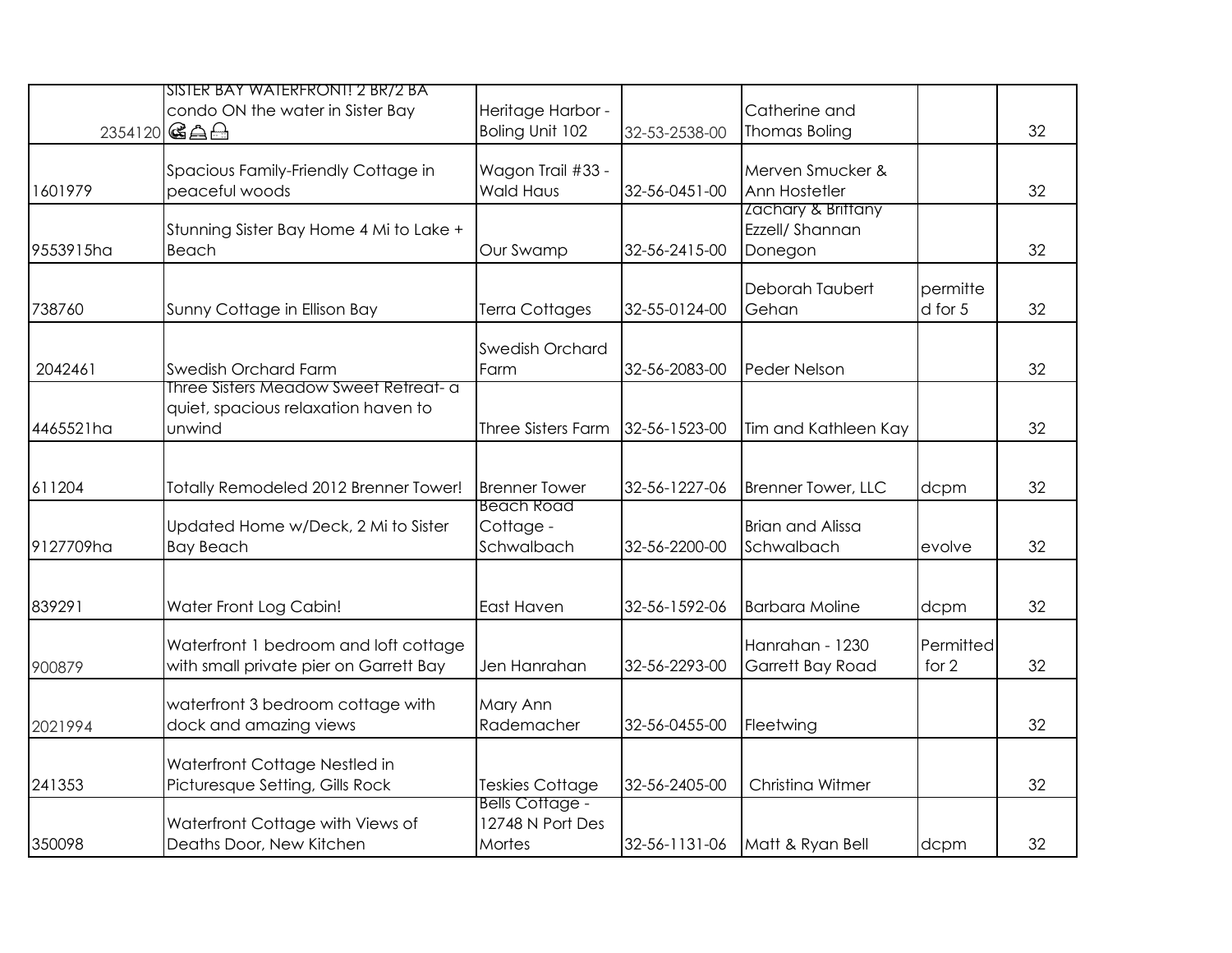|          |                                                                  | Dan's Fish, Inc.      |               |                       |            |    |
|----------|------------------------------------------------------------------|-----------------------|---------------|-----------------------|------------|----|
|          | Waterfront Dream Cottage with a                                  | d/b/a Hedgehog        |               | Daniel and Sherrie    |            |    |
| 403462   | Million Dollar View (Apple)                                      | <b>Harbor Rental</b>  | 32-56-1195-00 | Schwarz               |            | 32 |
|          |                                                                  |                       |               |                       |            |    |
|          | Waterfront Home with private pier,                               |                       |               | Hanrahan - 1230       | permitte   |    |
| 2145041  | harbor and beach on Garrett Bay                                  | Jen Hanrahan          | 32-56-2293-00 | Garrett Bay Road      | d for 2    | 32 |
|          | Waterfront vacation home on Garrett                              | Mary Ann              |               |                       |            |    |
| 2155977  | Bay with private dock                                            | Rademacher            | 32-56-1606-00 | The Chalet            |            | 32 |
|          |                                                                  | <b>Harbor Peak</b>    |               |                       |            |    |
|          | Welcome to the Bird House, a hop, skip                           | Lodging LLC-John      |               |                       |            |    |
| 2398270  | and jump from Sister Bay.                                        | Davister              | 32-56-2546-06 | The Bird House        |            | 32 |
|          |                                                                  |                       |               |                       |            |    |
| 1351557  | Your own sandy shore on the most<br>pleasant bay in Door County! | <b>Vandelay Shore</b> | 32-56-1870-06 | Matthew P Shumway     |            | 32 |
|          |                                                                  |                       |               |                       | dcpm       |    |
|          |                                                                  |                       |               |                       |            |    |
|          |                                                                  |                       |               |                       |            |    |
|          | "The Little Harbor"-Large Group                                  |                       |               |                       |            |    |
|          | Waterfront Rental in Door County-                                | Little Harbor         |               |                       |            |    |
| 2159441  | Kayak/Bike/Swim                                                  | <b>Retreat LLC</b>    | 33-50-2367-00 | Little Harbor Retreat |            | 33 |
|          | 8 miles of Sand Beach and 1/2 price                              |                       |               |                       |            |    |
| 130307ha | rates Monday - Thurs                                             | Mary Spangler         | 33-56-0400-00 | Mary's Beach House    |            | 33 |
|          |                                                                  |                       |               |                       |            |    |
|          | A Waterfront Home for All-Seasons in                             |                       |               |                       |            |    |
| 137311   | Door County!                                                     | Killkare              | 33-55-0483-00 | Tom Nebel             | 369083ha   | 33 |
|          |                                                                  | <b>Sand Beach</b>     |               |                       |            |    |
|          |                                                                  | Cottage -             |               | Greg, Mary, Nick and  |            |    |
| 1331712  | Amazing views of Lake Michigan                                   | Anderson              | 33-56-1942-00 | Jennelle Anderson     |            | 33 |
|          | At-The-Lake Lake Michigan Cape Cod                               |                       |               |                       |            |    |
|          | Home with Sand Beach Access to Lake                              |                       |               |                       |            |    |
| 371719   | Mich.                                                            | At the Lake           | 33-56-0350-00 | Sally Jilot           |            | 33 |
|          |                                                                  | Polly and Doug        |               |                       |            |    |
|          | Be it with family or friends, this home is                       | Kerkman - Shirley     |               |                       |            |    |
| 1469978  | truly the best for making memories                               | <b>Becker Trust</b>   | 33-56-1492-17 | Lodge on Laurie Lane  | restassure | 33 |
|          |                                                                  |                       |               |                       | same       |    |
|          | Beachfront Cottage with Rustic Charm                             |                       |               |                       | property   |    |
| 2365621  | and Beautiful Sunsets in Sturgeon Bay                            |                       |               |                       | $\alpha$ s | 33 |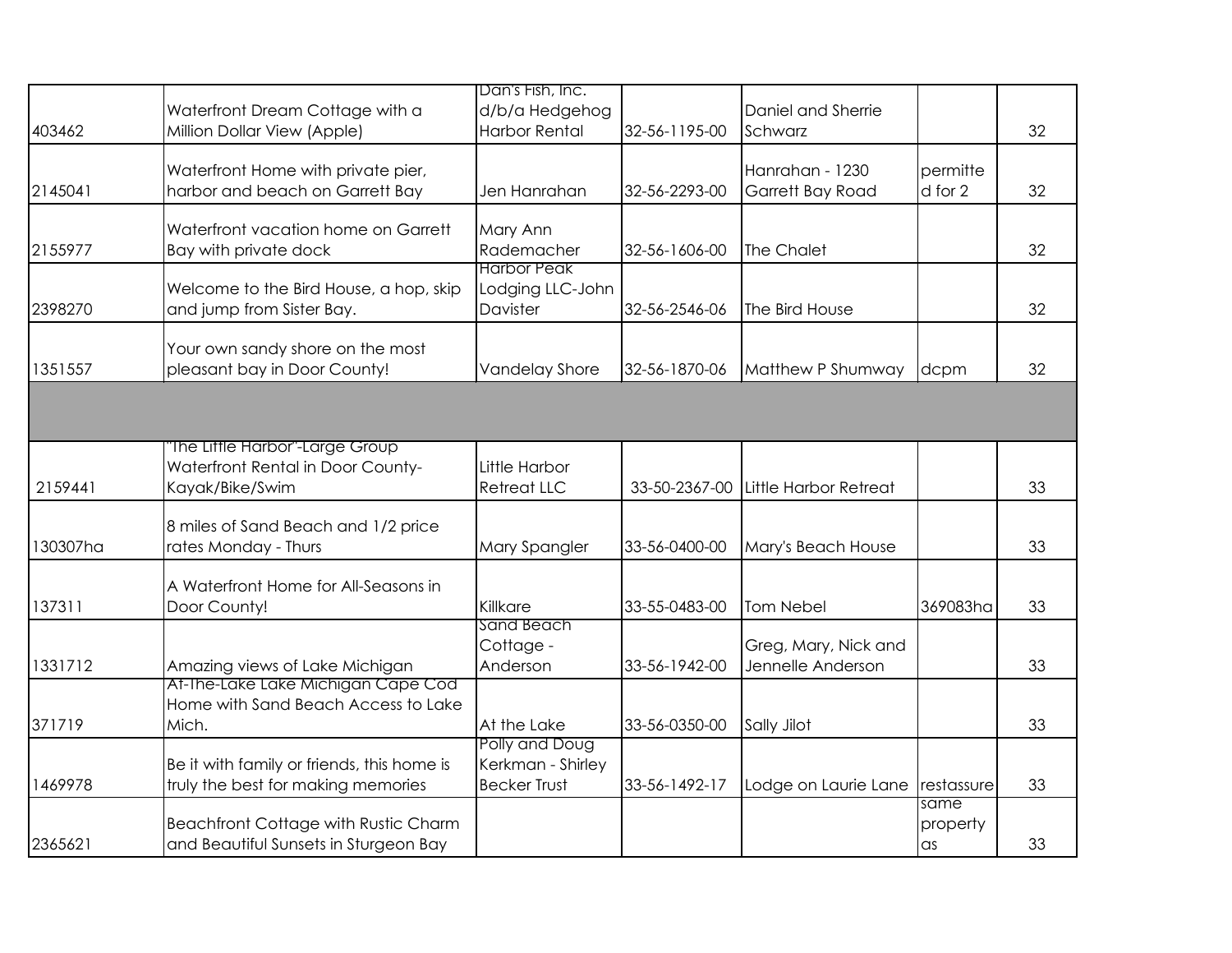| 676548   | Beautiful Norwegian Timberframe Home<br>in Whitefish Bay                                   | Laura Siebert                               | 33-56-0283-00 | <b>Prancing Pony</b>                                  |                      | 33 |
|----------|--------------------------------------------------------------------------------------------|---------------------------------------------|---------------|-------------------------------------------------------|----------------------|----|
| 327497ha | <b>BEST LOCATION - Bordering 1000 acre</b><br>Whitefish Bay Dunes Park - ALL Sand<br>Beach | <b>William Thornton</b>                     | 33-55-0726-00 | Door County Beach<br>Retreat                          |                      | 33 |
| 1024399  | <b>Camelot Cliffs- Making Magical</b><br><b>Memories</b>                                   | <b>Brian Dougal</b><br>Andrew J &           | 33-56-1740-00 | <b>Camelot Cliffs</b><br><b>Andropolis Watertront</b> |                      | 33 |
| 1154220  | Clean Cozy Cottage On Waterfront<br>Property Privacy Yet Close To Town                     | Annette J<br>Andropolis                     | 33-55-0030-00 | Cottages - 4309 Bay<br>Shore                          | permitte<br>d for 4  | 33 |
| 1154198  | Clean Cozy Door County Cottage On A<br>Quiet Resort Property                               | Andropolis<br>Waterfront<br>Cottages        | 33-55-0030-00 | Andrew J & Annette J<br>Andropolis                    | permitte<br>d for 4  | 33 |
| 1123981  | Clean Cozy Door County Cottage.<br>Waterfront Property, Free row boat use<br>+ WiFi.       | <b>Andropolis</b><br>Waterfront<br>Cottages | 33-55-0030-00 | Andrew J & Annette J<br>Andropolis                    | Permitted<br>for $4$ | 33 |
| 1108105  | Coastal Cottage Resort. Comty Cozy<br>Cottage. Sleeps upto 5, Free WiFi,<br>secluded       | Andropolis<br>Waterfront<br>Cottages        | 33-55-0030-00 | Andrew J & Annette J<br>Andropolis                    | permitte<br>d for 4  | 33 |
| 26252    | Cozy Cottage Newly Available for<br>Winter and All 2020 Dates!                             | Kevin & Laura<br>Forrest                    | 33-55-0619-00 | Hidden Glidden                                        |                      | 33 |
| 1370751  | Door County Bayside Waterfront Home                                                        | Scott & Tammy<br>Duncan                     | 33-56-2018-00 | Duncan - 5092 Bay<br>Shore Dr                         |                      | 33 |
| 2262145  | Door County Waterfront Moose Lodge                                                         | <b>MCSMITH &amp;</b><br>NEHLS, LLC          | 33-56-2402-00 | Door County<br><b>Waterfront Moose</b><br>Lodge       |                      | 33 |
| 2315667  | Enjoy the waters of Clark's Lake and<br>access to Whitefish Dunes beach.                   | Clark Lake Home                             | 33-56-2511-00 | Sally O'Brien                                         |                      | 33 |
| 567961   | Family Friendly Glidden Drive Beach<br>Retreat on Lake Michigan                            | Glidden Drive<br><b>Beach Retreat</b>       | 33-56-1405-00 | Jill Parak & Ryan<br>Cantzler                         |                      | 33 |
| 194419   | Fantastic Family Cottage on Sand<br>Beach                                                  | Nicola Kaftan                               | 33-55-0777-00 | Kaftan                                                |                      | 33 |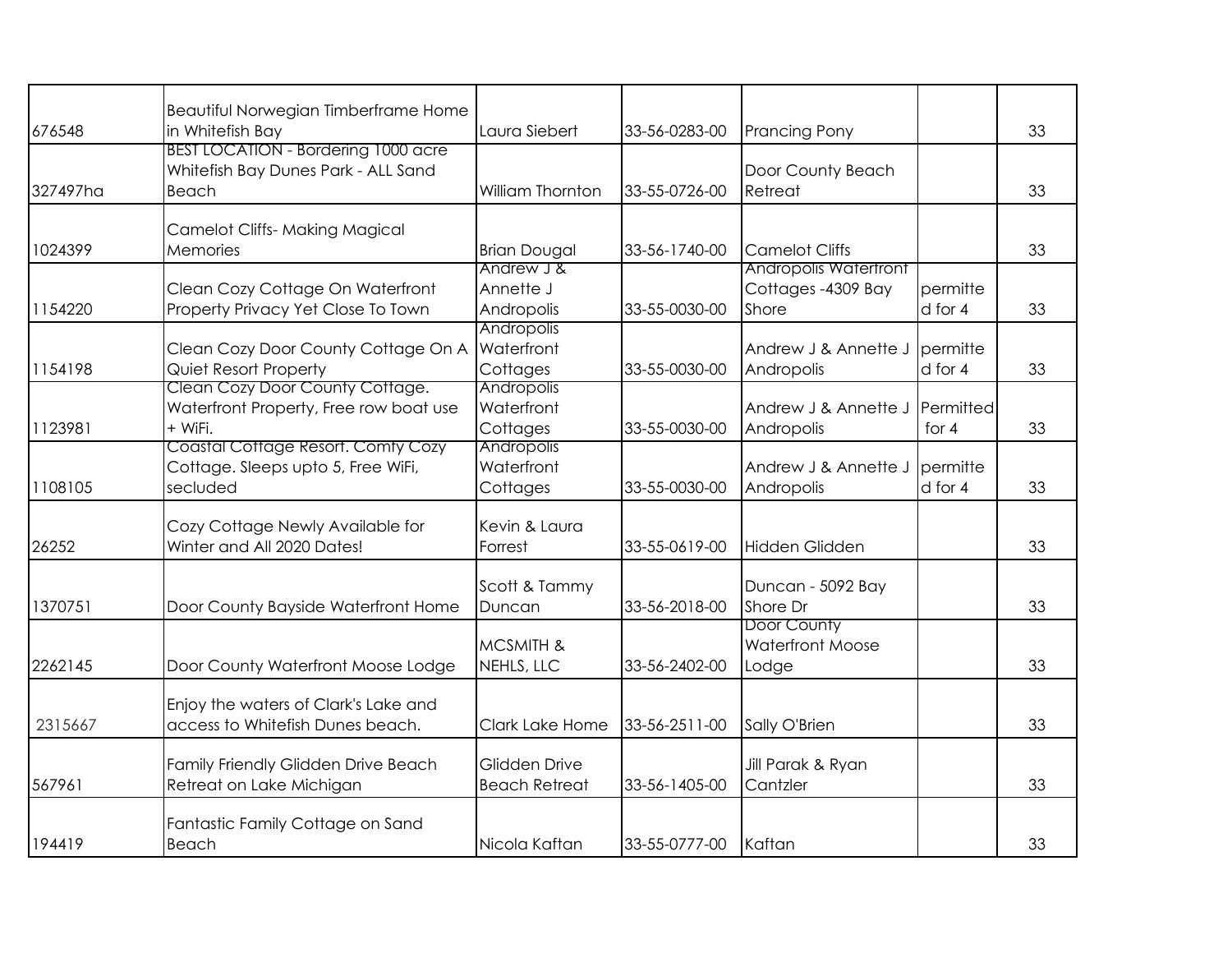| 113217   | Featured in Door County Magazine<br>Luxuy                                           | Travis & Jolyn<br><b>Boland</b>                              | 33-56-0620-00 | <b>Boland</b>                                                |            | 33 |
|----------|-------------------------------------------------------------------------------------|--------------------------------------------------------------|---------------|--------------------------------------------------------------|------------|----|
| 2259007  | Getaway on Glidden                                                                  | <b>Todd and Carin</b><br>Stuth                               | 33-56-2502-00 | Glidden Getaway                                              |            | 33 |
| 705536   | Just a short walk or bike ride to<br>downtown Sturgeon Bay.                         | The Green House                                              | 33-56-1493-06 | A&J Properties, LLC                                          | dcpm       | 33 |
| 2121355  | Lake Michigan beach house                                                           | Zivjeli - 3990<br>Glidden Drive                              | 33-56-2398-00 | James Metz                                                   |            | 33 |
| 2402252  | NEW Listing!great Location W/an<br><b>Outdoor Putting Green</b>                     | <b>Green Acres</b>                                           | 33-56-2516-07 | LBDOUGLAS LLC - Lisa<br>Douglas                              |            | 33 |
| 1610629  | Thenell Cottage - Rustic Charm just<br>steps from the Bay!                          | <b>Thenells Cottage</b>                                      | 33-55-0063-07 | John Thenell                                                 | simplelife | 33 |
| 2012122  | NEW -Stunning Bluff Views of Bay! Game<br>room w/ Golf Simulator and Bar            | Hendrickson Trust<br>Terese<br>Hendrickson                   | 33-56-2236-07 | <b>Baydream Believer</b>                                     | simplelife | 33 |
| 2355721  | NEW!! Be one of the first to stay in this<br>newly renovated lodge!!                | <b>Brenda Werth</b>                                          | 33-56-2465-00 | Timber Hill Lodge-<br>Werth - 4338 Bay<br><b>Shore Drive</b> |            | 33 |
| 330470   | ON THE BEACH. borders Whitefish Dunes<br><b>State Park</b>                          | William Thornton                                             | 33-56-2075-00 | Door County Beach<br>Home                                    |            | 33 |
| 476585   | On the Water. In the Woods. Close to<br>Everything. Perfect for Two.                | <b>Gmamas Place</b>                                          | 33-56-1246-00 | Diane Knutson                                                |            | 33 |
| 1695687  | Private Interactive Animal Experience *<br>Equestrian Estate * Beautiful * Romantic | Estes Equestrian -<br>4606 Bechtel Rd                        | 33-56-2172-00 | <b>Tammy Estes</b>                                           |            | 33 |
| 2326027  | Rustic Door County Cottage on Clark<br>Lake                                         | LEROY & ERMA'S<br><b>COTTAGE LLC-</b><br><b>Jesse Ehlers</b> | 33-56-2439-06 | LEROY & ERMAS<br>COTTAGE-5350W<br><b>SHORE DR</b>            | dcpm       | 33 |
| 235306ha | SAFE, Secluded on Whitefish Dunes<br>State Park - Open Labor Day Weekend!           | Fred Suchy                                                   | 33-56-0695-00 | Door County Dream<br>Home                                    |            | 33 |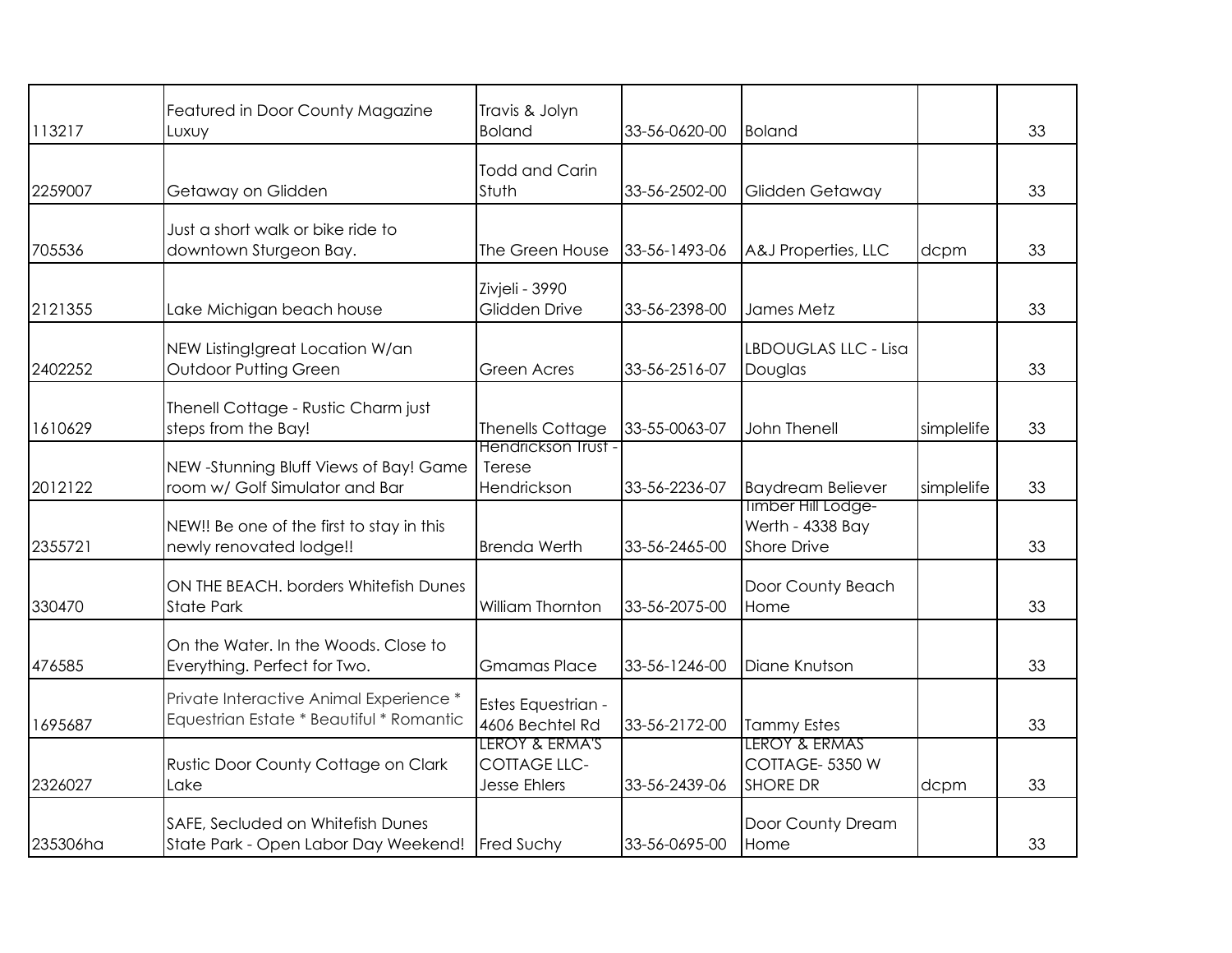| 241956ha  | Safe, Secluded, ON THE WATER - Best<br>Sand Beach in Door County!          | <b>Fred Suchy</b>                                  | 33-56-1447-00 | Log Cabin on the<br>Water                    |                   | 33 |
|-----------|----------------------------------------------------------------------------|----------------------------------------------------|---------------|----------------------------------------------|-------------------|----|
| 1352380   | Sensational Sand Beach - Spacious and<br>Comfortable!                      | Sunrise Cove - Ries 33-56-2429-04                  |               | Daniel and Cheryl Reis zeile                 |                   | 33 |
| 580389    | Snug Harbor Inn - Midship Cottage                                          | Jon Hanson /<br>Snug Harbor                        | 33-56-0906-00 | Little Harbor Cottages                       |                   | 33 |
| 579668    | Snug Harbor Inn - Port Cottage                                             | Jon Hanson /<br>Snug Harbor                        | 33-56-0906-00 | <b>Little Harbor Cottages</b>                |                   | 33 |
| 580438    | Snug Harbor Inn - Starboard Cottage                                        | Jon Hanson /<br>Snug Harbor                        | 33-56-0906-00 | <b>Little Harbor Cottages</b>                | pemitted<br>for 3 | 33 |
| 1326854   | Spectacular Lake Michigan Waterfront<br>on Glidden Drive - Sleeps 12       | Garth Kolterjahn<br>& Greg Powlowski 33-56-1380-04 |               | Lake House                                   | zeile             | 33 |
| 2361088   | Spectacular Waterfront in Door County                                      | AJ Deuchert                                        |               |                                              |                   | 33 |
| 236281ha  | The Cottage on Lake Michigan-sand<br>beach, wooded lot, family friendly    | <b>Stehling Cottage</b>                            | 33-56-0970-00 | Susan M Stehling                             |                   | 33 |
| 1835135   | The Forrest - Newly Available!                                             | The Forrest                                        | 33-56-2238-00 | Kevin Forrest-Bernard<br><b>Forest Trust</b> |                   | 33 |
| 2374139   | Welcome to 'The Lake House on the<br>South Shore'.                         | Chuck & Kathy<br>Steinmetz                         | 33-56-1581-06 | The Lake House on<br>South Shore             |                   | 33 |
| 2338899   | Waterfront, Spectacular Sunset Views,<br><b>Beautiful Updated Cottage!</b> | 5423 Bayshore                                      | 33-56-2536-00 | Ryan M and Elizabeth<br>M Gaida Trust        |                   | 33 |
|           |                                                                            |                                                    |               |                                              |                   |    |
| 4884541ha | Scandinavian Lodge - Near Waterfront<br>Park - Studio Suite, 1 King Bed    | Scandinavian<br>Lodge COA, Inc                     | 34-51-0036-00 | Scandinavian Lodge                           |                   | 34 |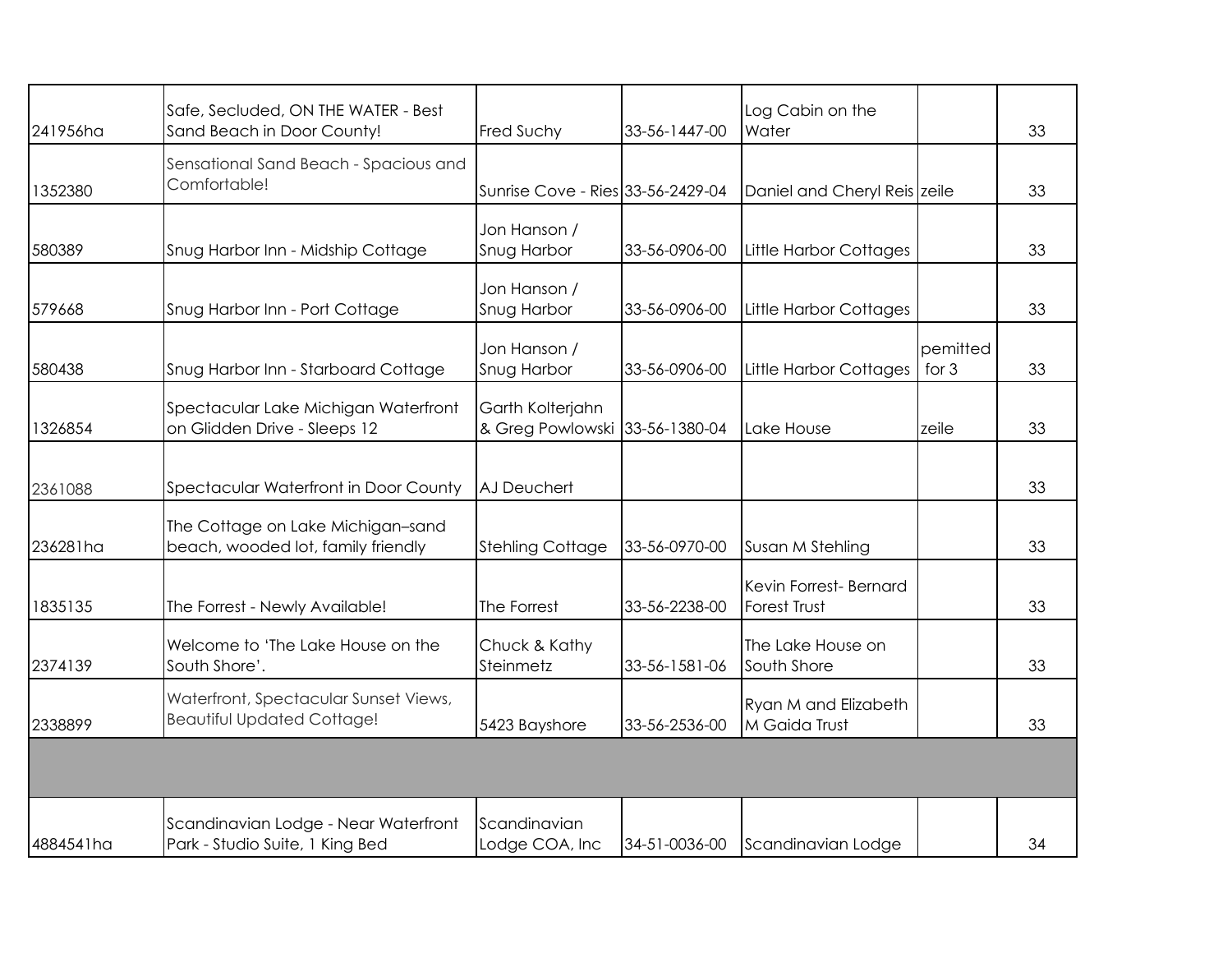|                | 101: Downtown Sister Bay, Door County,                        |                                  |               | <b>Marina View</b> |                |    |
|----------------|---------------------------------------------------------------|----------------------------------|---------------|--------------------|----------------|----|
| 7931748ha      | Wisconsin                                                     | Mary Erickson                    | 34-53-2150-00 | Condominium #101   |                | 34 |
|                |                                                               |                                  |               |                    |                |    |
| 297305         | Beautiful and Cozy Condo in Sister Bay!                       | Sarah George                     | 34-53-1039-00 | George's Getaway   |                | 34 |
|                |                                                               |                                  |               |                    |                |    |
|                | Beautiful Modern Condo with Incredible PETER M                |                                  |               |                    |                |    |
| 2291530        | View!                                                         | <b>GARSON/KATHRY</b>             | 34-53-2453-18 | Shore View #102    |                | 34 |
|                |                                                               |                                  |               |                    |                |    |
| 2266686        | Beautiful Modern Condo with Incredible LAURA A SEGER<br>View! | <b>TRUST</b>                     | 34-53-2454-18 | Shore View #203    | Northpoi<br>nt | 34 |
|                |                                                               | Kimberly and                     |               |                    |                |    |
|                | <b>Brand New Luxury Condo with</b>                            | Kevin Jones -                    |               |                    |                |    |
| 2275345        | Awesome Lake View                                             | KK92, LLC                        | 34-53-2466-00 | Shore View #101    |                | 34 |
|                |                                                               |                                  |               |                    |                |    |
|                |                                                               |                                  |               | Harborview Condo - |                | 34 |
| 1166404        | Downtown Sister Bay!                                          | Susan Schlieble                  | 34-53-1795-00 | Schieble           |                |    |
|                | Downtown, luxury unit! Water View,                            | Marina                           |               | <b>Marina View</b> | Northpoi       |    |
| 1434839        | Walking Distance to all of Sister Bay!                        | Development LLC 34-53-2021-18    |               | Condominium #204   | nt             | 34 |
|                |                                                               |                                  |               |                    |                |    |
|                | Downtown, luxury unit! Water View,                            | Marina                           |               | <b>Marina View</b> | Northpoi       |    |
| 1468836        | Walking Distance to all of Sister Bay!                        | Development LLC 34-53-2021-18    |               | Condominium #102   | nt             | 34 |
|                | Downtown, luxury unit! Water View,                            | Marina                           |               | <b>Marina View</b> | Northpoi       |    |
| 1432397        | Walking Distance to all of Sister Bay!                        | Development LLC 34-53-2213-18    |               | Condominium #302   | nt             | 34 |
|                | Marina View 203! Downtown, luxury                             |                                  |               |                    |                |    |
|                | unit! Water View, Walking Distance to all Marina              |                                  |               | <b>Marina View</b> | Northpoi       |    |
| 1477900        | of Sister Bay!<br>Marina View 204! Water View                 | Development LLC 34-53-2025-18    |               | Condominium #203   | nt             | 34 |
|                | Downtown New Construction Now                                 | Marina                           |               | <b>Marina View</b> | Northpoi       |    |
| 1468836        | Renting Summer 2019!                                          | Development LLC 34-53-2026-18    |               | Condominium #204   | nt             | 34 |
|                |                                                               |                                  |               |                    |                |    |
|                | New Shore View Condo with Water                               |                                  |               |                    |                |    |
| 2306154 Views! |                                                               | Just Plane Fun LLC 34-53-2458-00 |               | Dennis Fogle       |                | 34 |
|                | New Shore View Luxury Condo with                              |                                  |               | <b>Marina View</b> |                |    |
| 2358818        | amazing views of Sister Bay!!!                                | Kris McCormick                   | 34-53-2024-00 | Condominium #201   |                | 34 |
|                |                                                               |                                  |               |                    |                |    |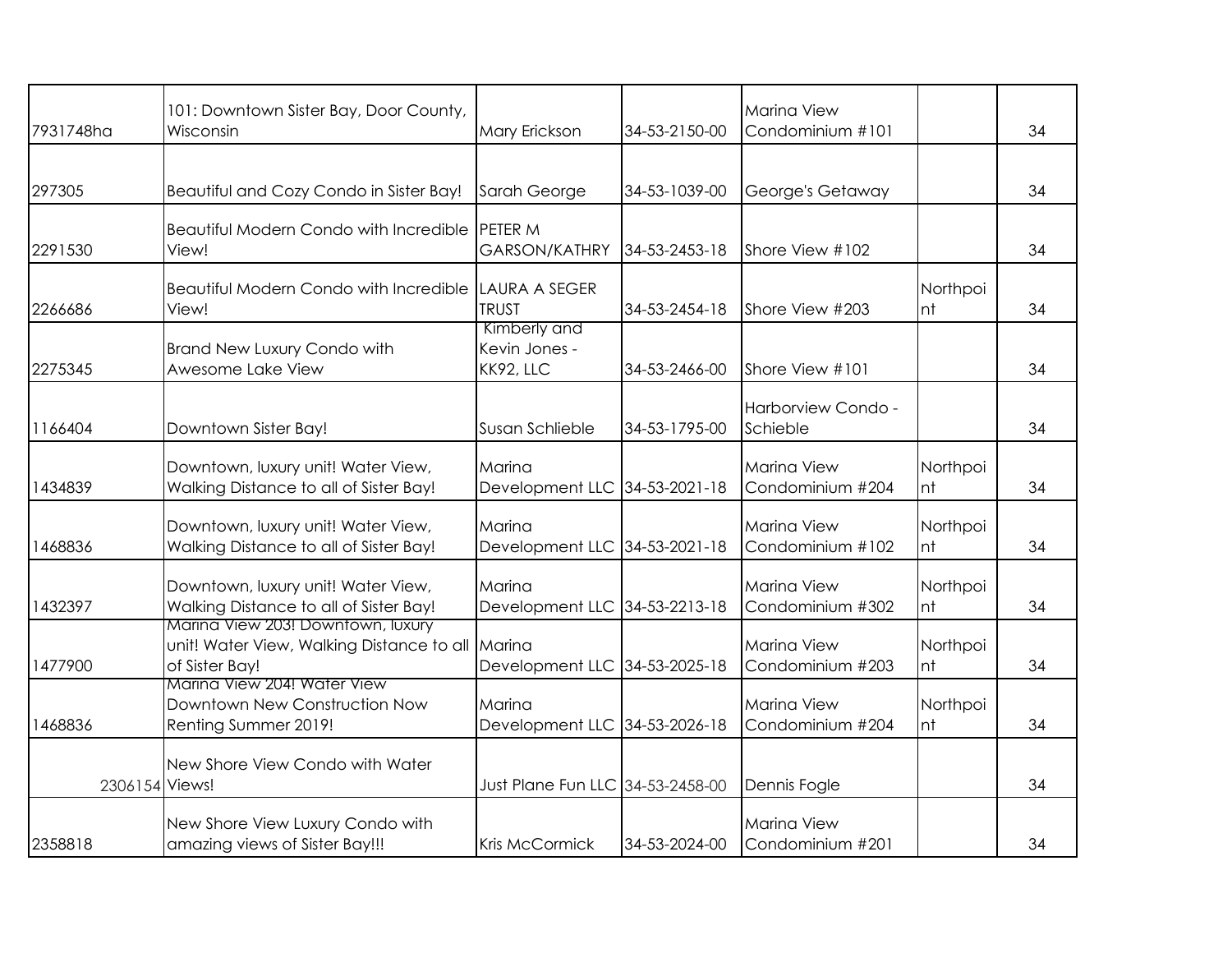|         | Newly built Excecutive Condo located                                                   |                                            |               |                                                |      |    |
|---------|----------------------------------------------------------------------------------------|--------------------------------------------|---------------|------------------------------------------------|------|----|
| 1647469 | in heart of Sister Bay!                                                                | <b>Patrick Quinn</b>                       | 34-53-2072-06 | Mill Road Place 1                              | dcpm | 34 |
| 1669304 | Newly constructed Condo in town only<br>a block from Sister Bay Beach!                 | Kevin and Vicki<br>Quinn                   | 34-53-2120-06 | Mill Road Place 2                              | dcpm | 34 |
| 1680444 | Newly constructed Condominium in the<br>heart of Sister Bay!                           | Ken Larsen - Mill<br><b>Road Place LLC</b> | 34-53-2112-06 | Mill Road Place 3                              | dcpm | 34 |
| 1658821 | Newly constructed Mill Road Place is in<br>heart of downtown Sister Bay!               | Ken Larsen - Mill<br><b>Road Place LLC</b> | 34-53-2113-06 | Mill Road Place 4                              | dcpm | 34 |
| 1647494 | Water View Condo across from marina<br>and walk to everything in town!                 | Max McCormick                              | 34-53-2023-06 | Marina View Condo<br>#104                      | dcpm | 34 |
| 1098719 | 3 bed 2 bath. Book your 2021 stay now!                                                 | David and Karen<br><b>Bushre</b>           | 34-56-1771-00 | Sunset Drive - Bushre                          |      | 34 |
| 1913142 | 3 bedroom home walking distance to<br>beach, park, marina, restaurants and<br>shopping | Charles Raymond 34-56-2260-06              |               | <b>Pheasant Court Near</b><br>the Bay          | dcpm | 34 |
| 482635  | 3800 Sq Ft Home On Wood Lot, Walking<br>Distance To Town!                              | Jack and Teresa<br>Wall                    | 34-56-1335-06 | <b>Wall to Wall Retreat</b>                    | dcpm | 34 |
| 1747178 | 4 bedroom, remodeled kitchen, new<br>flooring throughout, and updated<br>bathrooms!!   | Kevin Schuhart                             | 34-56-1291-06 | Abode on Spring                                | dcpm | 34 |
| 854329  | Beach Views, Waterfront Park Access,<br>Downtown Convenience!                          | Dawn and Walter<br>Nawrot                  | 34-56-1620-00 | The Sister Bay<br>Getaway                      |      | 34 |
| 2204960 | <b>Cardinal Crest of Sister Bay</b>                                                    | Allan Kroll Allor,<br>Inc.                 | 34-56-2296-00 | Allor-Sister Bay One-<br><b>Cardinal Crest</b> |      | 34 |
| 299942  | Door County Church Restored to a<br><b>Beautiful Home</b>                              | <b>Gary Polipnick</b>                      | 34-56-2050-00 | Maple Manor                                    |      | 34 |
| 1282834 | Door County Farm House Sister Bay                                                      | Dorin Colcer                               | 34-56-1945-00 | My Door County<br>Home - Colcer                |      | 34 |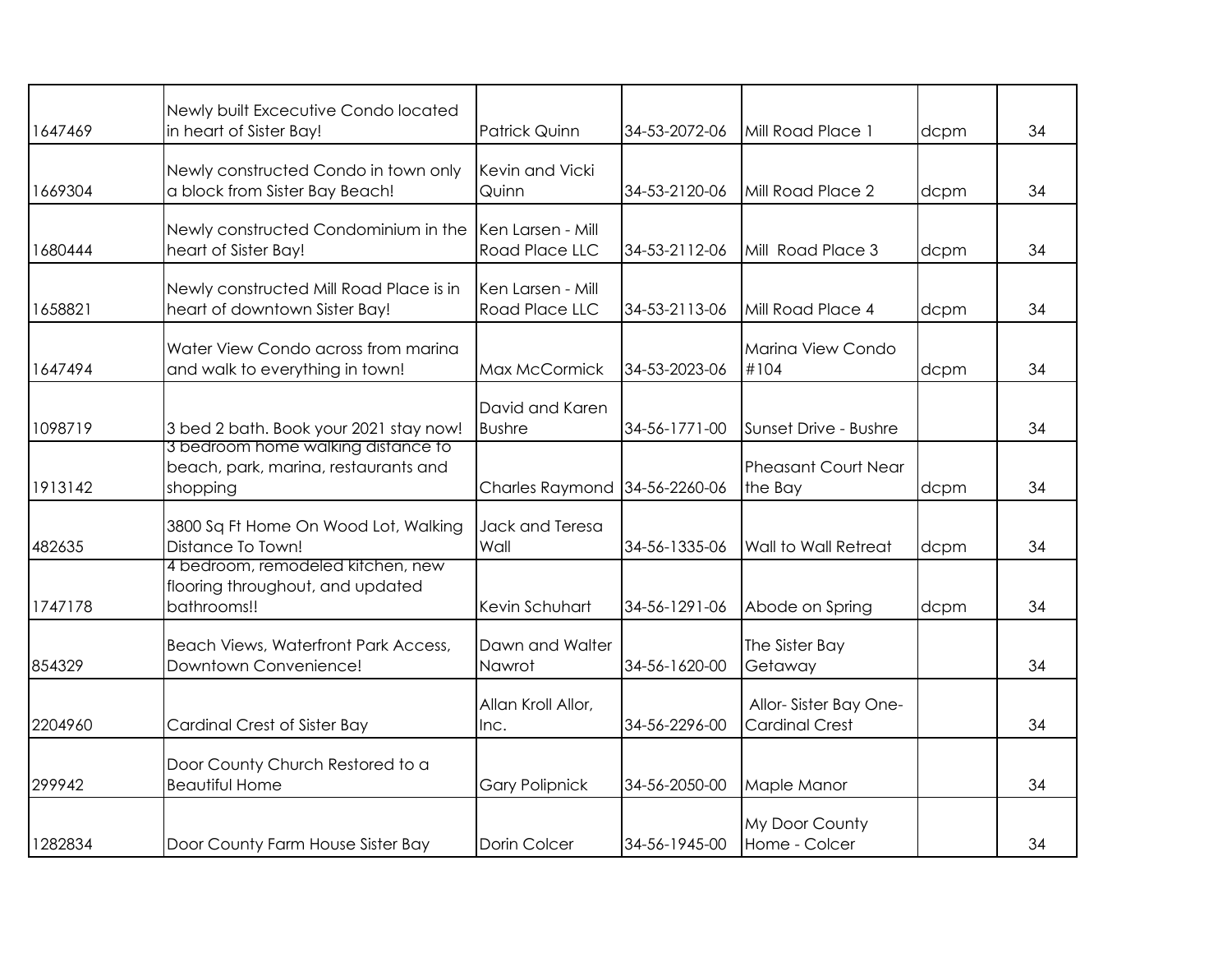| 4941549ha | Downtown Sister Bay Cottage (walk to<br>everything), Sleeps 15, Open Year<br>Round. | <b>Brandon Cotter</b>                                       | 34-56-1885-00 | Cotter Cottage             |                     | 34 |
|-----------|-------------------------------------------------------------------------------------|-------------------------------------------------------------|---------------|----------------------------|---------------------|----|
| 788504    | Downtown-Walking Distance to<br>Everything                                          | Alma<br>Vaicekauskas                                        | 34-56-1597-00 | <b>Parkview Rental</b>     |                     | 34 |
| 4444671ha | Family Friendly Retreat in the Heart of<br><b>Sister Bay</b>                        | Pam Schmitz                                                 | 34-56-1695-00 | <b>Sister Bay Chalet</b>   |                     | 34 |
| 1996553   | Fresh & Charming Vintage DC Log<br>Cabin - June 2020 Remodel                        | Scott and<br>Michelle<br>Thompson -                         | 34-56-2341-00 | A Door Away                |                     | 34 |
| 2465408   | Gorgeous view of Sister Bay/Little Sister<br><b>Islands in downtown Sister Bay.</b> | <b>Julia Champeau</b>                                       |               |                            |                     | 34 |
| 1201340   | IN THE HEART OF SISTER BAY!!!                                                       | Dan and Chris<br>Murphy                                     | 34-56-1289-00 | <b>Waterview Place</b>     | permitte<br>d for 3 | 34 |
| 810432    | In Town Sister Bay, Completely<br>Renovated In 2015 With Excellent<br>Upgrades      | Jett & Alicia<br>Wiswell - Wiswell<br><b>Property Group</b> | 34-56-1888-06 | <b>High Garden Wiswell</b> | dcpm                | 34 |
| 7625994ha | Minutes away from downtown Sis                                                      | Enza Piech                                                  | 34-56-2064-00 | Piech -10873 N Spring      |                     | 34 |
| 1551169   | Modern Dörr   Brand NEW Downtown Sisterg                                            | Sarah<br>VandenLangenb                                      | 34-56-2196-00 | <b>Modern Dorr</b>         |                     | 34 |
| 1239848   | New 2018 Condo - Water View - Walk To<br>Everything                                 | Dan & Chris<br>Murphy                                       | 34-56-1289-00 | <b>Waterview Place</b>     | permitte<br>d for 3 | 34 |
| 1215728   | New Condo in the heart of Sister Bay -<br>Waterview!!!                              | Chris and Dan<br>Murphy                                     | 34-56-1289-00 | <b>Water View Place</b>    | permitte<br>d for 3 | 34 |
| 849698    | New for 2016, Luxuriously Renovated,<br>Walk to the Beach & Downtown Sister<br>Bay  | <b>Wiswell Property</b><br>Group LLC                        | 34-56-1602-06 | Kings Landing              | dcpm                | 34 |
| 9563464ha | NEW! Contemporary Retreat w/ Patio ~<br>1 Mi to Beach                               | <b>Timothy Rockwell</b><br>Jr                               | 34-56-2414-00 | <b>Rockwell Retreat</b>    | evolve              | 34 |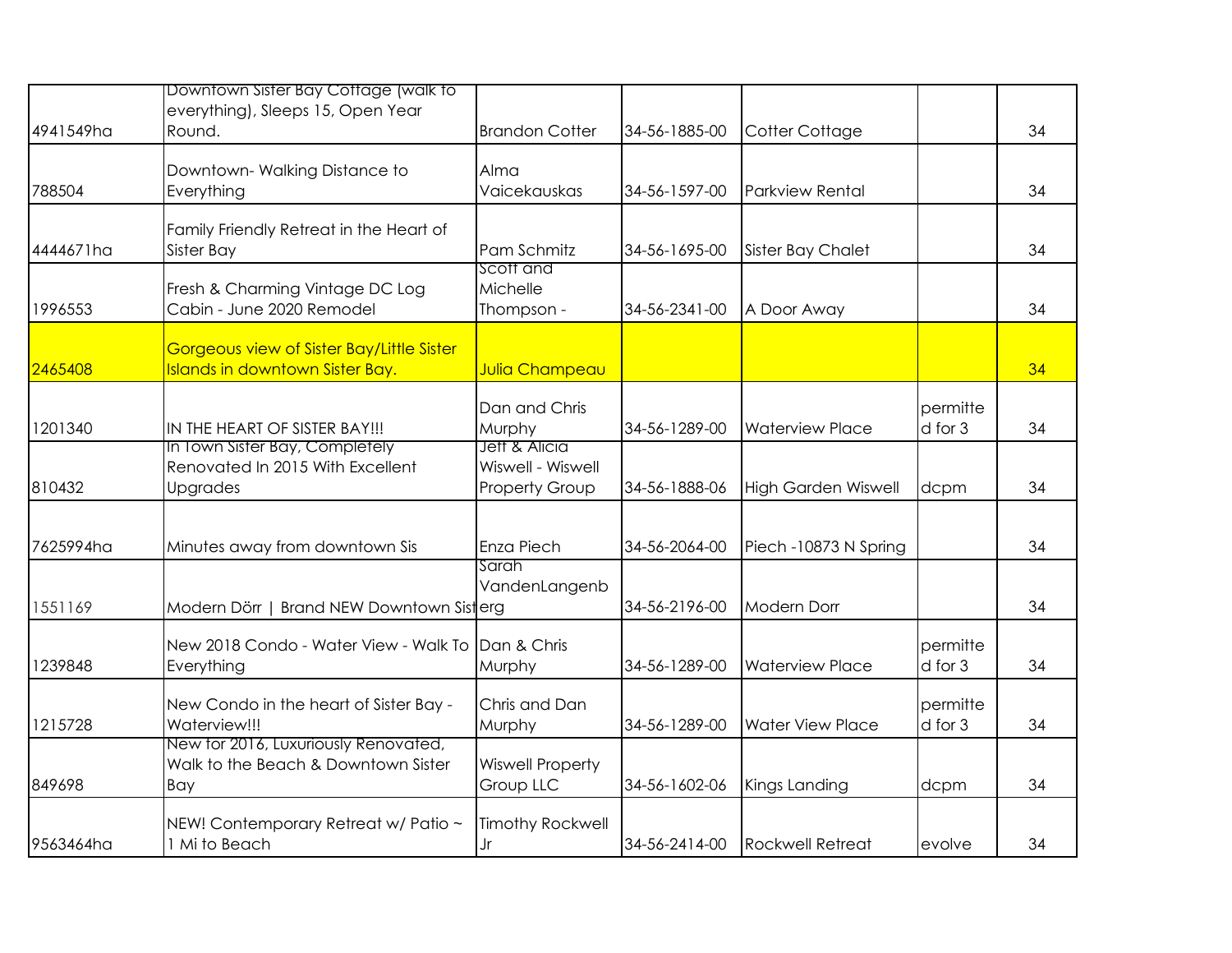| 9576450ha | NEW! Modern Sister Bay Condo < 1 Mile<br>to Beach!                                 | <b>Timothy Rockwell</b><br>Jr                             | 34-56-2414-00 | <b>Rockwell Retreat</b>               | evolve              | 34 |
|-----------|------------------------------------------------------------------------------------|-----------------------------------------------------------|---------------|---------------------------------------|---------------------|----|
| 2003945   | Newly remodeled cottage walking<br>distance to shopping, beach, marina<br>and food | Jack and Teresa<br>Wall                                   | 34-56-2306-06 | Wall to Wall Cottage                  | <b>DCPM</b>         | 34 |
| 2303142   | New Sister Bay Listing! Peaceful Cul-de-<br>sac and Walking Distance to Sister Bay | Brandon and<br>Danielle Frank/<br><b>Prost Properties</b> | 34-56-2543-00 | <b>Wooded Bliss</b>                   |                     | 34 |
| 2520237   | Northwoods Farmstead                                                               | Mitchell Ehly                                             | 34-56-2591-00 | Northwoods<br>Farmstead               |                     | 34 |
| 2082885   | Open Concept Home with Gas<br>Fireplace a Short Walk to Sister Bay Fun!            | <b>EKJ Ventures -</b><br><b>Beth Anderson</b>             | 34-56-2294-00 | <b>Sunset Drive Getaway</b>           |                     | 34 |
| 286713    | Port New, One Block from Downtown<br>and Public Beach                              | Andrew<br><b>Boockmeier</b>                               | 34-56-0075-06 | Port New                              | dcpm                | 34 |
| 7465774ha | Quiet, Wooded Neighborhood, Walk to<br>Town                                        | Pam Schmitz                                               | 34-56-2051-00 | Hillside Hideaway                     |                     | 34 |
| 2247460   | Retreat on a wooded lot within walking<br>distance of downtown!                    | Matt Johnson                                              | 34-56-2436-00 | N Spring Road<br>Cottage              |                     | 34 |
| 1335838   | Sister Bay Condo, Walk to the Beach<br>and Village                                 | Jean Rosio                                                | 34-56-1941-00 | Rosio Condo                           |                     | 34 |
| 1158494   | Sister Bay Cozy Cottage                                                            | Karen Berndt                                              | 34-56-1788-00 | Sister Bay Cottage -<br><b>Berndt</b> |                     | 34 |
|           | Sister Bay Log Cabin, 3 bedrooms, 2<br>2340806 baths, firepit                      | Karen Berndt                                              | 34-56-2201-00 | Karen Berndt                          |                     | 34 |
| 1208896   | Sister Bay Parkview Beach Cottage #1                                               | Kim Erzinger                                              | 34-56-1385-00 | Parkview Beach<br>Cottage             | permitte<br>d for 2 | 34 |
| 1218114   | Sister Bay Parkview Beach Cottage #2                                               | Kim Erzinger                                              | 34-56-1385-00 | Parkview Beach<br>Cottage             | permitte<br>d for 2 | 34 |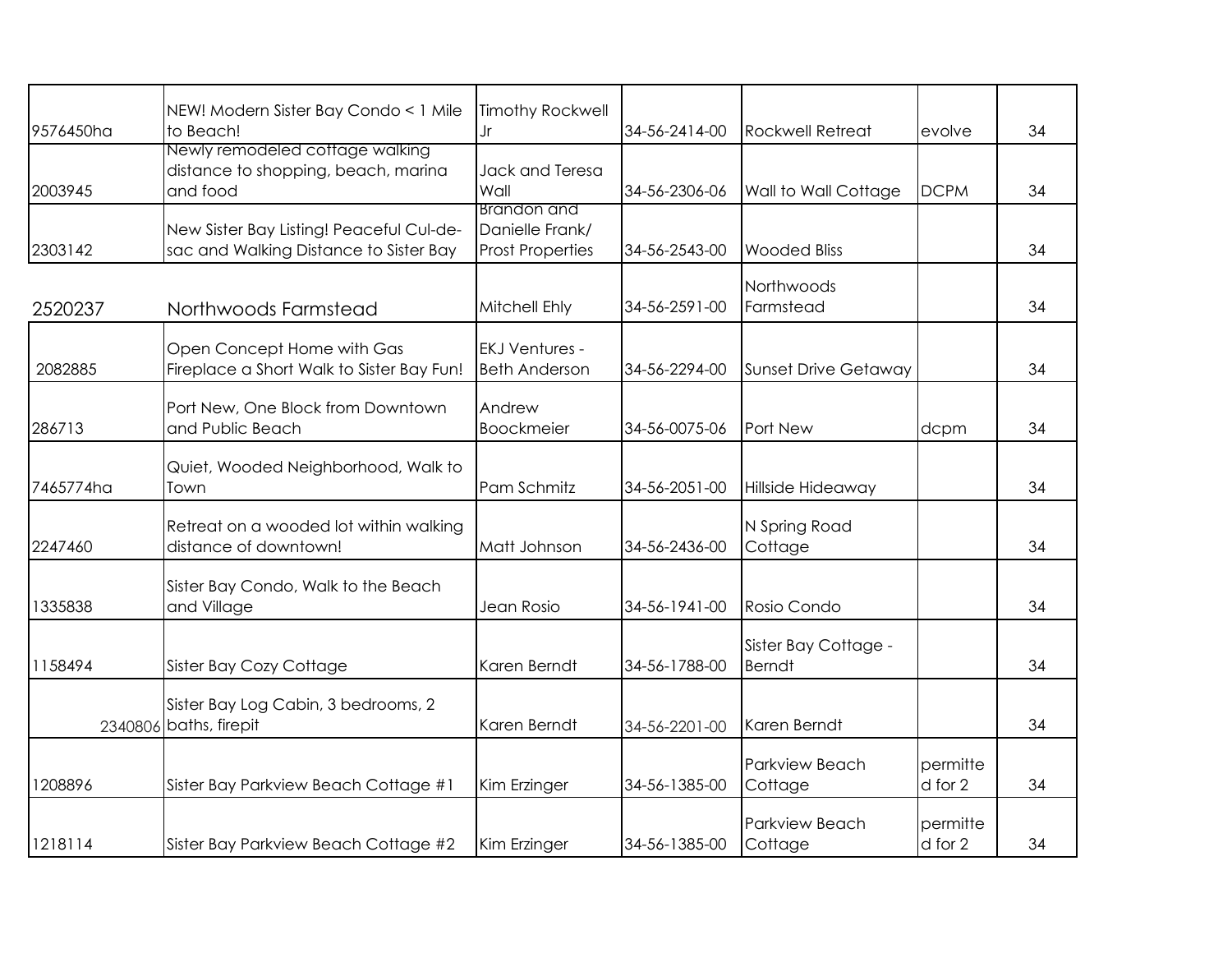| 1585184 | Stunning deck and lake views, fireplace<br>+ firepit, new kitchen!                  | Lynn and Jason<br>Gilroy                                 | 34-56-2102-00 | Sunny Bluff - Gilroy                                            |      | 34 |
|---------|-------------------------------------------------------------------------------------|----------------------------------------------------------|---------------|-----------------------------------------------------------------|------|----|
| 2114557 | Spacious & Secluded - .3 miles to DT<br>Sister Bay                                  | Dean<br>Lagenfeld/Tom<br>Ackley                          | 34-56-2314-00 | Secluded Home Near<br>Downtown Sister Bay -<br>Lagenfeld - 2210 |      | 34 |
| 2136950 | Spacious, family-friendly, walking<br>distance <5 minutes to downtown Sister<br>Bay | Carley and Mark<br>Swanson                               | 34-56-2383-00 | Luna's Retreat                                                  |      | 34 |
| 1360790 | Trillium Retreat is conveniently located<br>in the Village of Sister Bay            | Dennis &<br>Maribeth Dorn                                | 34-56-0495-06 | <b>Trillium Retreat</b>                                         | dcpm | 34 |
| 1022700 | Walk to town! Newly furnished 4<br>bedrooom home in Sister Bay                      | Julie & Nathan<br>Slovin                                 | 34-56-1702-06 | Hidden Gem on<br>Trillium                                       | dcpm | 34 |
| 1357055 | Walking Distance to beach, shops and<br>Sister Bay!                                 | <b>Tom Ahlbeck -</b><br>Daisy Ahlbeck<br>Trust           | 34-56-1892-06 | Door in the Woods                                               | dcpm | 34 |
| 2066304 | Waterfront Home Downtown Sister Bay                                                 | <b>White Family</b><br>Cottages LLC -<br>Adam and Brigid | 34-56-2343-00 | White Family Cottage-<br><b>Captains Cottage</b>                |      | 34 |
| 2485269 | Welcome to Teal Door! Spacious Home<br>with Ideal Central Sister Bay Location!      | Jacob Nyberg                                             | 34-56-2592-18 | <b>Teal Door</b>                                                |      | 34 |
| 1607444 | Welcome to your home away from<br>home in the heart of Sister Bay!                  | Dennis King                                              | 34-56-2101-00 | Sister Bay House - DJK<br>Properties                            |      | 34 |
| 1984096 | Welcome to your own private getaway! Nissa Norton                                   |                                                          | 34-56-2290-00 | Norton - 10640 Little<br><b>Sister Road</b>                     |      | 34 |
| 611236  | Right Across From Beach And Park!                                                   | Sister Bay View                                          | 34-56-1422-06 | James Johnson                                                   |      | 34 |
|         |                                                                                     |                                                          |               |                                                                 |      |    |
| 1913722 | Snug Harbor Inn - 2 Bedroom Cottage                                                 | <b>Snug Harbor Real</b><br><b>Estate Holdings</b><br>LLC | 35-50-0907-00 | Snug Harbor Inn                                                 |      | 35 |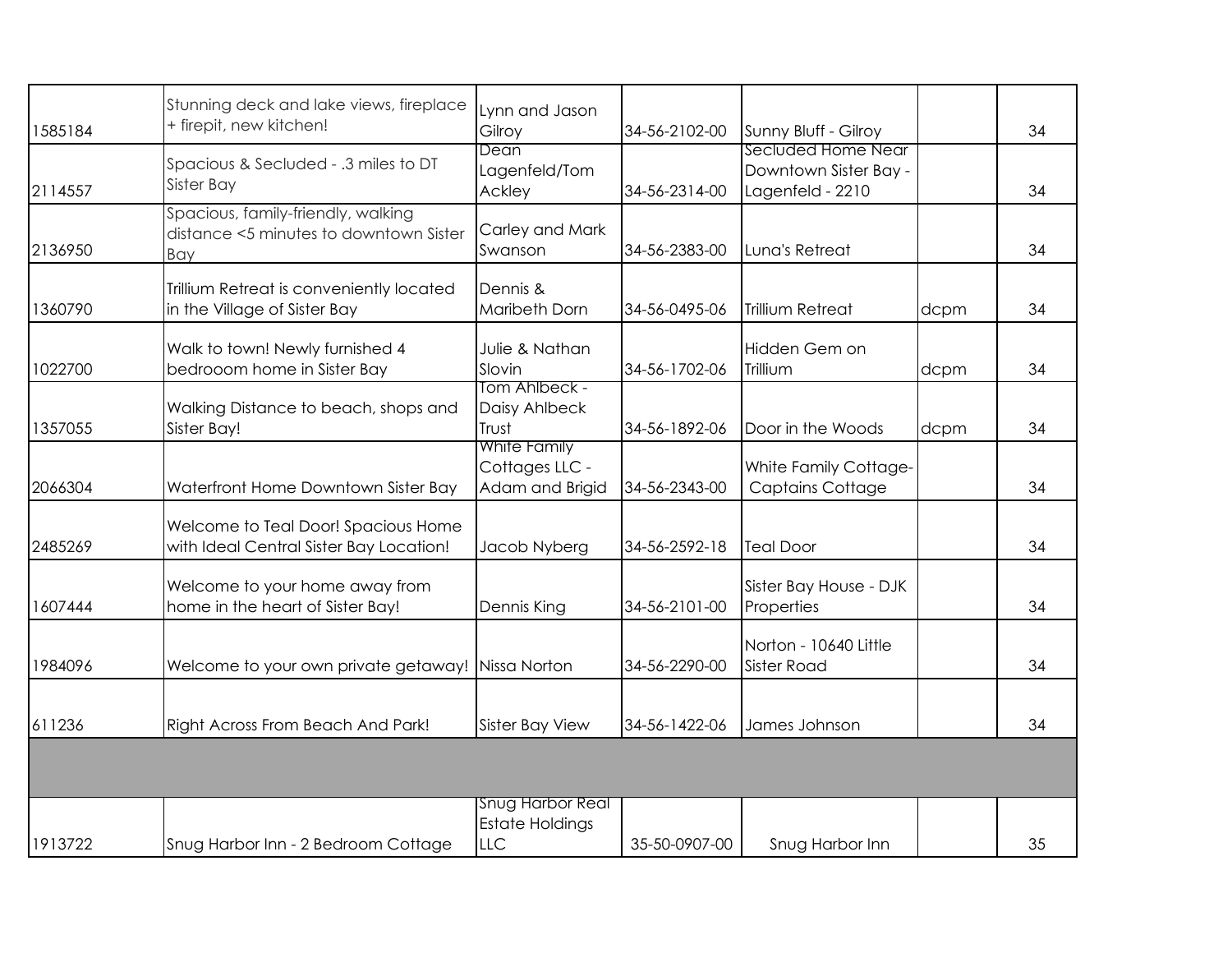|           |                                          | <b>Snug Harbor Real</b> |               |                         |          |    |
|-----------|------------------------------------------|-------------------------|---------------|-------------------------|----------|----|
|           |                                          | <b>Estate Holdings</b>  |               |                         |          |    |
| 1913717   | Snug Harbor Inn - Cottage 1A             | <b>LLC</b>              | 35-50-0907-00 | Snug Harbor Inn         |          | 35 |
|           |                                          | Snug Harbor Real        |               |                         |          |    |
|           |                                          | <b>Estate Holdings</b>  |               |                         |          |    |
| 1913716   | Snug Harbor Inn - Luxury Cottage 1       | LLC                     | 35-50-0907-00 | Snug Harbor Inn         |          | 35 |
|           |                                          | Snug Harbor Real        |               |                         |          |    |
|           |                                          | <b>Estate Holdings</b>  |               |                         |          |    |
| 1913723   | Snug Harbor Inn - Luxury Cottage 4       | <b>LLC</b>              | 35-50-0907-00 | Snug Harbor Inn         |          | 35 |
|           | Large Door County home 5 bedroom, 3      |                         |               |                         |          |    |
|           | bath, with water view and access to      | Lodge at                |               |                         |          |    |
| 2304128   | marina                                   | Leathem Smith           | 35-51-1111-00 | Paul Meleen             |          | 35 |
|           |                                          |                         |               |                         |          |    |
|           | Historic, Renovated Coach House in the   | Villa, Coach and        |               |                         |          |    |
| 1103228   | Heart of Sturgeon Bay                    | Corner Suite            | 35-53-1628-00 | <b>ADIP LLC</b>         |          | 35 |
|           | Rustic Italian Charm in the Heart of     | Villa and Corner        |               |                         | permitte |    |
| 862731    | Downtown Sturgeon Bay                    | Suite                   | 35-53-1628-00 | <b>ADIP LLC</b>         | d for 3  | 35 |
|           |                                          |                         |               |                         |          |    |
|           | The Magnolia Suite-Romantic Victorian    | Diane Allen &           |               |                         |          |    |
| 360120    | Elegance                                 | Mike Perski             | 35-53-1096-00 | The Magnolia Suite      |          | 35 |
|           | Historic Luxurious Suite, Modern         |                         |               |                         | permitte |    |
|           | Amenitites, Downtown, One block to       |                         |               |                         | d for 6  |    |
| 794064    | waterfront                               | Tami Dal Santo          | 35-54-1544-00 | Diplomat B&B            | units    | 35 |
|           | Historic Luxurious Suite, Modern         |                         |               |                         | permitte |    |
|           | Amenitites, Downtown, One block to       |                         |               |                         | d for 6  |    |
| 814648    | waterfront                               | Tami Dal Santo          | 35-54-1544-00 | Diplomat B&B            | units    | 35 |
|           |                                          | Hilpipre- 228 N         |               |                         | permitte |    |
|           | 'Collectic Farmhouse Suite!' in Sturgeon | 7th Ave -               |               |                         | d for 3  |    |
| 7154645ha | Bay!                                     | Collectic               | 35-56-1939-00 | Aaron Hilpipre          | evolve   | 35 |
|           |                                          |                         |               |                         |          |    |
|           | *New Listing**Waterfront* home in the    |                         |               | James and Teresa        | Simple   |    |
| 2386600   | heart of Sturgeon Bay                    | lazy lagoon             | 35-56-2520-07 | Willett                 | Life     | 35 |
|           |                                          |                         |               |                         |          |    |
|           |                                          |                         |               |                         |          |    |
| 2035331   | Authentic 1882 Hand Huen Log Home        | <b>Russ Cihlar</b>      | 35-56-2310-00 | <b>Cihlar Homestead</b> |          | 35 |
|           | <b>Beautiful Waterfront Retreat On</b>   | Tacoma Beach            |               |                         |          |    |
| 1359613   | Sturgeon Bay with 114' private doc       | Getaway                 | 35-56-0880-00 | Anne Thenell            |          | 35 |
|           |                                          |                         |               |                         |          |    |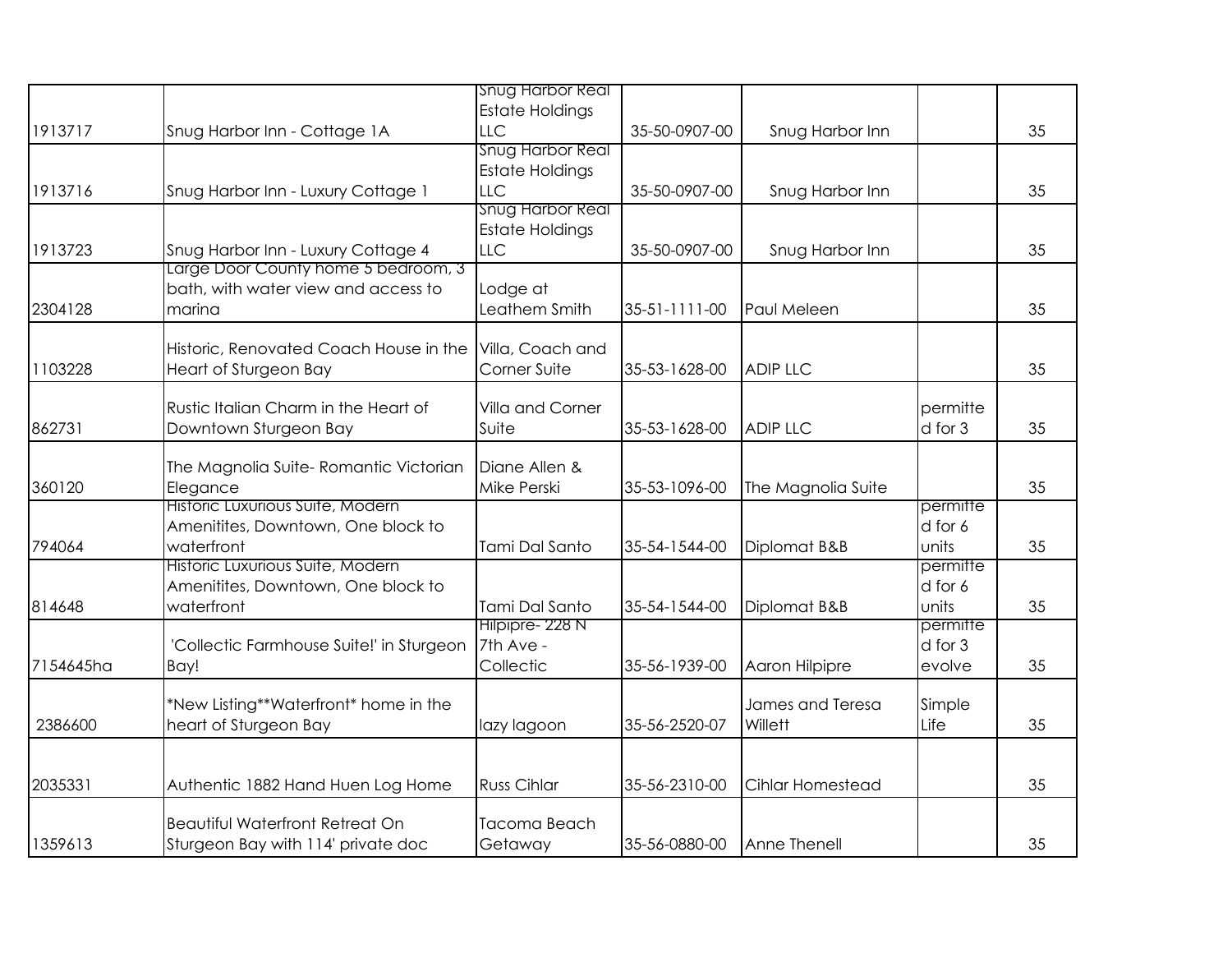|              | Adorable Cottage With Modern Style, |                         |               |                          |          |    |
|--------------|-------------------------------------|-------------------------|---------------|--------------------------|----------|----|
|              | we Welcome you to Your Temporary    | Marilyn and Bill        |               | <b>Bungalow on</b>       |          |    |
| 2334322      | Home!                               | <b>Beachler</b>         | 35-56-2269-00 | Jefferson                |          | 35 |
|              |                                     | Michelle and            |               |                          |          |    |
|              |                                     | Michael Hatch -         |               |                          |          |    |
| 2440122      | Cabin                               | <b>Hatch Properties</b> | 35-56-2452-07 | Lama Lagoon House        |          | 35 |
|              | Canal House - Centrally Located On  | Shaun & David           |               | <b>Tauber Memorial</b>   |          |    |
| 1986532      | The Sturgeon Bay Waterfront         | Tauber                  | 35-56-2163-00 | Drive - Canal House      |          | 35 |
|              |                                     |                         |               | Gotsch - Hudson Ave      |          |    |
| 2044745      | Charming Door County Home           | Maria Gotsch            | 35-56-2174-00 | Hudson House             |          | 35 |
|              |                                     | Hilpipre- 228 N         |               |                          | permitte |    |
|              | Chic Sturgeon Bay Escape - Walk to  | 7th Ave -               |               |                          | d for 3  |    |
| 9436745ha    | Downtown & Bay!                     | Collectic               | 35-56-1939-00 | Aaron Hilpipre           | evolve   | 35 |
|              |                                     | Driftwood Rental        |               |                          |          |    |
|              | Close to Downtown   Dog Friendly    | Properties IIc -        |               |                          |          |    |
| 2208424      | Super Clean!                        | Warren Kohls II         | 35-56-2396-00 | The Green House          |          | 35 |
|              |                                     | Door County             |               |                          |          |    |
|              |                                     | Home Away from          |               | Phil and Alison          |          |    |
| 1391961      | Door County Home Away From Home     | Home - Weckler          | 35-56-2001-00 | Weckler                  |          | 35 |
|              |                                     | Door County             |               |                          |          |    |
|              |                                     | Waterfront              |               |                          |          |    |
| 1017982      | Door County Waterfront Cottage      | Cottage - Minten        | 35-56-1767-00 | <b>Eric Minten</b>       |          | 35 |
|              |                                     | Marina                  |               |                          |          |    |
|              | Door County Waterfront Cottage with | Cottages/Center         |               |                          | permitte |    |
| 7713779ha    | Indoor/Outdoor Pools                | pointe Marina           | 35-56-0911-00 | <b>Shipyard Partners</b> | d for 3  | 35 |
|              |                                     | Marina                  |               |                          |          |    |
|              | Door County Waterfront Cottage with | Cottages/Center         |               |                          | permitte |    |
| 243639ha     | Indoor/Outdoor Pools                | pointe Marina           | 35-56-0911-00 | <b>Shipyard Partners</b> | d for 3  | 35 |
|              |                                     |                         |               |                          |          |    |
|              |                                     | Chalet on the           |               | Jennifer Jorns & Brian   |          |    |
| 892303       | Door County's Chalet on the Shore   | Shore                   | 35-56-1663-00 | Frisque                  |          | 35 |
|              |                                     | Door County             |               |                          |          |    |
|              |                                     | <b>Sunset Guest</b>     |               |                          |          |    |
| 2493926      | Door County Sunset Guest Home       | Home                    | 35-56-2581-00 | Erika Skogg              |          | 35 |
|              | Downtown Sturgeon Bay Waterfront    | <b>Valhalla Guest</b>   |               | Sanja Roberts and        |          |    |
| 2027887 Home |                                     | House                   | 35-56-2345-00 | David Corbisier          |          | 35 |
|              |                                     |                         |               |                          |          |    |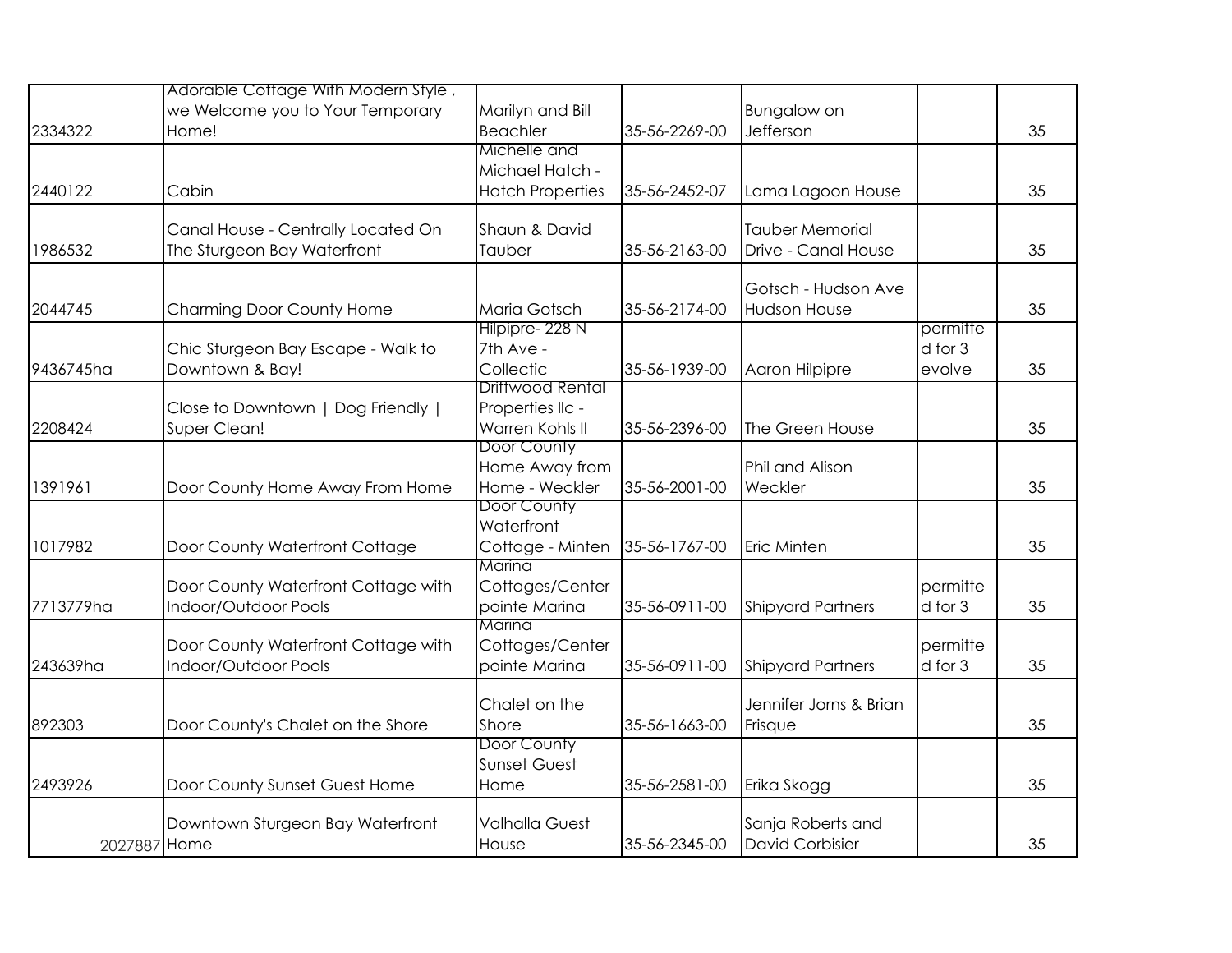| 1618234   | Eagle's Nest, Waterfront Apartment                                    | Lily Pad Cottage<br>& Eagles Nest            | 35-56-1808-00 | Alisa Landman                      | permitte<br>d for 2           | 35 |
|-----------|-----------------------------------------------------------------------|----------------------------------------------|---------------|------------------------------------|-------------------------------|----|
| 2030702   | Holy Hideaway                                                         | Sunset<br>House/Door Bell -<br>Keleny - ODK  | 35-56-2017-00 | Ben Keleny - ODK<br>Properties LLC | permitte<br>d for 4           | 35 |
| 2402869   | Historic 2 bedroom home in Door<br>County                             |                                              |               |                                    |                               |    |
| 1318797   | Lagoon Bungalow Retreat in Sturgeon<br>Bay, with direct water access! | Lagoon Bungalow 35-56-1898-00                |               | Anne Thenell                       |                               | 35 |
| 1618607   | Lily Pad, a Door County Waterfront<br>Cottage in Sturgeon Bay         | Lily Pad Cottage<br>& Eagles Nest            | 35-56-1808-00 | Alisa Landman                      | permitte<br>d for 2           | 35 |
| 1948262   | Modern clean style + comfort                                          | <b>Compass Cove</b>                          | 35-56-2048-17 | Matthew and Desiree<br>Wood        | restassure                    | 35 |
| 7124043ha | Modern Sturgeon Bay Home by<br>Potawatomi State Park!                 | Port View<br>Cottage                         | 35-56-1927-00 | <b>Christine Dehnert</b>           |                               | 35 |
| 9434291ha | NEW! Chic Sturgeon Bay Home: Walk to<br>Beach & Park!                 | Hammarstrom Hill                             | 35-56-2274-00 | Heather Weasler /<br>Nancy Popp    | Evolve                        | 35 |
| 9617908ha | NEW! Classic Sturgeon Bay Home, Walk<br>to Waterfront                 | Cindy and Paul<br>Weber                      | 35-56-2339-07 | Weber- 630 Kentucky                |                               | 35 |
| 9367663ha | NEW! Modern Home w/Yard, 1 Mi to<br>Dtwn Sturgeon Bay                 | Doors Seventh<br>Ave - Struzynski            | 35-56-2157-00 | Christine Struzynski               | Evolve                        | 35 |
| 9436747ha | One-of-a-Kind Rustic Retreat in Dtwn<br>Sturgeon Bay!                 | Hilpipre- 228 N<br>7th Ave -<br>Collectic    | 35-56-1939-00 | Aaron Hilpipre                     | permitte<br>d for 3<br>evolve | 35 |
| 9341498ha | Restored 1930's Bungalow w/ Fire Pit, In<br>Town!                     | <b>Barlas Holdings -</b><br>610 Jefferson St | 35-56-2076-00 | <b>Barlas Holdings</b>             | evolve                        | 35 |
| 1870341   | Shabby chic updated downtown living                                   | Sunset<br>House/Door Bell -<br>Keleny - ODK  | 35-56-2017-00 | <b>ODK Properties</b>              |                               | 35 |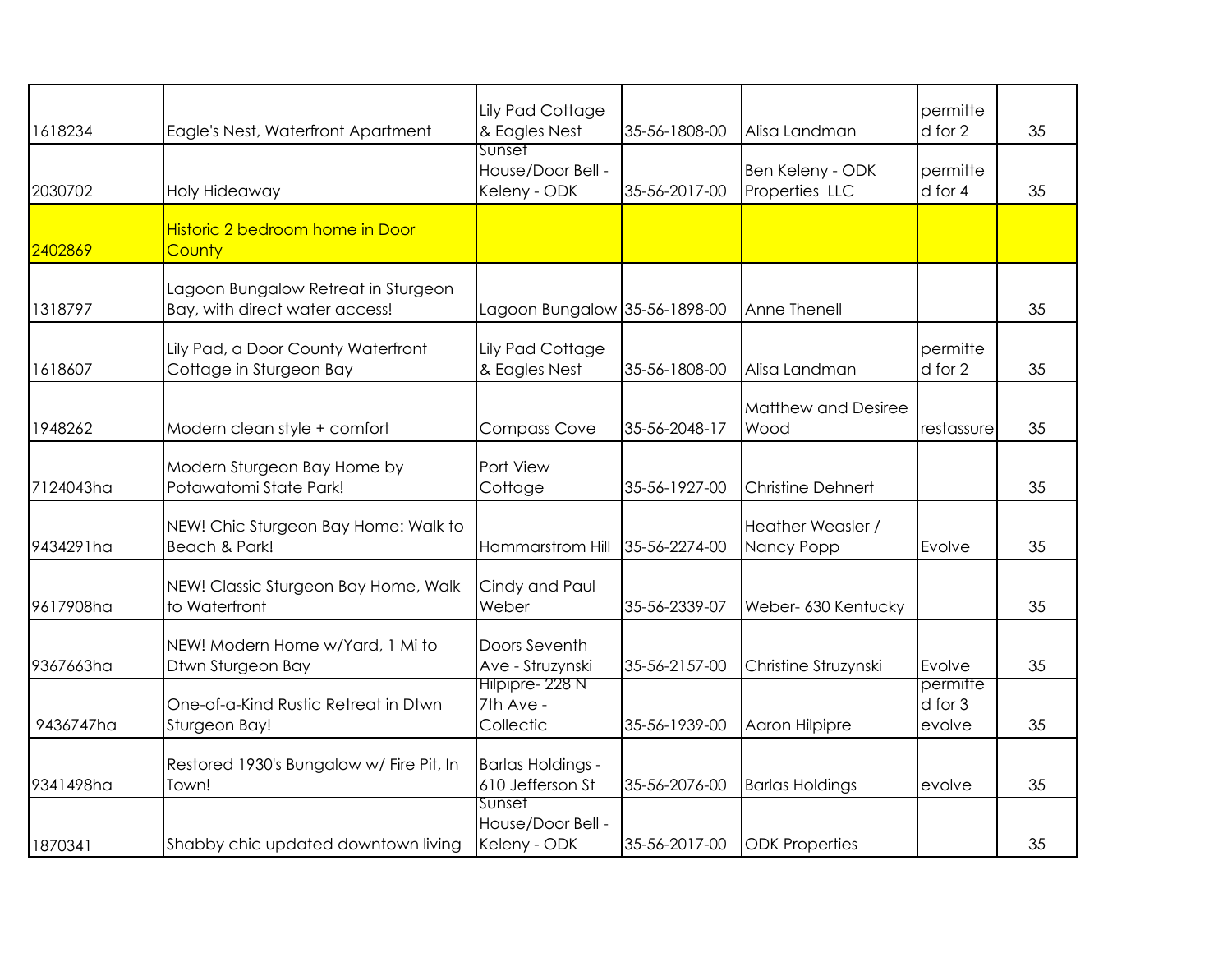| 1576606 | Sturgeon Bay Hidden Gem                                                                              | Sturgeon Bay<br>Hidden Gem                     | 35-56-2074-00 | Paul Peot                                                      |                     | 35 |
|---------|------------------------------------------------------------------------------------------------------|------------------------------------------------|---------------|----------------------------------------------------------------|---------------------|----|
| 1349260 | Sturgeon Bay Waterfront Estate                                                                       | R & H Bayshore<br>Estate                       | 35-56-1957-00 | Helen & Robin Urban                                            |                     | 35 |
| 2303176 | THE BEST OF ALL LOCATIONS! WALK TO<br>THE WATER, WALK TO TOWN!                                       | The Flip Flop<br>Guest House                   | 35-56-2507-00 | Sanja Roberts and<br><b>David Corbisier</b>                    |                     | 35 |
| 2271131 | The Fun Flat on the Sturgeon Bay Canal                                                               | The Fun Flat                                   | 35-56-2420-00 | <b>Desmond DePas</b>                                           |                     | 35 |
| 2438085 | The Lady Alice Cottage in Historic<br>Sturgeon Bay                                                   | The Lady Alice<br>Cottage LLC                  | 35-56-2368-00 | The Lady Alice<br>Cottage-                                     |                     | 35 |
| 2299807 | This apartment is a 2 bedroom(s), 1<br>bathrooms, located in Sturgeon Bay, WI. Oak Street Loft       |                                                | 35-56-2029-17 | Jeff Tebon                                                     | restassure          | 35 |
| 2211211 | This house is a 2 bedroom(s), 2<br>bathrooms, located in Sturgeon Bay, WI. Kay Seitz                 |                                                | 35-56-2394-17 | Nautical Haven                                                 | restassure          | 35 |
| 2211212 | This house is a 3 bedroom(s), $1$<br>bathrooms, located in Sturgeon Bay, WI. Terry Cummings          |                                                | 35-56-1755-17 | Petite Maison Blue                                             | restassure          | 35 |
| 2372303 | This thoughtfully designed, stately<br>apartment offers you all the comforts of<br>home in 650 sq ft | <b>Rich Price</b>                              | 35-562534-17  | Steel Bridge Loft                                              |                     | 35 |
| 2143713 | Three bedroom   2 Bath Ranch Home<br>Steps Away from the Water                                       | Home Sweet<br>Home                             | 35-56-2087-17 | Mary Olsen                                                     | restassure          | 35 |
| 2378680 | Updated House by the Bay. New Listing-<br>More Pictures Coming Soon                                  | Ben Keleny - ODK<br>Properties LLC             | 35-56-2017-00 | Sunset House/Door<br>Bell - Keleny - ODK<br><b>PROPERTIES</b>  |                     | 35 |
| 1643221 | Waterfront cottage 3bdrm                                                                             | Bleck-316 N Joliet 35-56-1911-00               |               | Mike Bleck                                                     |                     | 35 |
| 1035312 | Mary 1, a Floating Cottage                                                                           | Door County<br>Houseboat<br><b>Rentals LLC</b> | 35-59-1676-00 | The Yacht Harbor LLC<br>& Sturgeon Bay<br>Marinas.com - Daniel | permitte<br>d for 4 | 35 |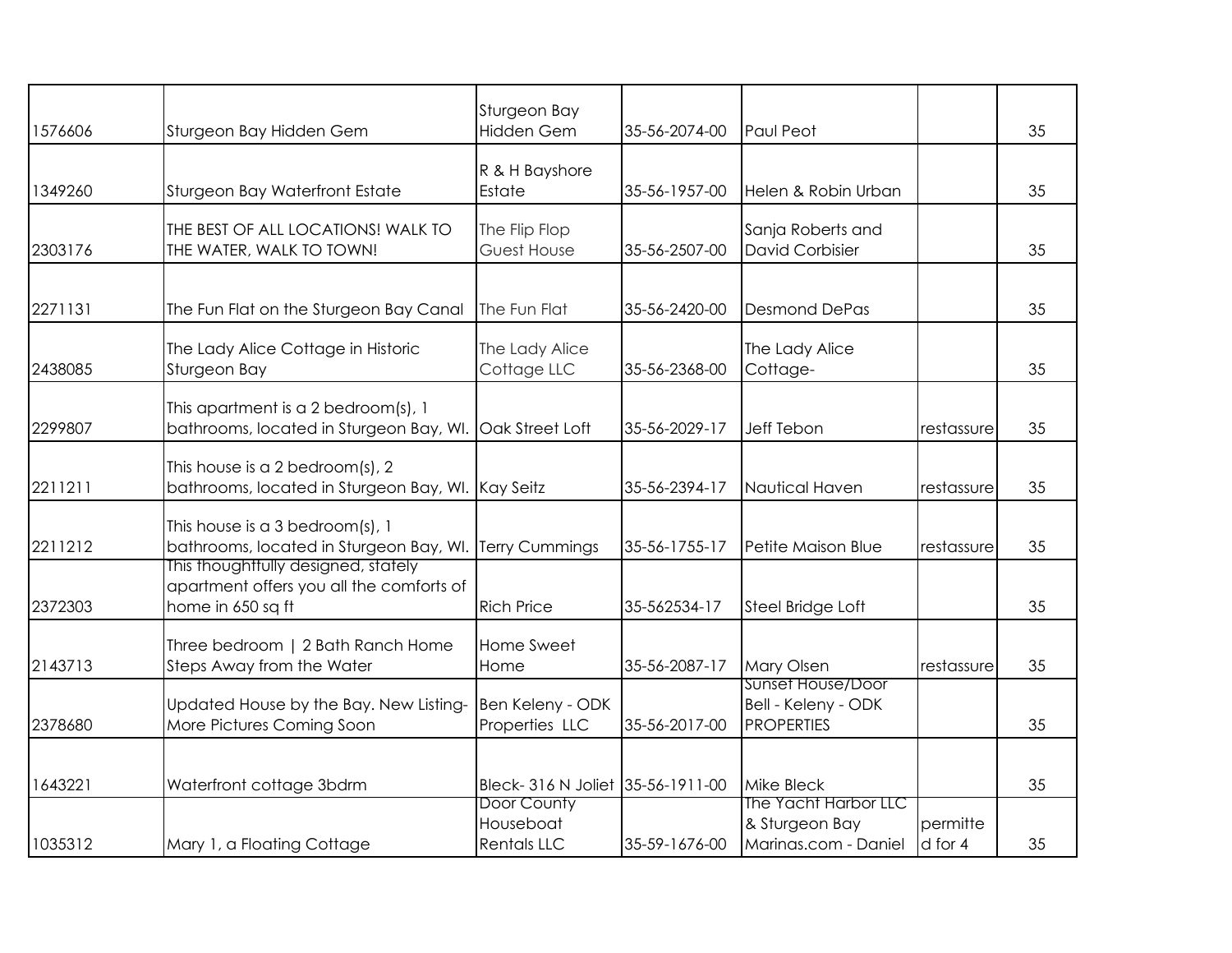|         | Newly constructed, Bay Breeze, the                                | Door County          |               | The Yacht Harbor LLC         |                     |    |
|---------|-------------------------------------------------------------------|----------------------|---------------|------------------------------|---------------------|----|
|         | Floating Cottage. Reserve your stay                               | Houseboat            |               | & Sturgeon Bay               | permitte            |    |
| 1305060 | today!                                                            | <b>Rentals LLC</b>   | 35-59-1676-00 | Marinas.com - Daniel         | d for 4             | 35 |
|         | Newly Constructed, Pier Relaxn', the                              | Door County          |               | The Yacht Harbor LLC         |                     |    |
|         | Floating Cottage! Reserve your stay                               | Houseboat            |               | & Sturgeon Bay               | permitte            |    |
| 1305715 | today!                                                            | <b>Rentals LLC</b>   | 35-59-1676-00 | Marinas.com - Daniel         | d for 4             | 35 |
|         |                                                                   |                      |               |                              |                     |    |
|         |                                                                   |                      |               |                              |                     |    |
|         | All Season Home-200 Ft. of Beachfront,                            |                      |               | Moreno All Season            |                     |    |
| 437119  | Spectacular Views of Lily Bay                                     | Mike Moreno          | 36-56-1323-00 | Home                         |                     | 36 |
|         |                                                                   |                      |               |                              |                     |    |
|         | Arrowhead Waterfront Log Cottage On                               | Arrowhead            |               |                              |                     |    |
| 838167  | Sand Beach With Fireplace.                                        | Cottage              | 36-56-0844-00 | Tom Groenfeldt               |                     | 36 |
|         |                                                                   |                      |               |                              |                     |    |
|         | Authentic Waterfront Log Cottage On                               |                      |               |                              |                     |    |
| 893687  | Sand Beach                                                        | Pioneer Cottage      | 36-56-0866-00 | David Groenfeldt             |                     | 36 |
|         | Beautitul cozy cottage on Lake                                    |                      |               |                              |                     |    |
|         | Michigan. Steps to sandy beach. Shake                             | David & Kay          |               | Jenkins 2359-2361 S          | permitte            |    |
| 429277  | off winter!                                                       | <b>Jenkins</b>       | 36-56-1243-00 | Lake Michigan Dr             | d for 3             | 36 |
|         |                                                                   | <b>Andrew Dicks-</b> |               |                              |                     |    |
|         | Beautiful waterfront home with                                    | Port Haven North     |               |                              |                     |    |
| 659505  | swimming pond - North Unit                                        | <b>LLC</b>           | 36-56-2491-00 | Port Haven North             |                     | 36 |
|         | <b>Beautiful Waterfront Home with</b>                             |                      |               | Porthaven Executive          |                     |    |
| 659503  |                                                                   | Joe Fittshur         | 36-56-1329-00 | Homes                        | permitte<br>d for 2 | 36 |
|         | swimming pond - south unit<br>Door County Sand Beach Lake House * |                      |               |                              |                     |    |
|         | Linens Incl. * Prime Beach Location *                             | Harbour Lake         |               |                              |                     |    |
| 1013091 | Kayaks                                                            | House                | 36-56-1701-00 | <b>Tammy Estes</b>           |                     | 36 |
|         |                                                                   |                      |               |                              |                     |    |
|         | Enjoy Breathtaking Sun Rises On The                               |                      |               |                              |                     |    |
| 2405190 | Sandy Lake Michigan Shoreline!                                    | David Eichhorn       | 36-56-2558-00 | <b>Stepping Stone Shores</b> |                     | 36 |
|         |                                                                   |                      |               |                              |                     |    |
|         | Fall Getaway in Door County! Perfect                              | Abode on the         |               | <b>Great Wulf Partners</b>   |                     |    |
| 451482  | Gathering Place for Families & Friends.                           | Beach                | 36-56-0811-00 | LLC/Capn Wulf                |                     | 36 |
|         |                                                                   |                      |               |                              |                     |    |
|         | Get away from it all at this serene,                              | The Clerestory on    |               | Christopher Mohar            |                     |    |
| 1154854 | modern Door County estate.                                        | Lake Michigan        | 36-56-1789-00 | and Kerry Kretchmar          |                     | 36 |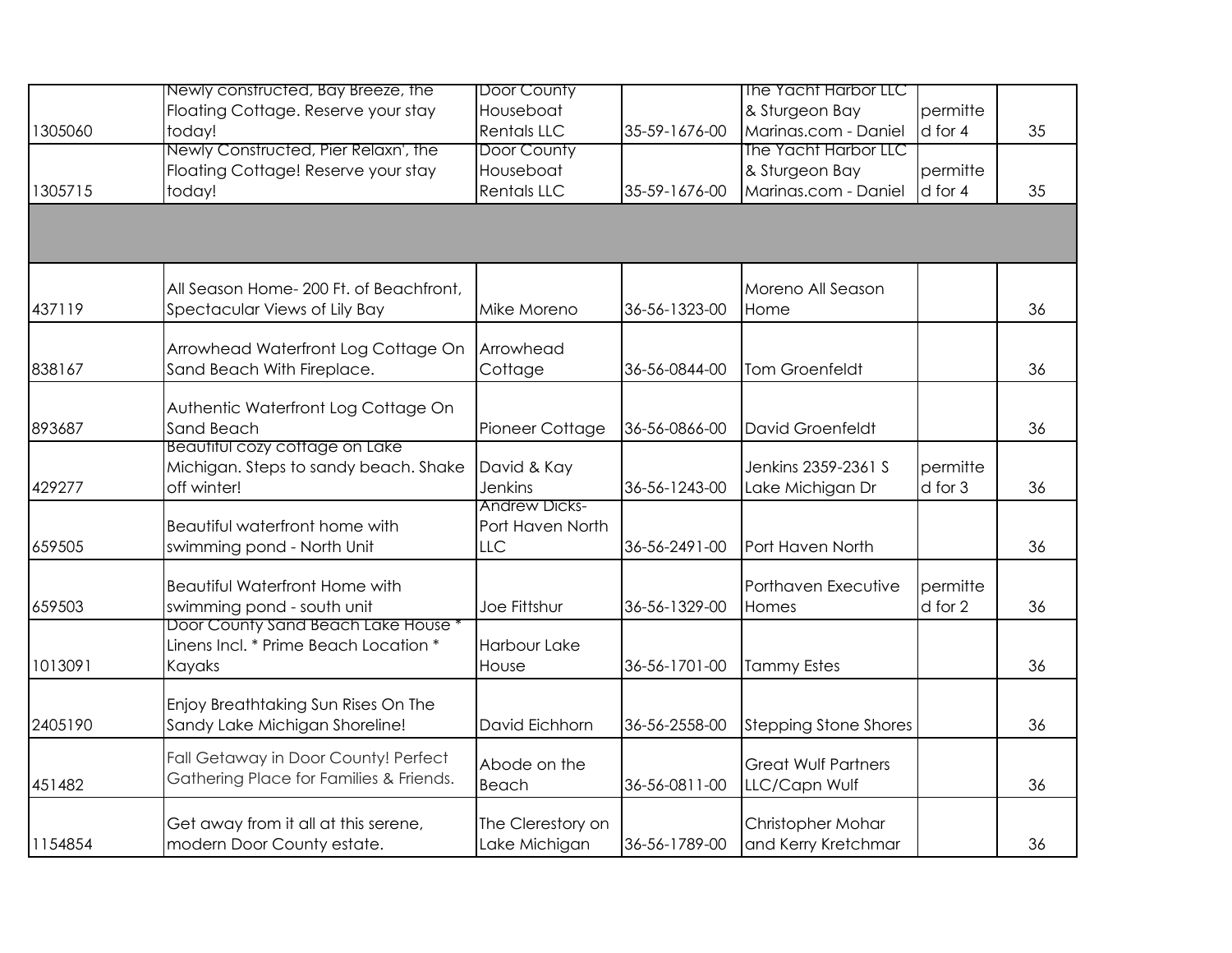|           | Great Lake Michigan Beach in Door                                                         | David & Kay            |               | Jenkins 2359-2361 S           | permitte    |    |
|-----------|-------------------------------------------------------------------------------------------|------------------------|---------------|-------------------------------|-------------|----|
| 433883    | County. Don't miss summer fun!                                                            | <b>Jenkins</b>         | 36-56-1243-00 | Lake Michigan Dr              | $d$ for $3$ | 36 |
|           | Lake Michigan Beach Home with Over<br>100' of Private Sand Beach! Pets                    |                        |               | Kristin & Theodore            |             |    |
| 1375405   | Welcome!                                                                                  | Just Beechy            | 36-56-1924-00 | Blackwood                     |             | 36 |
|           |                                                                                           |                        |               |                               |             |    |
| 870129    | Lake Michigan Waterfront Rustic Cabin                                                     | <b>Tolans Cottage</b>  | 36-56-0816-13 | Sally Tolan (Sandy<br>Tolan)  |             | 36 |
|           | Merry Breeze 4 Cottage~Romantic                                                           |                        |               |                               |             |    |
| 701320    | Getaway With 212 Ft Of Sandy Lake<br>Michigan Beach                                       | Merry Breeze Unit<br>4 | 36-55-1438-00 | Peggy & Don<br>Donaldson      |             | 36 |
|           |                                                                                           |                        |               |                               |             |    |
|           | Newly remodeled water front home on                                                       | Philip & Rebecca       |               |                               |             |    |
| 1863503   | Lilly Bay!                                                                                | Roever                 | 36-56-2232-06 | Cedars on Lily Bay            | <b>DCPM</b> | 36 |
|           |                                                                                           |                        |               | <b>ARTHUR R</b>               |             |    |
| 2354561   | Old Fashioned Suite - Cottage on the<br>shores of Lake Michigan                           | Old Fashioned<br>Suite | 36-56-2574-00 | RETTSCHLAG-<br><b>SANDRAL</b> |             | 36 |
|           | Peace of Beach Cottage, private                                                           |                        |               |                               |             |    |
|           | cottage on beautiful shores of Door                                                       |                        |               | Jeanquart -3140 Lake          |             |    |
| 7189649ha | County                                                                                    | Chris Jeanquart        | 36-56-1969-00 | <b>Forest Park</b>            |             | 36 |
|           | SANDY Lake MI BEACH (190ft) quiet                                                         | <b>Boyer Beach</b>     |               |                               |             |    |
| 505916    | house on 3.5 acres, wifi, Great REVIEWS!                                                  | House                  | 36-56-1358-00 | Mike Boyer                    |             | 36 |
|           | Scenic Lake front cottage! Summer in                                                      | David & Kay            |               | Jenkins 2359-2361 S           | permitte    |    |
| 418990    | Door County too good to miss!                                                             | <b>Jenkins</b>         | 36-56-1243-00 | Lake Michigan Dr              | d for 3     | 36 |
|           |                                                                                           |                        |               |                               |             |    |
| 1928341   | This house is a 4 bedroom(s), 2<br>bathrooms, located in Sturgeon Bay, WI. Michigan Drive | Writt-3446 N Lake      | 36-56-2139-17 | Amber and Brian Writt         | restassure  | 36 |
|           |                                                                                           |                        |               |                               |             |    |
|           | This house is a 4 bedroom(s), 2.5                                                         | Clay Banks             |               |                               |             |    |
| 1489258   | bathrooms, located in Sturgeon Bay, WI. Woodsy Retreat                                    |                        | 36-56-1731-17 | David Goettelman              | restassure  | 36 |
|           |                                                                                           |                        |               |                               |             |    |
|           |                                                                                           |                        |               |                               |             |    |
|           | * New home w/ wood fireplace,                                                             |                        |               |                               |             |    |
|           | tucked in peaceful woods centrally<br>2443628 located !!                                  |                        |               | Mike                          |             | 39 |
|           |                                                                                           |                        |               |                               |             |    |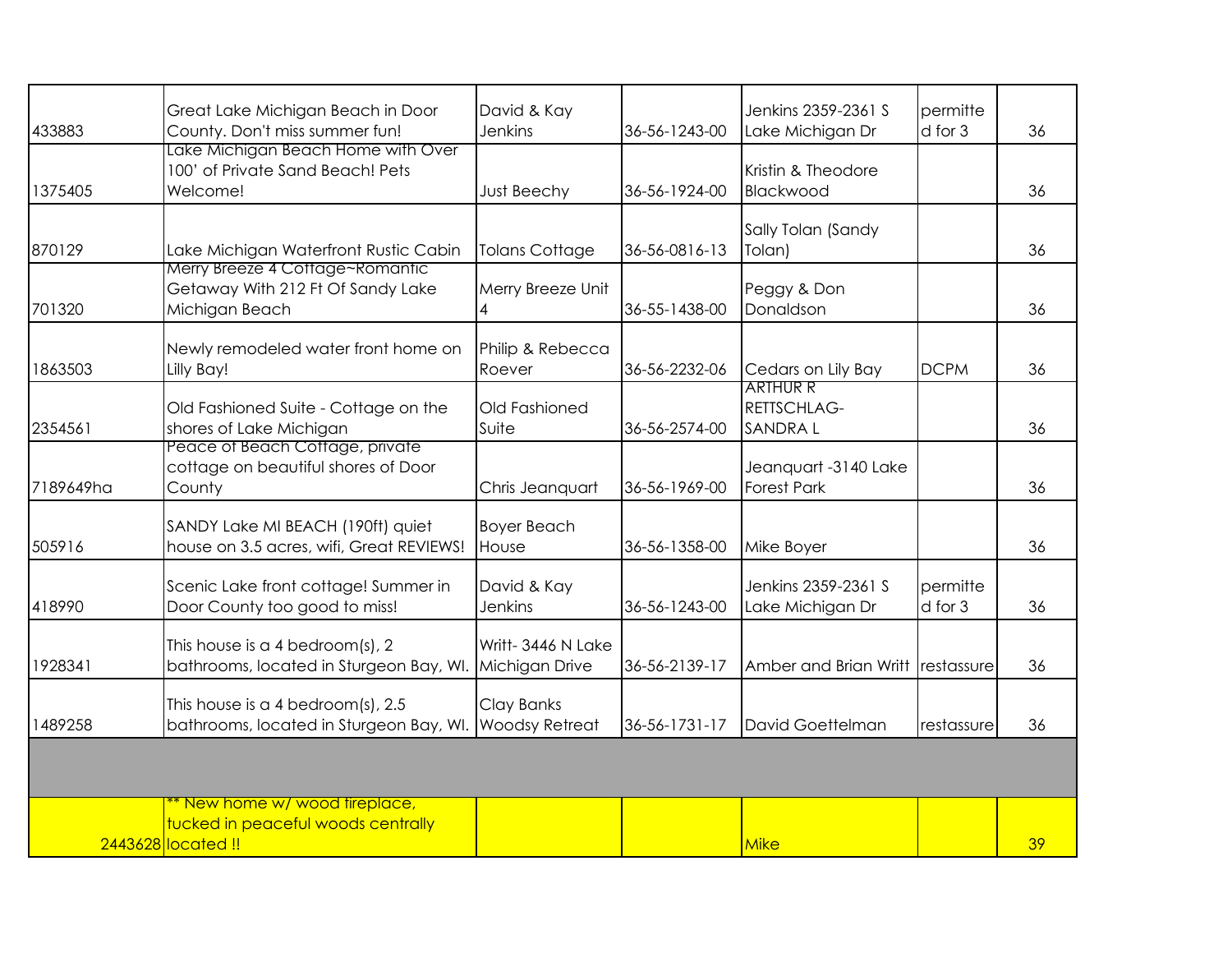| Little Sturgeon Bay!<br>A roomy cabin on the Bay of Green Bay Smith's Cottage                    | Shore to Please                       | 39-56-1365-07       | Amy Hobbins                                       |                     | 39 |
|--------------------------------------------------------------------------------------------------|---------------------------------------|---------------------|---------------------------------------------------|---------------------|----|
|                                                                                                  |                                       |                     |                                                   |                     |    |
|                                                                                                  |                                       | 39-56-0750-17       | Joe Smith                                         | restassure          | 39 |
| <b>BOOKING NOW-WATERFRONT- ISLAND-</b><br>FIRE PIT-SUNRISE SUNSET-9 MI.TO<br><b>STURGEON BAY</b> | Gordon's Isle<br><b>View Cottages</b> | 39-56-1648-00       | Jane & Brett Barr/<br>Jerry & Jacquelyn<br>Gordon | permitte<br>d for 2 | 39 |
| Completely Renovated Cottage with<br><b>Water and Pool Access</b>                                | <b>Julie Posselt</b>                  | 39-56-2585-17       | <b>Bay Cliff Cottage</b><br>Retreat               |                     | 39 |
| Cozy newly built home 35 feet off the<br>Bay with stunning sunsets                               | Fox Lane Beach<br>House               | 39-56-2039-00       | Duane and Linda<br><b>Nolte</b>                   |                     | 39 |
| Family Friendly Cabin On The Bay!                                                                | Cabin on the Bay<br>Goffard           | 39-56-1709-00       | <b>Gregory Goffard</b>                            |                     | 39 |
| Little Sturgeon Luxury House - Lower<br>Door County                                              | Anthony Cozzi<br>and Mike Erwin       | 39-56-2555-00       | 9110 Seagull Reef Rd                              |                     | 39 |
| NEW Listing - Peaceful, Private and<br>Family-friendly Waterfront Cottage                        | Retreat - Vande<br>Heuvel             | 39-56-2540-00       | Dana Vanden Heuvel                                |                     | 39 |
| Picturesque Door County Waterfront<br>Cottage! Swim, Play, RelaxHave It All!                     | Bayhouse, The -<br>2769 Bay Road      | 39-56-2219-00       | Michael Morrison                                  |                     | 39 |
| Snug Harbor Inn - Sunset Cottage                                                                 | Jon Hanson /<br>Snug Harbor           | 39-56-0860-00       | Sunset Cliff Cottage                              |                     | 39 |
| <b>WATERFRONT- ISLAND-LG.SCREEN</b><br>PORCH-SUNRISE-SUNSET-CAMPFIRES                            | Gordon's Isle<br><b>View Cottages</b> | 39-56-1648-00       | Jerry & Jacquelyn<br>Gordon                       |                     | 39 |
| Waterfront property on the Bay of<br>Green Bay                                                   | Cozy Shore                            | 39-56-2504-13       | <b>Steve and Crystal</b><br>Miller                | Dreamla<br>nd       | 39 |
|                                                                                                  |                                       | <b>Rocky Shores</b> |                                                   | Jane & Brett Barr/  |    |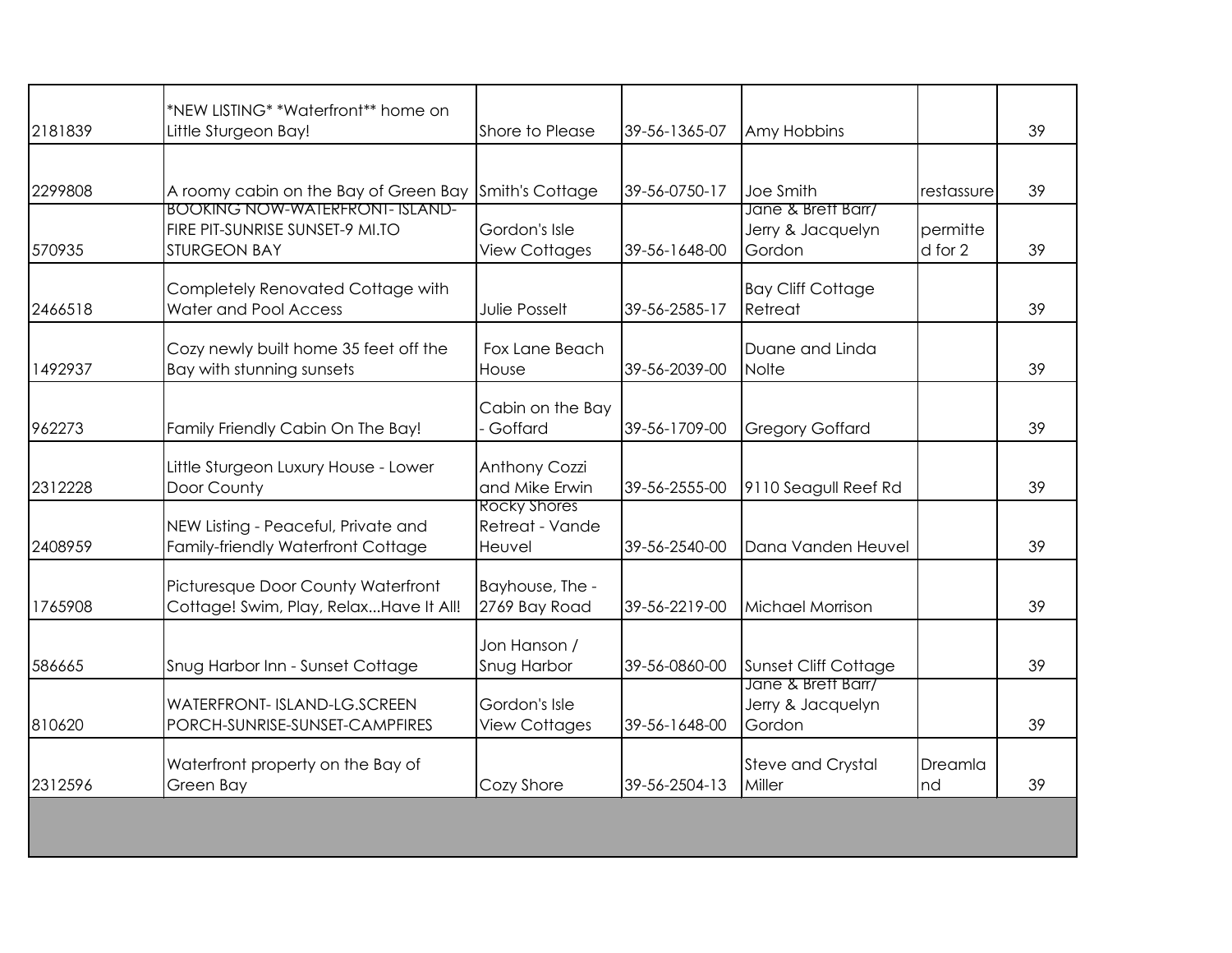| 2164585   | <b>Beautiful Modern Waterfront Lake</b><br><b>House With Views</b> | Jiffy's Corner             | 42-56-2357-00 | Dan Hobbs               |            | 42 |
|-----------|--------------------------------------------------------------------|----------------------------|---------------|-------------------------|------------|----|
|           |                                                                    |                            |               |                         |            |    |
|           |                                                                    | Sand Beach                 |               |                         |            |    |
| 1269309   | Door county rental on Sand Beach on the Cottage - Madl             |                            | 42-56-1862-00 | George Madle            |            | 42 |
|           | Door County Serene Waterfront Bay                                  |                            |               |                         |            |    |
| 9455216ha | House - Phenomenal Sunsets                                         | <b>Bay House</b>           | 42-56-2292-00 | <b>Mary Dref</b>        |            | 42 |
|           | Door County, Green Bay watertront                                  |                            |               |                         |            |    |
|           | Cottage. 20 minutes to Green Bay and                               | Waterfront                 |               | Waterfront Cottage -    |            |    |
| 4264111ha | Stur. Bay                                                          | Cottage - Bur              | 42-56-1666-00 | l Bur                   |            | 42 |
|           |                                                                    |                            |               | KAMI LLC-315 Breezy     |            |    |
|           | NEW!!! STUNNING BAY-FRONT NEW                                      |                            |               | Acres LLC - Michael     |            |    |
| 1688188   | CONSTRUCTION IN SOUTHERN DOOR!                                     | 315 Breezy Acres           | 42-56-2115-07 | Martell                 | simplelife | 42 |
|           |                                                                    | Writers Haven -            |               |                         |            |    |
|           | Private getaway for large groups with                              | Desotell                   |               | Helen M Desotell &      | dreamla    |    |
| 1150626   | firepit and view                                                   | Waterfront<br>247DC, LLC - | 42-56-1781-13 | <b>Tim Desotell</b>     | nd         | 42 |
|           | Southern Door County Beautiful Log                                 | <b>JEFFREY BOUTIN</b>      |               |                         |            |    |
| 2278637   | home                                                               | <b>MEMBER</b>              | 42-56-2499-00 | <b>LUXURY LOG LODGE</b> |            | 42 |
|           |                                                                    | KAMI LLC-315               |               |                         |            |    |
|           | STUNNING BAY-FRONT IN SOUTHERN                                     | Breezy Acres LLC -         |               | 315 Breezy Acres-       |            |    |
| 1688188   | DOOR!                                                              | Michael Martell            | 42-56-2115-07 | Maison Rouge            |            | 42 |
|           |                                                                    |                            |               |                         |            |    |
|           |                                                                    | Ellen Wurm/Posh            |               | <b>Turquoise Beach</b>  |            |    |
| 2309732   | <b>Turquoise Beach Cottage</b>                                     | Properties                 | 42-56-2526-00 | Cottage                 |            | 42 |
|           |                                                                    |                            |               |                         |            |    |
|           |                                                                    |                            |               |                         |            |    |
|           |                                                                    |                            |               |                         |            |    |
|           | Amazing Sunsets*80ft shore* 25                                     |                            |               |                         |            |    |
| 285175    | acres*great cottage                                                | Amy Jorgenson              | 46-56-0581-00 | <b>Funks Cottage</b>    |            | 46 |
|           | Beautiful lake front 4 bedrom home                                 |                            |               |                         |            |    |
| 292728    | with incredible sunsets                                            | RC Rudolph                 | 46-55-0566-00 | Cascio Cottages         |            | 46 |
|           |                                                                    | Washington                 |               |                         |            |    |
|           | Beautiful waterfront log home, stunning                            | Island LP -                |               | Sunrise Cove - 406      |            |    |
| 1889052   | private swimming area                                              | Jennifer Imig              | 46-56-2262-00 | Hemlock                 |            | 46 |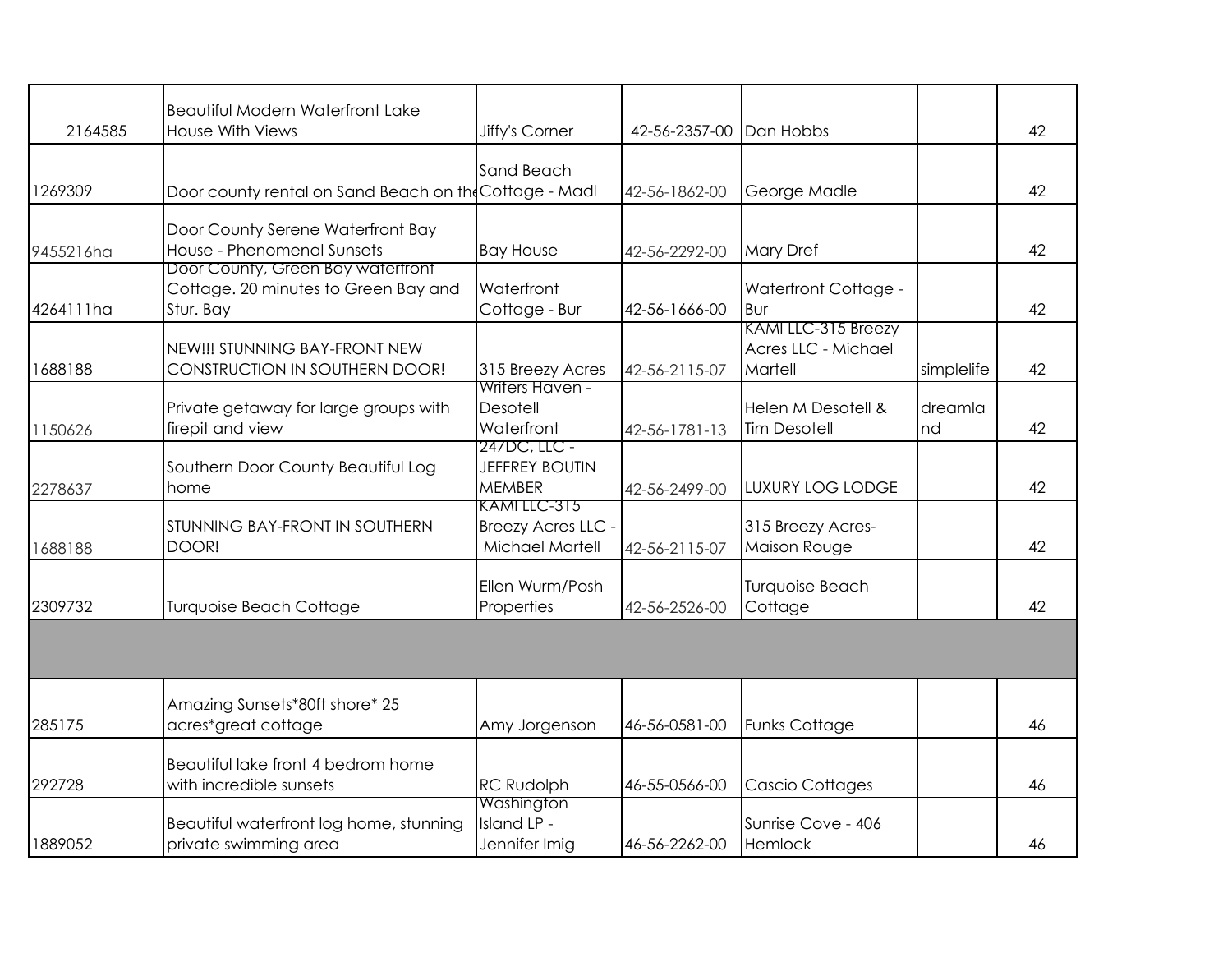| 1391479 | <b>Breezy Beach Cottage</b>                                                       | <b>Richard Tobey</b>                          | 46-56-1940-00 | <b>Breezy Beach</b>                             | 46 |
|---------|-----------------------------------------------------------------------------------|-----------------------------------------------|---------------|-------------------------------------------------|----|
| 806333  | Century farmhouse with 4 bedrooms<br>and large outside deck.                      | Debra Sheridan<br>(Thielke) and<br>Dawn Chier | 46-56-1867-00 | Old Orchard Century<br>Farmhouse                | 46 |
| 780911  | Great sunrises 200 ft of Lake Michigan<br>Shorefront 1.5 acres, 2 bedroom 1 bath  | Greg & Kristine<br>Koetter                    | 46-56-1588-00 | Koetter                                         | 46 |
| 594977  | Home Owner Custom Built Log Cabin                                                 | Dan & Lory Porter                             | 46-56-1668-00 | Log Cabin House -<br>Porter                     | 46 |
| 1243560 | Initiative's Retreat - Ultimate Lakefront<br>Destination!                         | Initiatives Retreat<br><b>LLC</b>             | 46-56-1846-00 | Initiatives Retreat                             | 46 |
| 2313896 | Newly remodeled 4 bedroom family<br>home                                          | Kevin Dederich<br>and Kay Oberg               | 46-56-2443-00 | <b>K&amp;K West Harbor</b><br>House             | 46 |
| 1999039 | Popular Figenscaus Bay House With<br>Private Dock, Paddleboat, Kayak and<br>Canoe | Richard K. Moeller 46-56-1151-11              |               | Shorefront - #103<br>Moeller                    | 46 |
| 1308276 | Spacious Washington Island Home<br>4bed 2bath                                     | Carol Lemon                                   | 46-56-1917-00 | Washington Island<br>Historical Home -<br>Lemon | 46 |
| 806850  | Washington Island Westside Shorefront<br>Home                                     | William & Mary<br>Filer                       | 46-56-1428-00 | Above and Beyond<br>Cottage                     | 46 |
| 1392021 | Waterfront cottage on Detroit Harbor.<br>Beautiful beach and dockage.             | Leon A Shellswick 46-55-0587-00               |               | Spring Beach Cottage                            | 46 |

|        | Amore' De Bay Romantic Suite for 2     |             |
|--------|----------------------------------------|-------------|
|        | includes Free Continental Breakfast &  | Not in Door |
| 728187 | WiFi.                                  | County      |
|        | <b>Homey Laketront Condo In Serene</b> |             |
|        | Algoma, WI, A Stone's Throw From Door  | Not in Door |
| 480722 | County                                 | County      |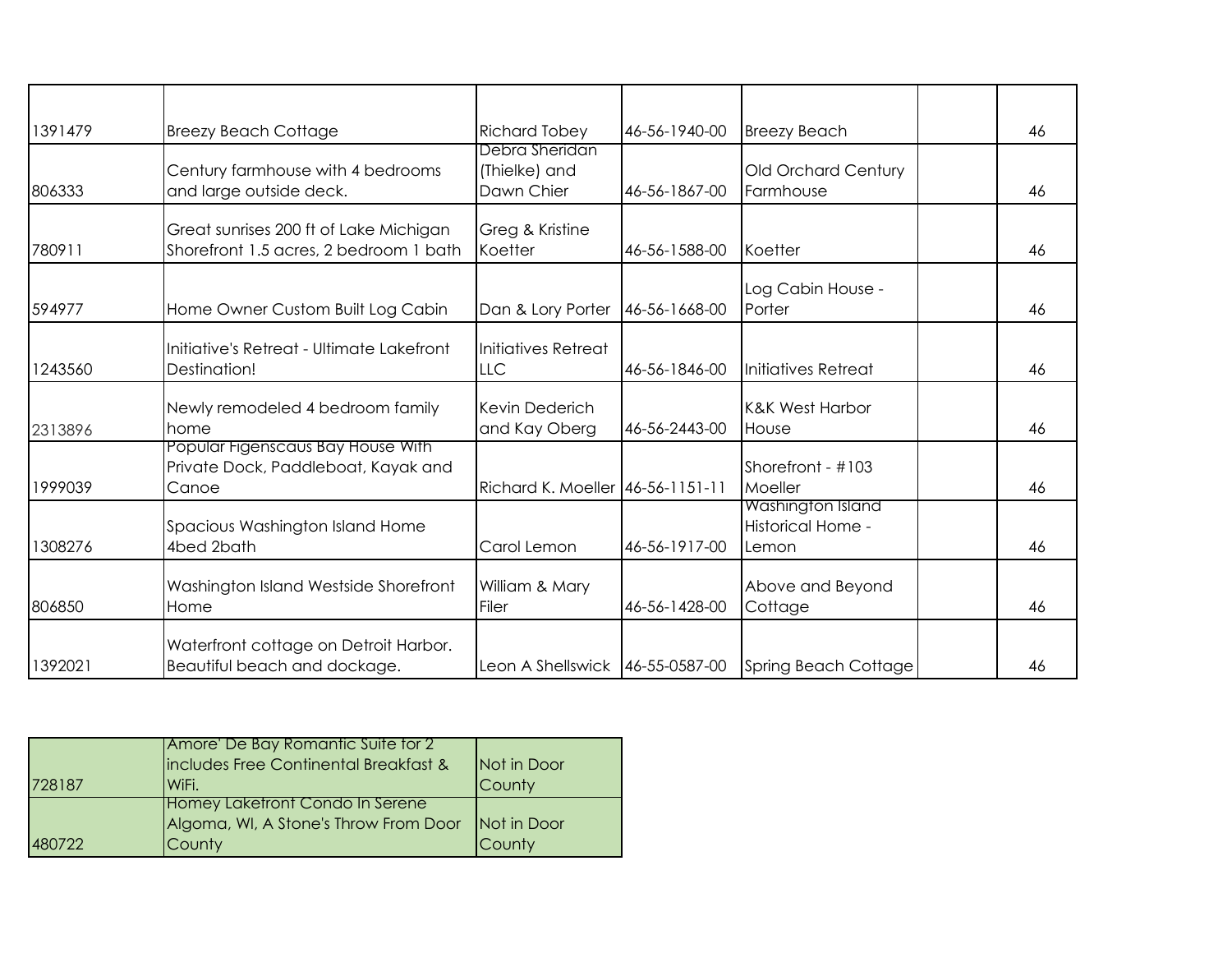| 1375338   | Your Home Base for Discovering Green<br>Bay & Door County!                | Not in Door<br>County |                         |
|-----------|---------------------------------------------------------------------------|-----------------------|-------------------------|
|           |                                                                           |                       |                         |
|           | Modern Condo just steps from Lake                                         | Not in Door           |                         |
| 1364728   | Michigan.                                                                 | County                |                         |
|           | One of the best lakefront condos                                          | Not in Door           |                         |
| 723000    | Algoma has to offer!                                                      | County                | $\mathsf{x}$            |
|           |                                                                           |                       |                         |
| 428159    | Beautiful Apartments in a turn-of-the-<br>century historic building       | Not in Door<br>County | $\mathsf{X}% _{0}$      |
|           | <b>Rivers Edge Condominiums, Watertront</b>                               |                       |                         |
|           | condos located in Algoma WI. Lake                                         | Not in Door           |                         |
| 843879    | Michigan                                                                  | County                | $\overline{\mathsf{x}}$ |
|           | Beautiful Gem of a Home in Algoma                                         | Not in Door           |                         |
| 4590279ha | Wisconsin                                                                 | County                | $\overline{\mathsf{x}}$ |
|           |                                                                           |                       |                         |
|           | Home Base for Discovering Green Bay &                                     | Not in Door           |                         |
| 25466     | Door County!                                                              | County                | $\overline{\mathsf{x}}$ |
|           | Waterfront, Beautiful Sunrises, WIFI,                                     | Not in Door           |                         |
| 344207    | Direct TV, Sleeps a Family of Six.                                        | County                | $\mathsf{x}$            |
|           | <b>CEDAR CABIN on the BAY (Lake</b>                                       |                       |                         |
|           | Michigan--Green Bay): Just listed!                                        | Not in Door           |                         |
| 7855081ha | Sleeps 6, Dog friendly,                                                   | County                | $\mathsf{x}$            |
|           | Lakeview Chalet - perfect for your                                        | Not in Door           |                         |
| 1689283   | retreat                                                                   | County                |                         |
|           |                                                                           |                       |                         |
| 1726086   | Charming Cottage on the Bay - 20<br>minutes to Sturgeon Bay or Green Bay! | Not in Door<br>County | $\times$                |
|           | <b>Beautitul Condo on the shore of Green</b>                              |                       |                         |
|           | Bay! Short drive to Green Bay & Door                                      | Not in Door           |                         |
| 1759002   | Co.                                                                       | County                | $\times$                |
|           | Water View Cottage on Lake Michigan                                       | Not in Door           |                         |
|           |                                                                           |                       |                         |
| 1707156   | (Bay-side)                                                                | County                |                         |